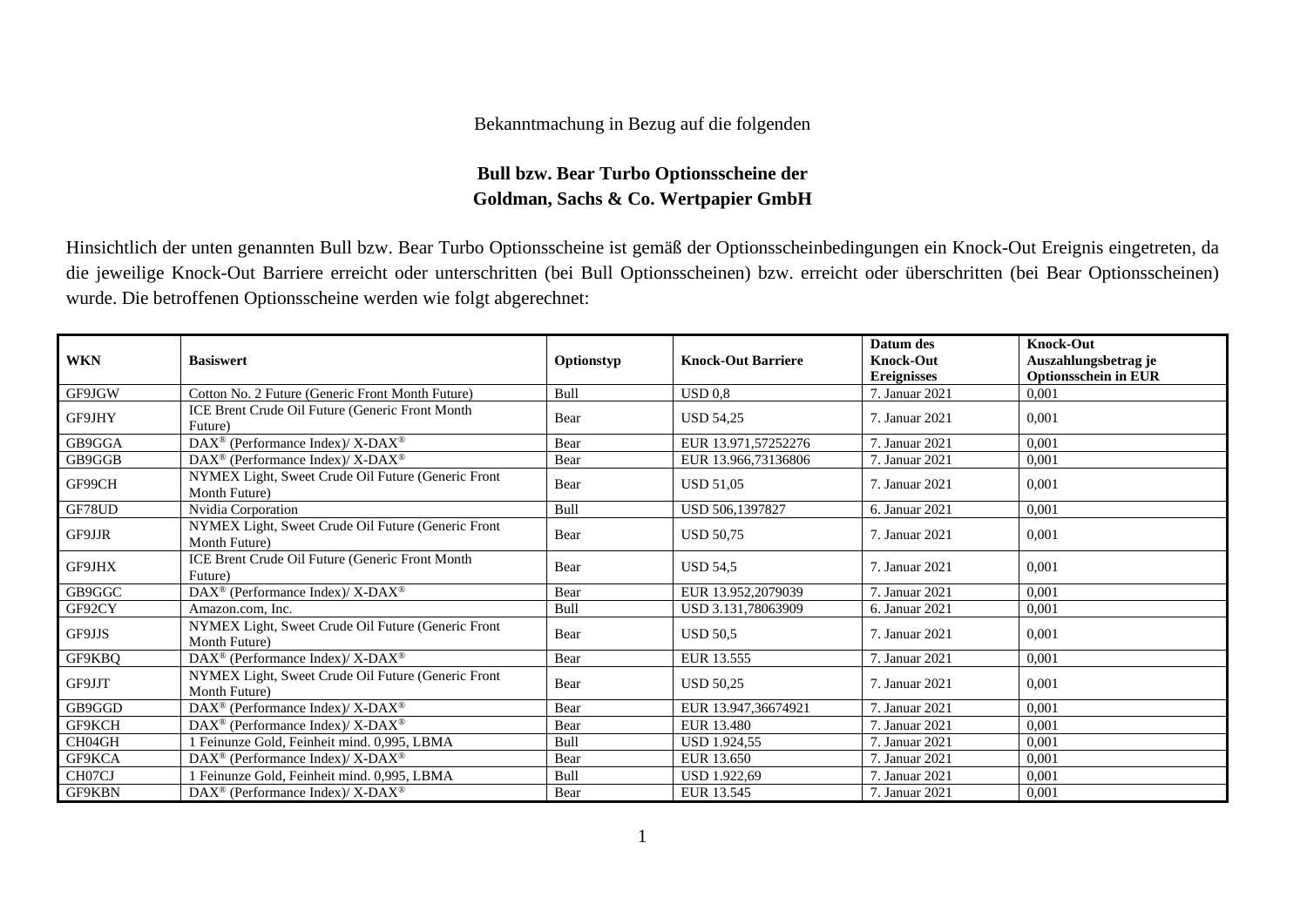|               |                                                                           |             |                           | Datum des                              | <b>Knock-Out</b>                                    |
|---------------|---------------------------------------------------------------------------|-------------|---------------------------|----------------------------------------|-----------------------------------------------------|
| <b>WKN</b>    | <b>Basiswert</b>                                                          | Optionstyp  | <b>Knock-Out Barriere</b> | <b>Knock-Out</b><br><b>Ereignisses</b> | Auszahlungsbetrag je<br><b>Optionsschein in EUR</b> |
| GB9GGE        | DAX <sup>®</sup> (Performance Index)/ X-DAX <sup>®</sup>                  | Bear        | EUR 13.942,5255944        | 7. Januar 2021                         | 0,001                                               |
| <b>CHORTS</b> | 1 Feinunze Gold, Feinheit mind. 0,995, LBMA                               | Bull        | <b>USD 1.920,55</b>       | 7. Januar 2021                         | 0,001                                               |
| GF9KBL        | DAX <sup>®</sup> (Performance Index)/X-DAX <sup>®</sup>                   | Bear        | EUR 13.535                | 7. Januar 2021                         | 0,001                                               |
| GF9KAU        | DAX <sup>®</sup> (Performance Index)/ X-DAX <sup>®</sup>                  | Bull        | EUR 13.970                | 7. Januar 2021                         | 0,001                                               |
| GB9NZW        | DAX <sup>®</sup> (Performance Index)/ X-DAX <sup>®</sup>                  | Bear        | EUR 14.001,32666028       | 7. Januar 2021                         | 0,001                                               |
| GF9KBG        | $DAX^{\circledast}$ (Performance Index)/ X-DAX <sup>®</sup>               | Bear        | EUR 13.690                | 7. Januar 2021                         | 0,001                                               |
| GB9NZX        | $\text{DAX}^{\circledast}$ (Performance Index)/ X-DAX <sup>®</sup>        | Bear        | EUR 13.962,58206907       | 7. Januar 2021                         | 0,001                                               |
| GF9KC7        | DAX <sup>®</sup> (Performance Index)/ X-DAX <sup>®</sup>                  | Bear        | EUR 13.605                | 7. Januar 2021                         | 0,001                                               |
| GF9KC8        | DAX <sup>®</sup> (Performance Index)/X-DAX <sup>®</sup>                   | Bear        | EUR 13.635                | 7. Januar 2021                         | 0,001                                               |
| GB2H91        | $\overline{\text{DAX}^{\otimes}}$ (Performance Index)/X-DAX <sup>®</sup>  | Bear        | EUR 13.994,92019638       | 7. Januar 2021                         | 0,001                                               |
| GF9KC9        | $\text{DAX}^{\circledast}$ (Performance Index)/ X-DAX <sup>®</sup>        | Bear        | EUR 13.445                | 7. Januar 2021                         | 0,001                                               |
| GF9KCM        | DAX <sup>®</sup> (Performance Index)/ X-DAX <sup>®</sup>                  | Bear        | EUR 13.495                | 7. Januar 2021                         | 0,001                                               |
| GB9GG6        | DAX <sup>®</sup> (Performance Index)/ X-DAX <sup>®</sup>                  | Bear        | EUR 13.990,93714165       | 7. Januar 2021                         | 0,001                                               |
| GF9KC2        | $DAX^{\circledast}$ (Performance Index)/ X-DAX <sup>®</sup>               | Bear        | EUR 13.600                | 7. Januar 2021                         | 0,001                                               |
| GF9KC3        | $DAX^{\circledast}$ (Performance Index)/ X-DAX <sup>®</sup>               | Bear        | EUR 13.610                | 7. Januar 2021                         | 0,001                                               |
| GF7911        | Nvidia Corporation                                                        | Bull        | USD 511,02298712          | 6. Januar 2021                         | 0,001                                               |
| GB9GG7        | DAX <sup>®</sup> (Performance Index)/ X-DAX <sup>®</sup>                  | Bear        | EUR 13.986,09598692       | 7. Januar 2021                         | 0,001                                               |
| GF9KAS        | $DAX^{\circledcirc}$ (Performance Index)/X-DAX <sup>®</sup>               | <b>Bull</b> | EUR 13.985                | 7. Januar 2021                         | 0,001                                               |
| GF78VY        | Nvidia Corporation                                                        | Bull        | USD 507,23724513          | 6. Januar 2021                         | 0,001                                               |
| GF9KAT        | DAX <sup>®</sup> (Performance Index)/ X-DAX <sup>®</sup>                  | Bull        | EUR 13.960                | 7. Januar 2021                         | 0,001                                               |
| GB9GG8        | DAX <sup>®</sup> (Performance Index)/ X-DAX <sup>®</sup>                  | Bear        | EUR 13.981,25483217       | 7. Januar 2021                         | 0,001                                               |
| GF6HGY        | Nvidia Corporation                                                        | Bull        | USD 508,70842985          | 6. Januar 2021                         | 0,001                                               |
| GF9KBE        | DAX <sup>®</sup> (Performance Index)/ X-DAX <sup>®</sup>                  | Bear        | EUR 13.685                | 7. Januar 2021                         | 0,001                                               |
| GF5YKE        | Nvidia Corporation                                                        | Bull        | USD 504,48276131          | 6. Januar 2021                         | 0,001                                               |
| GF9KBF        | DAX <sup>®</sup> (Performance Index)/X-DAX <sup>®</sup>                   | Bear        | EUR 13.695                | 7. Januar 2021                         | 0,001                                               |
| GB9GG9        | DAX <sup>®</sup> (Performance Index)/ X-DAX <sup>®</sup>                  | Bear        | EUR 13.976,41367744       | 7. Januar 2021                         | 0,001                                               |
| GF9KCG        | $DAX^{\circledast}$ (Performance Index)/ X-DAX <sup>®</sup>               | Bear        | EUR 13.640                | 7. Januar 2021                         | 0,001                                               |
| GF6HGX        | Nvidia Corporation                                                        | Bull        | USD 509,65648087          | 6. Januar 2021                         | 0,001                                               |
| GF9KAP        | $DAX^{\circledast}$ (Performance Index)/ $\overline{X-DAX^{\circledast}}$ | <b>Bull</b> | EUR 13.980                | 7. Januar 2021                         | 0,001                                               |
| GF9KCC        | DAX <sup>®</sup> (Performance Index)/ X-DAX <sup>®</sup>                  | Bear        | EUR 13.645                | 7. Januar 2021                         | 0,001                                               |
| GF9KCD        | DAX <sup>®</sup> (Performance Index)/X-DAX <sup>®</sup>                   | Bear        | EUR 13.460                | 7. Januar 2021                         | 0,001                                               |
| GF9KC4        | DAX <sup>®</sup> (Performance Index)/X-DAX <sup>®</sup>                   | Bear        | EUR 13.615                | 7. Januar 2021                         | 0,001                                               |
| GF9KC5        | DAX <sup>®</sup> (Performance Index)/X-DAX <sup>®</sup>                   | Bear        | EUR 13.620                | 7. Januar 2021                         | 0,001                                               |
| GF9KC6        | DAX <sup>®</sup> (Performance Index)/X-DAX <sup>®</sup>                   | Bear        | EUR 13.625                | 7. Januar 2021                         | 0,001                                               |
| GF9KAW        | $DAX^{\circledast}$ (Performance Index)/ X-DAX <sup>®</sup>               | Bull        | EUR 13.950                | 7. Januar 2021                         | 0,001                                               |
| GF9KBJ        | $DAX^{\circledast}$ (Performance Index)/ X-DAX <sup>®</sup>               | Bear        | EUR 13.705                | 7. Januar 2021                         | 0,001                                               |
| GF9KCV        | DAX <sup>®</sup> (Performance Index)/ X-DAX <sup>®</sup>                  | Bear        | EUR 13.660                | 7. Januar 2021                         | 0,001                                               |
| GF9KCQ        | $\text{DAX}^{\circledast}$ (Performance Index)/ X-DAX <sup>®</sup>        | Bear        | EUR 13.520                | 7. Januar 2021                         | 0,001                                               |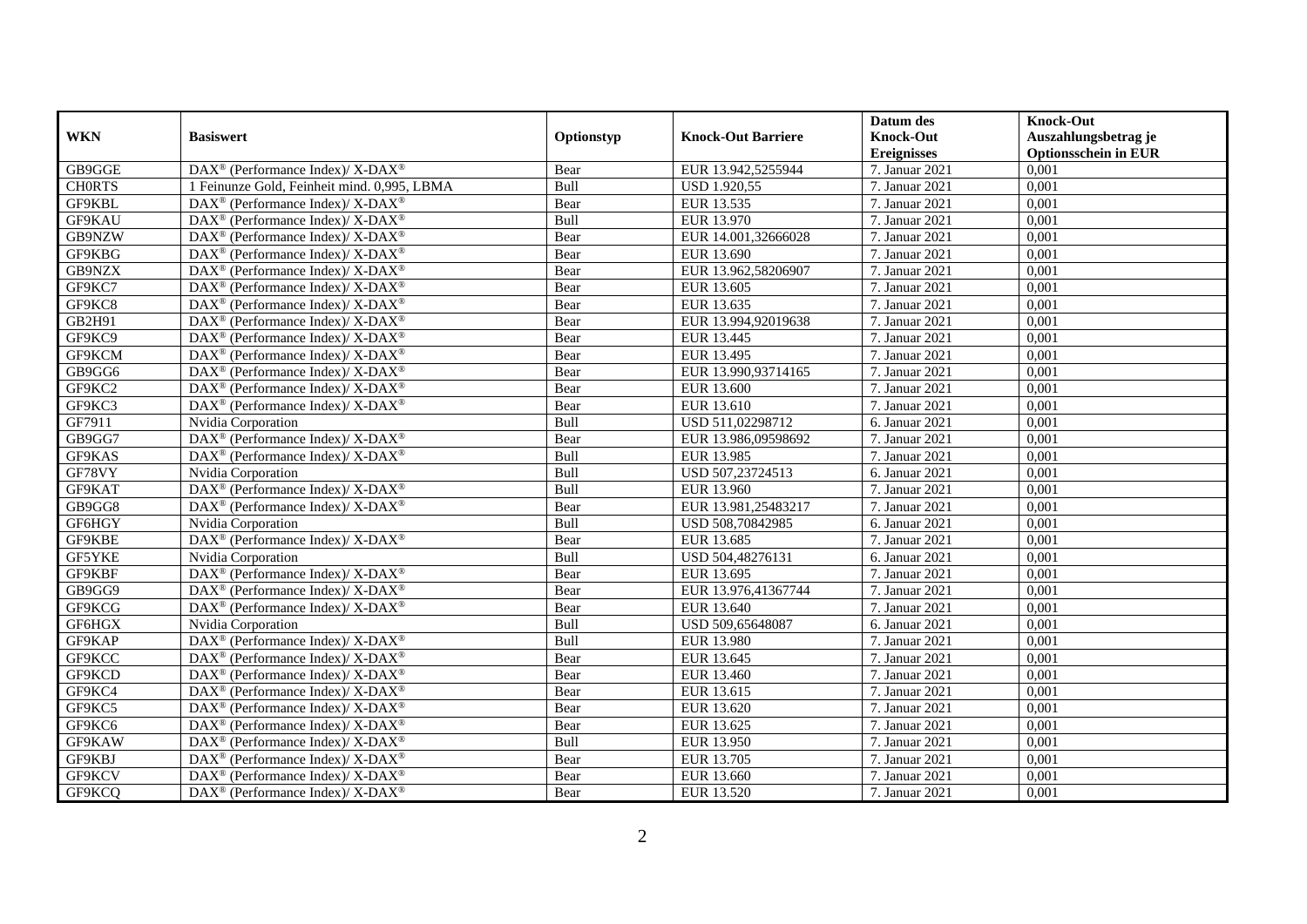|            |                                                                    |            |                           | Datum des          | <b>Knock-Out</b>            |
|------------|--------------------------------------------------------------------|------------|---------------------------|--------------------|-----------------------------|
| <b>WKN</b> | <b>Basiswert</b>                                                   | Optionstyp | <b>Knock-Out Barriere</b> | <b>Knock-Out</b>   | Auszahlungsbetrag je        |
|            |                                                                    |            |                           | <b>Ereignisses</b> | <b>Optionsschein in EUR</b> |
| GF9KCW     | DAX <sup>®</sup> (Performance Index)/X-DAX <sup>®</sup>            | Bear       | EUR 13.580                | 7. Januar 2021     | 0,001                       |
| GF9KC0     | $DAX^{\circledast}$ (Performance Index)/ X-DAX <sup>®</sup>        | Bear       | EUR 13.585                | 7. Januar 2021     | 0,001                       |
| GF9KC1     | $DAX^{\circledast}$ (Performance Index)/ X-DAX <sup>®</sup>        | Bear       | EUR 13.595                | 7. Januar 2021     | 0,001                       |
| GF9KBS     | $DAX^{\circledast}$ (Performance Index)/ X-DAX <sup>®</sup>        | Bear       | EUR 13.560                | 7. Januar 2021     | 0,001                       |
| GF9KD1     | DAX <sup>®</sup> (Performance Index)/X-DAX <sup>®</sup>            | Bear       | EUR 13.475                | 7. Januar 2021     | 0,001                       |
| GF9KD2     | DAX <sup>®</sup> (Performance Index)/ X-DAX <sup>®</sup>           | Bear       | EUR 13.510                | 7. Januar 2021     | 0,001                       |
| GF9KB7     | DAX <sup>®</sup> (Performance Index)/ X-DAX <sup>®</sup>           | Bear       | EUR 13.655                | 7. Januar 2021     | 0,001                       |
| GF9KCK     | $DAX^{\circledast}$ (Performance Index)/ X-DAX <sup>®</sup>        | Bear       | EUR 13.490                | 7. Januar 2021     | 0,001                       |
| GF9KCL     | $\text{DAX}^{\circledast}$ (Performance Index)/ X-DAX <sup>®</sup> | Bear       | EUR 13.465                | 7. Januar 2021     | 0,001                       |
| GF9KAL     | DAX <sup>®</sup> (Performance Index)/ X-DAX <sup>®</sup>           | Bear       | EUR 13.710                | 7. Januar 2021     | 0,001                       |
| GF9KB8     | DAX <sup>®</sup> (Performance Index)/ X-DAX <sup>®</sup>           | Bear       | EUR 13.670                | 7. Januar 2021     | 0,001                       |
| GF9KB9     | DAX <sup>®</sup> (Performance Index)/ X-DAX <sup>®</sup>           | Bear       | EUR 13.675                | 7. Januar 2021     | 0,001                       |
| GF9KCB     | $DAX^{\circledast}$ (Performance Index)/ X-DAX <sup>®</sup>        | Bear       | EUR 13.630                | 7. Januar 2021     | 0,001                       |
| GF9KCN     | DAX <sup>®</sup> (Performance Index)/X-DAX <sup>®</sup>            | Bear       | <b>EUR 13.500</b>         | 7. Januar 2021     | 0,001                       |
| GF9KCP     | DAX <sup>®</sup> (Performance Index)/ X-DAX <sup>®</sup>           | Bear       | EUR 13.505                | 7. Januar 2021     | 0,001                       |
| GF9KAV     | DAX <sup>®</sup> (Performance Index)/ X-DAX <sup>®</sup>           | Bull       | EUR 13.965                | 7. Januar 2021     | 0,001                       |
| GF9KBH     | DAX <sup>®</sup> (Performance Index)/ X-DAX <sup>®</sup>           | Bear       | EUR 13.700                | 7. Januar 2021     | 0,001                       |
| GF9KCJ     | $DAX^{\circledast}$ (Performance Index)/ X-DAX <sup>®</sup>        | Bear       | EUR 13.485                | 7. Januar 2021     | 0,001                       |
| GF9KBR     | $DAX^{\circledast}$ (Performance Index)/ X-DAX <sup>®</sup>        | Bear       | EUR 13.525                | 7. Januar 2021     | 0,001                       |
| GF9KD0     | DAX <sup>®</sup> (Performance Index)/X-DAX <sup>®</sup>            | Bear       | EUR 13.450                | 7. Januar 2021     | 0,001                       |
| GF9KAQ     | DAX <sup>®</sup> (Performance Index)/X-DAX <sup>®</sup>            | Bull       | EUR 13.975                | 7. Januar 2021     | 0,001                       |
| GF9KAR     | $\text{DAX}^{\circledast}$ (Performance Index)/ X-DAX <sup>®</sup> | Bear       | EUR 13.715                | 7. Januar 2021     | 0,001                       |
| GF9KBC     | DAX <sup>®</sup> (Performance Index)/ X-DAX <sup>®</sup>           | Bear       | EUR 13.680                | 7. Januar 2021     | 0,001                       |
| GF9KBD     | $DAX^{\circledast}$ (Performance Index)/ X-DAX <sup>®</sup>        | Bear       | EUR 13.665                | 7. Januar 2021     | 0,001                       |
| GF9KCE     | DAX <sup>®</sup> (Performance Index)/ X-DAX <sup>®</sup>           | Bear       | EUR 13.455                | 7. Januar 2021     | 0.001                       |
| GF9KCF     | $DAX^{\circledast}$ (Performance Index)/ X-DAX <sup>®</sup>        | Bear       | EUR 13.470                | 7. Januar 2021     | 0,001                       |
| GF9KCR     | DAX <sup>®</sup> (Performance Index)/X-DAX <sup>®</sup>            | Bear       | EUR 13.515                | 7. Januar 2021     | 0,001                       |
| GF9KBP     | DAX <sup>®</sup> (Performance Index)/ X-DAX <sup>®</sup>           | Bear       | EUR 13.550                | 7. Januar 2021     | 0,001                       |
| GF9KCY     | DAX <sup>®</sup> (Performance Index)/ X-DAX <sup>®</sup>           | Bear       | EUR 13.590                | 7. Januar 2021     | 0,001                       |
| GF9KBU     | $\text{DAX}^{\circledast}$ (Performance Index)/ X-DAX <sup>®</sup> | Bear       | EUR 13.570                | 7. Januar 2021     | 0,001                       |
| GF9KAY     | $DAX^{\circledast}$ (Performance Index)/ X-DAX <sup>®</sup>        | Bull       | EUR 13.955                | 7. Januar 2021     | 0,001                       |
| GF9KBM     | DAX <sup>®</sup> (Performance Index)/X-DAX <sup>®</sup>            | Bear       | EUR 13.530                | 7. Januar 2021     | 0,001                       |
| GF9KCX     | $DAX^{\circledast}$ (Performance Index)/ X-DAX <sup>®</sup>        | Bear       | EUR 13.575                | 7. Januar 2021     | 0,001                       |
| GF9KBW     | DAX <sup>®</sup> (Performance Index)/ X-DAX <sup>®</sup>           | Bear       | EUR 13.565                | 7. Januar 2021     | 0,001                       |
| GF9KBX     | DAX <sup>®</sup> (Performance Index)/ X-DAX <sup>®</sup>           | Bear       | EUR 13.540                | 7. Januar 2021     | 0,001                       |
| GF69TG     | $DAX^{\circledcirc}$ (Performance Index)                           | Bear       | EUR 13.950                | 7. Januar 2021     | 0,001                       |
| GF9FJS     | DAX <sup>®</sup> (Performance Index)/X-DAX <sup>®</sup>            | Bear       | <b>EUR 14.000</b>         | 7. Januar 2021     | 0,001                       |
| GF979L     | DAX <sup>®</sup> (Performance Index)                               | Bear       | EUR 13.930                | 7. Januar 2021     | 0,001                       |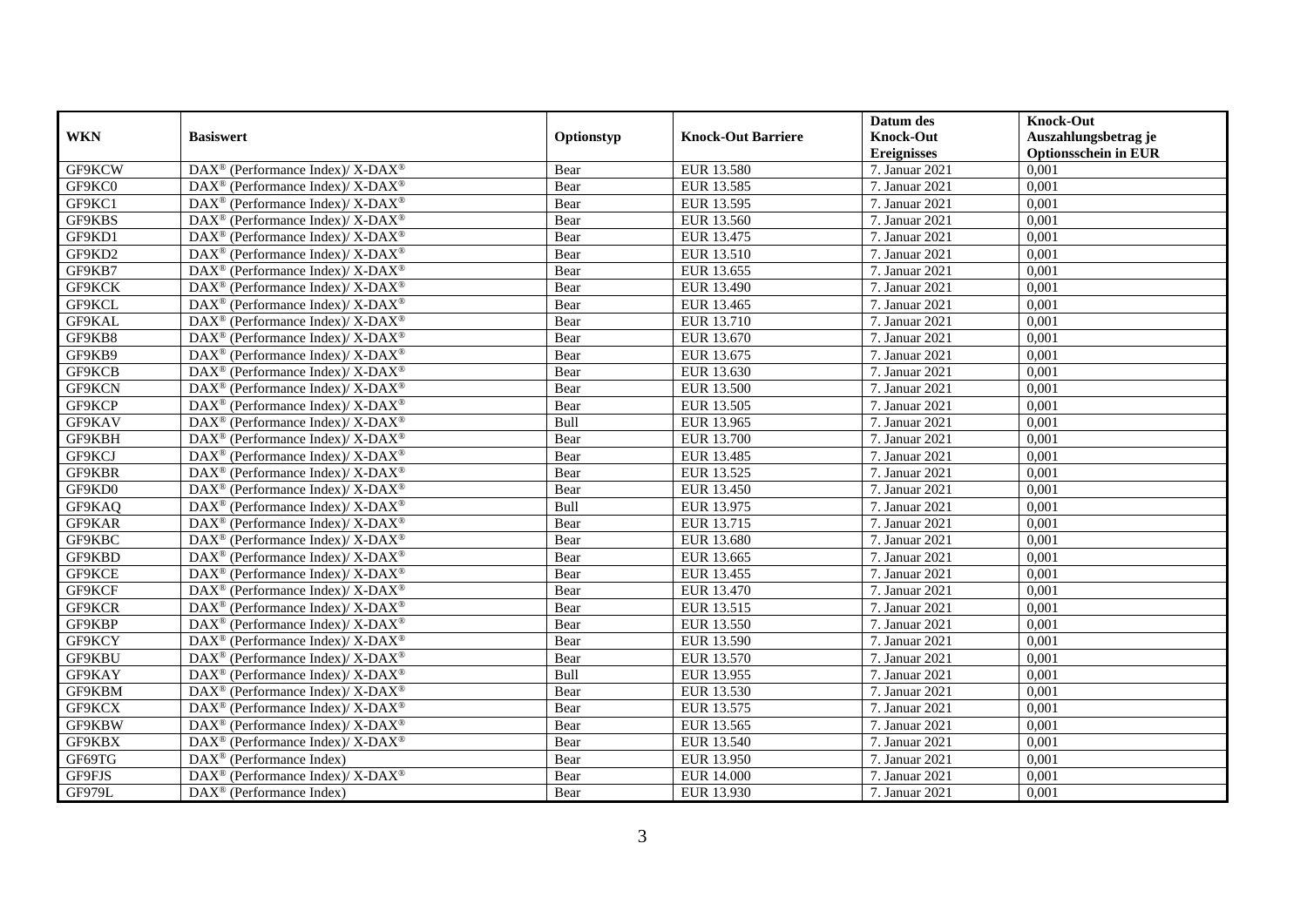|               |                                                                                         |            |                           | Datum des          | <b>Knock-Out</b>            |
|---------------|-----------------------------------------------------------------------------------------|------------|---------------------------|--------------------|-----------------------------|
| <b>WKN</b>    | <b>Basiswert</b>                                                                        | Optionstyp | <b>Knock-Out Barriere</b> | <b>Knock-Out</b>   | Auszahlungsbetrag je        |
|               |                                                                                         |            |                           | <b>Ereignisses</b> | <b>Optionsschein in EUR</b> |
| GF979M        | $\overline{\text{DAX}}^{\textcirc}$ (Performance Index)                                 | Bear       | EUR 13.920                | 7. Januar 2021     | 0,001                       |
| <b>GF979E</b> | $\text{DAX}^{\textcircled{D}}$ (Performance Index)                                      | Bear       | EUR 13.940                | 7. Januar 2021     | 0,001                       |
| GF979F        | DAX <sup>®</sup> (Performance Index)                                                    | Bear       | EUR 13.940                | 7. Januar 2021     | 0,001                       |
| GF9KB2        | $\text{DAX}^{\circledast}$ (Performance Index)/X-DAX <sup>®</sup>                       | Bull       | EUR 13.935                | 7. Januar 2021     | 0,001                       |
| GF9K7S        | DAX <sup>®</sup> (Performance Index)                                                    | Bear       | EUR 13.525                | 7. Januar 2021     | 0,001                       |
| GF979G        | DAX <sup>®</sup> (Performance Index)                                                    | Bear       | EUR 13.940                | 7. Januar 2021     | 0,001                       |
| GF9KCS        | DAX <sup>®</sup> (Performance Index)/ X-DAX <sup>®</sup>                                | Bull       | EUR 13.945                | 7. Januar 2021     | 0,001                       |
| GF9K9H        | $\text{DAX}^{\textcircled{}}$ (Performance Index)                                       | Bull       | EUR 13.970                | 7. Januar 2021     | 0,001                       |
| GF979H        | $\text{DAX}^{\textcircled{D}}$ (Performance Index)                                      | Bear       | EUR 13.940                | 7. Januar 2021     | 0,001                       |
| GF7ZPC        | $DAX^{\otimes}$ (Performance Index)                                                     | Bear       | EUR 13.950                | 7. Januar 2021     | 0,001                       |
| GF9JLR        | $\overline{\text{DAX}}^{\textcirc}$ (Performance Index)                                 | Bear       | EUR 13.730                | 7. Januar 2021     | 0,001                       |
| GF9KBA        | $\text{DAX}^{\circledR}$ (Performance Index)/ X-DAX <sup>®</sup>                        | Bull       | EUR 13.930                | 7. Januar 2021     | 0,001                       |
| GF9K8P        | $\text{DAX}^{\circledast}$ (Performance Index)                                          | Bear       | EUR 13.650                | 7. Januar 2021     | 0,001                       |
| GF7KHN        | DAX <sup>®</sup> (Performance Index)                                                    | Bear       | EUR 13.925                | 7. Januar 2021     | 0,001                       |
| GF979N        | DAX <sup>®</sup> (Performance Index)                                                    | Bear       | EUR 13.920                | 7. Januar 2021     | 0,001                       |
| GF9JLM        | DAX <sup>®</sup> (Performance Index)                                                    | Bear       | EUR 13.740                | 7. Januar 2021     | 0,001                       |
| GF9JLS        | DAX <sup>®</sup> (Performance Index)                                                    | Bear       | EUR 13.730                | 7. Januar 2021     | 0,001                       |
| GF979P        | $DAX^{\circledR}$ (Performance Index)                                                   | Bear       | EUR 13.920                | 7. Januar 2021     | 0,001                       |
| GF9K7N        | $\overline{\text{DAX}}^{\textcircled{}}$ (Performance Index)                            | Bear       | EUR 13.520                | 7. Januar 2021     | 0,001                       |
| GF7KHM        | $\overline{\text{DAX}^{\otimes}}$ (Performance Index)                                   | Bear       | EUR 13.925                | 7. Januar 2021     | 0,001                       |
| GF9KB5        | $\text{DAX}^{\circledR}$ (Performance Index)/ X-DAX <sup>®</sup>                        | Bull       | EUR 13.925                | 7. Januar 2021     | 0,001                       |
| GF9FJR        | DAX <sup>®</sup> (Performance Index)/ X-DAX <sup>®</sup>                                | Bear       | <b>EUR 14.000</b>         | 7. Januar 2021     | 0,001                       |
| GF9JLN        | $\text{DAX}^{\circledast}$ (Performance Index)                                          | Bear       | EUR 13.740                | 7. Januar 2021     | 0,001                       |
| GF9FA9        | DAX <sup>®</sup> (Performance Index)                                                    | Bear       | EUR 13.940                | 7. Januar 2021     | 0,001                       |
| GF979D        | DAX <sup>®</sup> (Performance Index)                                                    | Bear       | EUR 13.940                | 7. Januar 2021     | 0,001                       |
| GF9K79        | $\text{DAX}^{\otimes}$ (Performance Index)                                              | Bear       | EUR 13.545                | 7. Januar 2021     | 0,001                       |
| GF7ZPE        | DAX <sup>®</sup> (Performance Index)                                                    | Bear       | EUR 13.925                | 7. Januar 2021     | 0,001                       |
| GF9KCT        | $\text{DAX}^{\textcircled{\tiny{\textcircled{\tiny \dag}}}}$ (Performance Index)/X-DAX® | Bull       | EUR 13.915                | 7. Januar 2021     | 0,001                       |
| GF9JLF        | $\text{DAX}^{\textcircled{D}}$ (Performance Index)                                      | Bear       | EUR 13.750                | 7. Januar 2021     | 0,001                       |
| GF8YZS        | $\overline{\text{DAX}}^{\textcirc}$ (Performance Index)                                 | Bear       | EUR 13.925                | 7. Januar 2021     | 0,001                       |
| GF8W2A        | $\text{DAX}^{\circledR}$ (Performance Index)/ X-DAX <sup>®</sup>                        | Bear       | <b>EUR 14.000</b>         | 7. Januar 2021     | 0,001                       |
| GF4M04        | $\text{DAX}^{\textcircled{n}}$ (Performance Index)                                      | Bear       | EUR 13.950                | 7. Januar 2021     | 0,001                       |
| GF9FAA        | $\overline{\text{DAX}^{\otimes}}$ (Performance Index)                                   | Bear       | EUR 13.940                | 7. Januar 2021     | 0,001                       |
| GF979J        | DAX <sup>®</sup> (Performance Index)                                                    | Bear       | EUR 13.930                | 7. Januar 2021     | 0,001                       |
| GF9K8Z        | $\text{DAX}^{\textcircled{n}}$ (Performance Index)                                      | Bull       | EUR 13.985                | 7. Januar 2021     | 0,001                       |
| GF9JLG        | $\text{DAX}^{\circledast}$ (Performance Index)                                          | Bear       | EUR 13.750                | 7. Januar 2021     | 0,001                       |
| GF9KB1        | $DAX^{\circledast}$ (Performance Index)/ X-DAX <sup>®</sup>                             | Bull       | EUR 13.920                | 7. Januar 2021     | 0,001                       |
| GF8YZP        | $\text{DAX}^{\textcircled{n}}$ (Performance Index)                                      | Bear       | EUR 13.950                | 7. Januar 2021     | 0,001                       |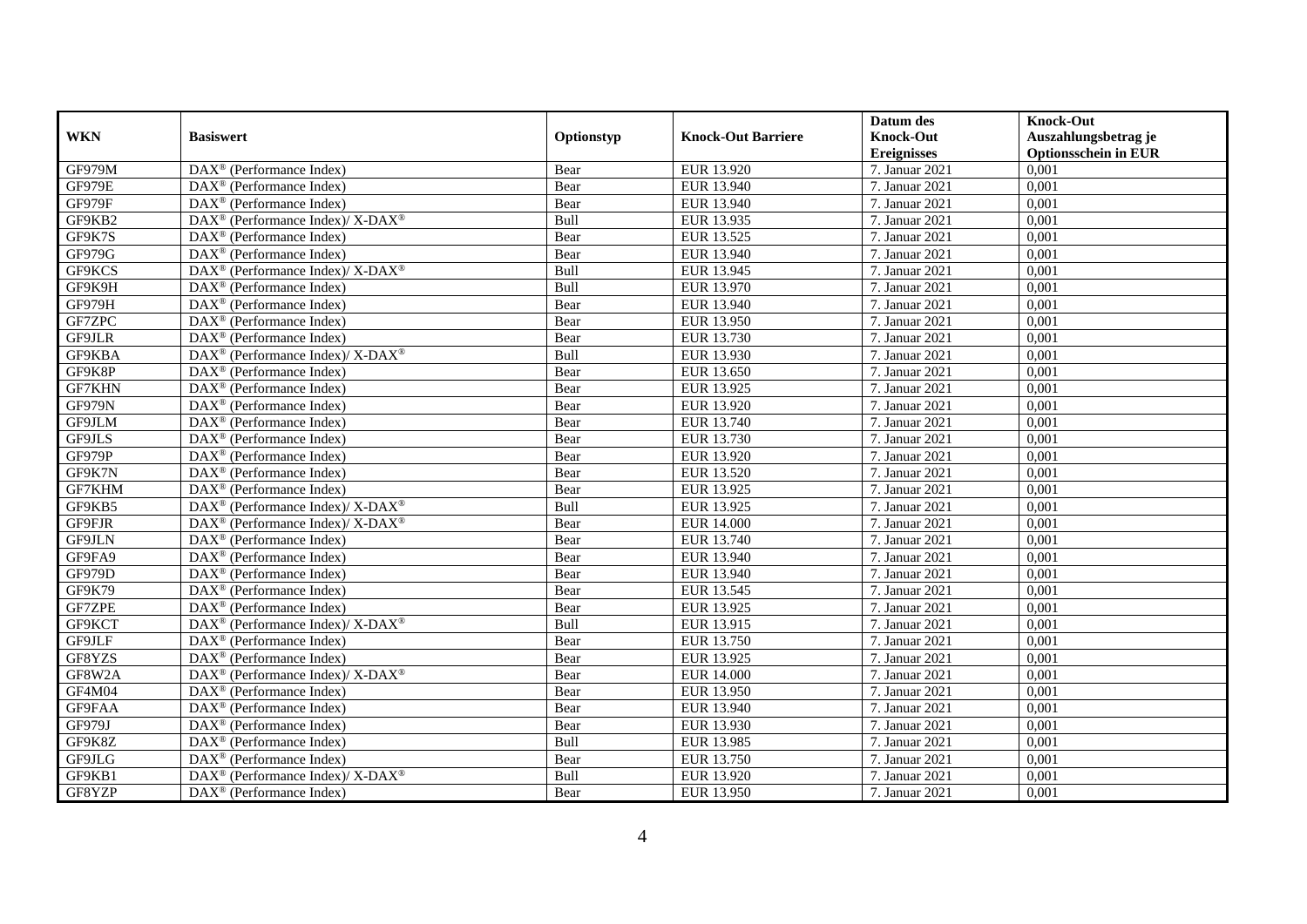|            |                                                             |            |                           | Datum des          | <b>Knock-Out</b>            |
|------------|-------------------------------------------------------------|------------|---------------------------|--------------------|-----------------------------|
| <b>WKN</b> | <b>Basiswert</b>                                            | Optionstyp | <b>Knock-Out Barriere</b> | <b>Knock-Out</b>   | Auszahlungsbetrag je        |
|            |                                                             |            |                           | <b>Ereignisses</b> | <b>Optionsschein in EUR</b> |
| GF9FAD     | DAX <sup>®</sup> (Performance Index)                        | Bear       | EUR 13.925                | 7. Januar 2021     | 0,001                       |
| GF9K89     | $DAX^{\circledR}$ (Performance Index)                       | Bear       | EUR 13.595                | 7. Januar 2021     | 0,001                       |
| GF979K     | $DAX^{\circledR}$ (Performance Index)                       | Bear       | EUR 13.930                | 7. Januar 2021     | 0,001                       |
| GF9JL7     | DAX <sup>®</sup> (Performance Index)                        | Bear       | EUR 13.770                | 7. Januar 2021     | 0,001                       |
| GF927Y     | DAX <sup>®</sup> (Performance Index)/ X-DAX <sup>®</sup>    | Bear       | <b>EUR 14.000</b>         | 7. Januar 2021     | 0,001                       |
| GF9JM2     | $\text{DAX}^{\textcircled{p}}$ (Performance Index)          | Bear       | EUR 13.720                | 7. Januar 2021     | 0,001                       |
| GF9KAZ     | $DAX^{\circledcirc}$ (Performance Index)/X-DAX <sup>®</sup> | Bull       | EUR 13.940                | 7. Januar 2021     | 0,001                       |
| GF8YZQ     | $\text{DAX}^{\textcircled{n}}$ (Performance Index)          | Bear       | EUR 13.950                | 7. Januar 2021     | 0,001                       |
| GF9FAE     | DAX <sup>®</sup> (Performance Index)                        | Bear       | EUR 13.920                | 7. Januar 2021     | 0,001                       |
| GF9JL8     | DAX <sup>®</sup> (Performance Index)                        | Bear       | EUR 13.760                | 7. Januar 2021     | 0,001                       |
| GF9K91     | $\overline{\text{DAX}^{\otimes}}$ (Performance Index)       | Bear       | EUR 13.710                | 7. Januar 2021     | 0,001                       |
| GF8YZR     | DAX <sup>®</sup> (Performance Index)                        | Bear       | EUR 13.925                | 7. Januar 2021     | 0,001                       |
| GF9JM3     | $\text{DAX}^{\circledast}$ (Performance Index)              | Bear       | EUR 13.720                | 7. Januar 2021     | 0,001                       |
| GF9470     | $DAX^{\circledcirc}$ (Performance Index)/X-DAX <sup>®</sup> | Bear       | <b>EUR 14.000</b>         | 7. Januar 2021     | 0.001                       |
| GF9FAF     | $DAX^{\otimes}$ (Performance Index)                         | Bear       | EUR 13.920                | 7. Januar 2021     | 0,001                       |
| GF9JL5     | DAX <sup>®</sup> (Performance Index)                        | Bear       | EUR 13.770                | 7. Januar 2021     | 0,001                       |
| GF9K7X     | $\text{DAX}^{\textcircled{p}}$ (Performance Index)          | Bear       | EUR 13.555                | 7. Januar 2021     | 0,001                       |
| GB9Q0S     | EURO STOXX 50 <sup>®</sup> Index (Price EUR)                | Bear       | EUR 3.628,16305936        | 7. Januar 2021     | 0,001                       |
| GF9FAB     | $\text{DAX}^{\textcircled{n}}$ (Performance Index)          | Bear       | EUR 13.930                | 7. Januar 2021     | 0,001                       |
| GF9K8M     | $\text{DAX}^{\otimes}$ (Performance Index)                  | Bear       | EUR 13.640                | 7. Januar 2021     | 0,001                       |
| GF9JMP     | DAX <sup>®</sup> (Performance Index)                        | Bear       | EUR 13.690                | 7. Januar 2021     | 0,001                       |
| GF9JL6     | $DAX^{\circledR}$ (Performance Index)                       | Bear       | EUR 13.770                | 7. Januar 2021     | 0,001                       |
| GF9FAC     | $\text{DAX}^{\textcircled{p}}$ (Performance Index)          | Bear       | EUR 13.925                | 7. Januar 2021     | 0,001                       |
| GF9K83     | $\text{DAX}^{\textcircled{p}}$ (Performance Index)          | Bear       | EUR 13.575                | 7. Januar 2021     | 0,001                       |
| GF9FA7     | $DAX^{\circledR}$ (Performance Index)                       | Bear       | EUR 13.950                | 7. Januar 2021     | 0,001                       |
| GF9JLJ     | DAX <sup>®</sup> (Performance Index)                        | Bear       | EUR 13.740                | 7. Januar 2021     | 0,001                       |
| GF9JLZ     | DAX <sup>®</sup> (Performance Index)                        | Bear       | EUR 13.725                | 7. Januar 2021     | 0,001                       |
| GF9K84     | DAX <sup>®</sup> (Performance Index)                        | Bear       | EUR 13.570                | 7. Januar 2021     | 0,001                       |
| GF9FA8     | $\text{DAX}^{\textcircled{n}}$ (Performance Index)          | Bear       | EUR 13.950                | 7. Januar 2021     | 0,001                       |
| GF9JLK     | $\text{DAX}^{\textcircled{n}}$ (Performance Index)          | Bear       | EUR 13.740                | 7. Januar 2021     | 0,001                       |
| GF9JM0     | $DAX^{\otimes}$ (Performance Index)                         | Bear       | EUR 13.725                | 7. Januar 2021     | 0,001                       |
| GF9K8Q     | DAX <sup>®</sup> (Performance Index)                        | Bear       | EUR 13.660                | 7. Januar 2021     | 0,001                       |
| GF9JLL     | $\overline{\text{DAX}^{\otimes}}$ (Performance Index)       | Bear       | EUR 13.740                | 7. Januar 2021     | 0,001                       |
| GB9G5G     | $\overline{\text{DAX}}^{\textcirc}$ (Performance Index)     | Bear       | EUR 13.942,5255944        | 7. Januar 2021     | 0,001                       |
| GF9K8R     | $\text{DAX}^{\textcircled{n}}$ (Performance Index)          | Bear       | EUR 13.665                | 7. Januar 2021     | 0,001                       |
| GF9JLV     | $\text{DAX}^{\textcircled{n}}$ (Performance Index)          | Bear       | EUR 13.725                | 7. Januar 2021     | 0,001                       |
| GF9JLB     | $\text{DAX}^{\otimes}$ (Performance Index)                  | Bear       | EUR 13.750                | 7. Januar 2021     | 0,001                       |
| GF9K8S     | $\text{DAX}^{\textcircled{n}}$ (Performance Index)          | Bear       | EUR 13.670                | 7. Januar 2021     | 0,001                       |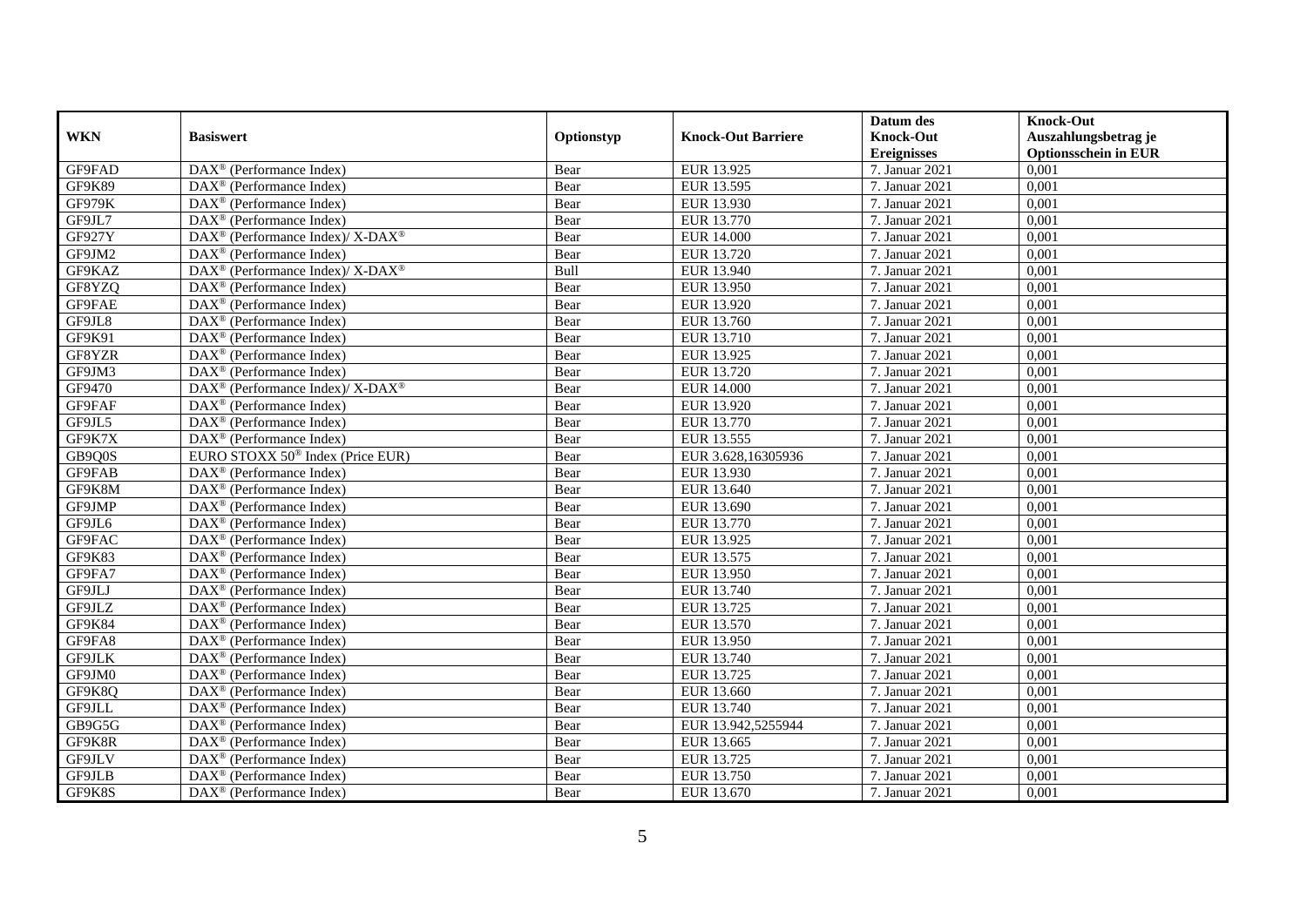|               |                                                              |            |                           | Datum des          | <b>Knock-Out</b>            |
|---------------|--------------------------------------------------------------|------------|---------------------------|--------------------|-----------------------------|
| <b>WKN</b>    | <b>Basiswert</b>                                             | Optionstyp | <b>Knock-Out Barriere</b> | <b>Knock-Out</b>   | Auszahlungsbetrag je        |
|               |                                                              |            |                           | <b>Ereignisses</b> | <b>Optionsschein in EUR</b> |
| GF9JLW        | $\overline{\text{DAX}}^{\textcircled{}}$ (Performance Index) | Bear       | EUR 13.725                | 7. Januar 2021     | 0,001                       |
| GF9JLC        | $DAX^{\circledR}$ (Performance Index)                        | Bear       | EUR 13.750                | 7. Januar 2021     | 0,001                       |
| GF9K8T        | DAX <sup>®</sup> (Performance Index)                         | Bull       | EUR 13.940                | 7. Januar 2021     | 0,001                       |
| GB7SN3        | $\text{DAX}^{\circledast}$ (Performance Index)               | Bear       | EUR 13.943,87799471       | 7. Januar 2021     | 0,001                       |
| GF9JLX        | DAX <sup>®</sup> (Performance Index)                         | Bear       | EUR 13.725                | 7. Januar 2021     | 0,001                       |
| GF9JL9        | $\text{DAX}^{\circledast}$ (Performance Index)               | Bear       | EUR 13.760                | 7. Januar 2021     | 0,001                       |
| GF9K8U        | $\text{DAX}^{\textcircled{n}}$ (Performance Index)           | Bear       | EUR 13.685                | 7. Januar 2021     | 0,001                       |
| GF9JLY        | $\text{DAX}^{\textcircled{}}$ (Performance Index)            | Bear       | EUR 13.725                | 7. Januar 2021     | 0,001                       |
| <b>GD697A</b> | $\text{DAX}^{\textcircled{p}}$ (Performance Index)           | Bear       | EUR 13.917,92251502       | 7. Januar 2021     | 0,001                       |
| GF9JLA        | $DAX^{\otimes}$ (Performance Index)                          | Bear       | EUR 13.760                | 7. Januar 2021     | 0,001                       |
| GF9K8V        | $\overline{\text{DAX}}^{\textcircled{}}$ (Performance Index) | Bear       | EUR 13.690                | 7. Januar 2021     | 0,001                       |
| GB9HYC        | $\overline{\text{DAX}^{\otimes}}$ (Performance Index)        | Bear       | EUR 13.939,065623         | 7. Januar 2021     | 0,001                       |
| GF9JLP        | $\text{DAX}^{\textcircled{n}}$ (Performance Index)           | Bear       | EUR 13.740                | 7. Januar 2021     | 0,001                       |
| GF9JLD        | DAX <sup>®</sup> (Performance Index)                         | Bear       | EUR 13.750                | 7. Januar 2021     | 0,001                       |
| GF9K7Y        | DAX <sup>®</sup> (Performance Index)                         | Bear       | EUR 13.550                | 7. Januar 2021     | 0,001                       |
| GF9JM9        | DAX <sup>®</sup> (Performance Index)                         | Bear       | EUR 13.710                | 7. Januar 2021     | 0,001                       |
| GF9JLE        | DAX <sup>®</sup> (Performance Index)                         | Bear       | EUR 13.750                | 7. Januar 2021     | 0,001                       |
| GF9K8L        | $DAX^{\circledR}$ (Performance Index)                        | Bear       | EUR 13.635                | 7. Januar 2021     | 0,001                       |
| GF9JM7        | DAX <sup>®</sup> (Performance Index)                         | Bear       | EUR 13.720                | 7. Januar 2021     | 0,001                       |
| GF9K8Y        | DAX <sup>®</sup> (Performance Index)                         | Bear       | EUR 13.715                | 7. Januar 2021     | 0,001                       |
| GF9JMG        | DAX <sup>®</sup> (Performance Index)                         | Bear       | EUR 13.700                | 7. Januar 2021     | 0,001                       |
| GF9K9M        | $\overline{\text{DAX}^{\otimes}}$ (Performance Index)        | Bear       | EUR 13.470                | 7. Januar 2021     | 0,001                       |
| GF9JLT        | $\text{DAX}^{\circledast}$ (Performance Index)               | Bear       | EUR 13.730                | 7. Januar 2021     | 0,001                       |
| GF9K7A        | DAX <sup>®</sup> (Performance Index)                         | Bear       | EUR 13.490                | 7. Januar 2021     | 0,001                       |
| GF9JMW        | DAX <sup>®</sup> (Performance Index)                         | Bear       | EUR 13.680                | 7. Januar 2021     | 0,001                       |
| GF9K7B        | $\text{DAX}^{\otimes}$ (Performance Index)                   | Bear       | EUR 13.495                | 7. Januar 2021     | 0,001                       |
| GF9JM4        | $\text{DAX}^{\circledast}$ (Performance Index)               | Bear       | EUR 13.720                | 7. Januar 2021     | 0,001                       |
| GF9K90        | $DAX^{\circledR}$ (Performance Index)                        | Bull       | EUR 13.965                | 7. Januar 2021     | 0,001                       |
| GF9JM5        | $\text{DAX}^{\textcircled{p}}$ (Performance Index)           | Bear       | EUR 13.720                | 7. Januar 2021     | 0,001                       |
| GF9K9N        | $\text{DAX}^{\textcircled{D}}$ (Performance Index)           | Bear       | EUR 13.475                | 7. Januar 2021     | 0,001                       |
| GF9JM6        | DAX <sup>®</sup> (Performance Index)                         | Bear       | EUR 13.720                | 7. Januar 2021     | 0,001                       |
| GF74KC        | EURO STOXX 50 <sup>®</sup> Index (Price EUR)                 | Bear       | EUR 3.623,57208088        | 7. Januar 2021     | 0,001                       |
| GF9K7C        | $\overline{\text{DAX}}^{\textcirc}$ (Performance Index)      | Bear       | EUR 13.530                | 7. Januar 2021     | 0,001                       |
| GF9K92        | DAX <sup>®</sup> (Performance Index)                         | Bull       | EUR 13.960                | 7. Januar 2021     | 0,001                       |
| GF9K93        | $\text{DAX}^{\textcircled{n}}$ (Performance Index)           | Bull       | EUR 13.945                | 7. Januar 2021     | 0,001                       |
| GF9K7P        | $\text{DAX}^{\textcircled{n}}$ (Performance Index)           | Bear       | EUR 13.655                | 7. Januar 2021     | 0,001                       |
| GB9BFN        | $\text{DAX}^{\otimes}$ (Performance Index)                   | Bear       | EUR 13.932,16038585       | 7. Januar 2021     | 0,001                       |
| GF9K8A        | $\overline{\text{DAX}}^{\textcirc}$ (Performance Index)      | Bear       | EUR 13.605                | 7. Januar 2021     | 0,001                       |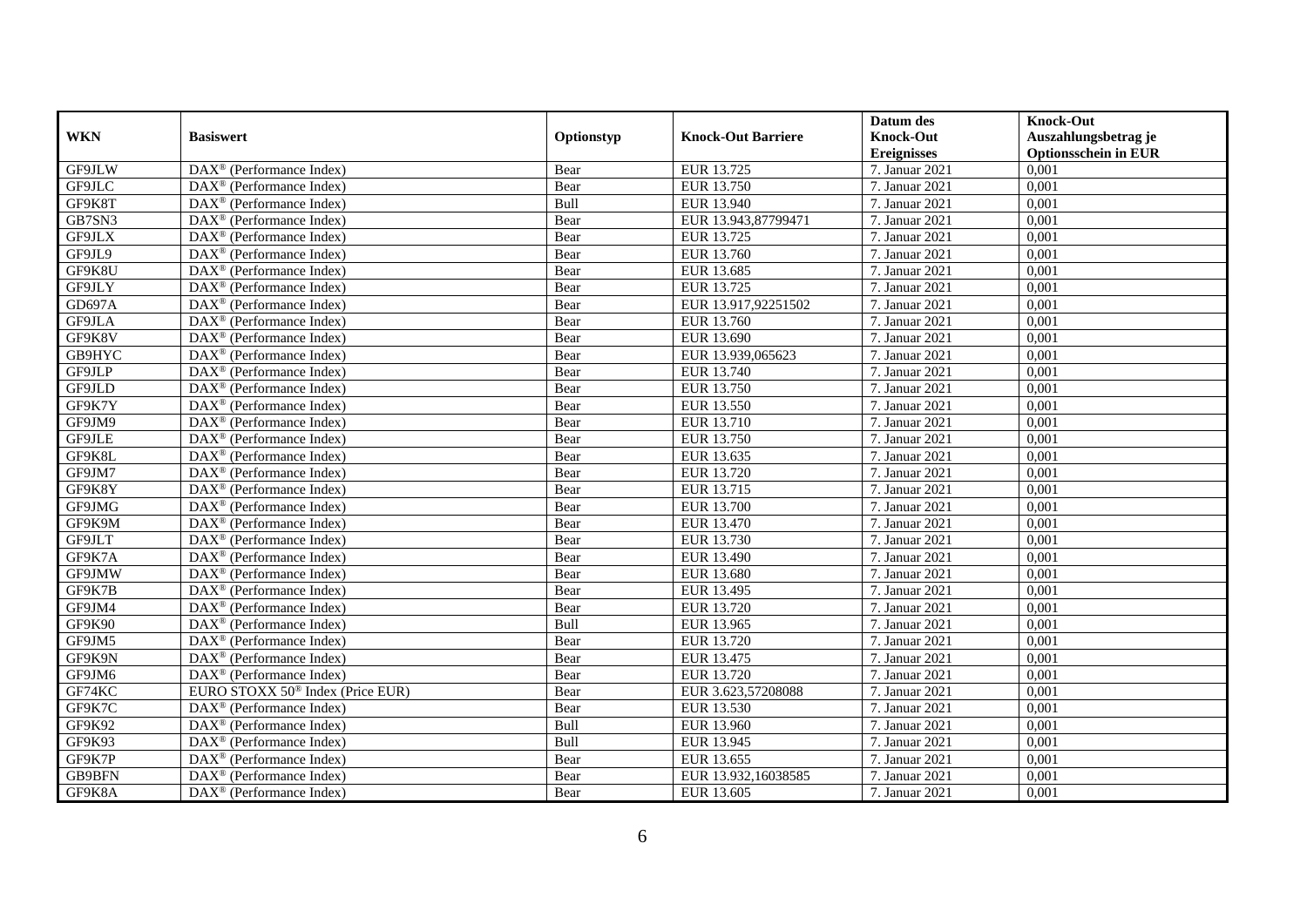|               |                                                          |             |                           | Datum des          | <b>Knock-Out</b>            |
|---------------|----------------------------------------------------------|-------------|---------------------------|--------------------|-----------------------------|
| <b>WKN</b>    | <b>Basiswert</b>                                         | Optionstyp  | <b>Knock-Out Barriere</b> | <b>Knock-Out</b>   | Auszahlungsbetrag je        |
|               |                                                          |             |                           | <b>Ereignisses</b> | <b>Optionsschein in EUR</b> |
| GF9K8B        | DAX <sup>®</sup> (Performance Index)                     | Bear        | EUR 13.615                | 7. Januar 2021     | 0,001                       |
| GF9K9C        | $DAX^{\circledR}$ (Performance Index)                    | Bear        | EUR 13.485                | 7. Januar 2021     | 0,001                       |
| GF9K9D        | DAX <sup>®</sup> (Performance Index)                     | Bull        | EUR 13.955                | 7. Januar 2021     | 0,001                       |
| GF9K8X        | $\text{DAX}^{\otimes}$ (Performance Index)               | Bear        | EUR 13.705                | 7. Januar 2021     | 0,001                       |
| GB9BFP        | DAX <sup>®</sup> (Performance Index)                     | Bear        | EUR 13.927,32114981       | 7. Januar 2021     | 0,001                       |
| GF9K7J        | $\text{DAX}^{\textcircled{n}}$ (Performance Index)       | Bear        | EUR 13.510                | 7. Januar 2021     | 0,001                       |
| GF9K86        | $\text{DAX}^{\textcircled{n}}$ (Performance Index)       | Bear        | EUR 13.585                | 7. Januar 2021     | 0,001                       |
| <b>GF9K87</b> | $\text{DAX}^{\textcircled{}}$ (Performance Index)        | Bear        | EUR 13.590                | 7. Januar 2021     | 0,001                       |
| GF9K98        | $\text{DAX}^{\textcircled{D}}$ (Performance Index)       | Bull        | EUR 13.925                | 7. Januar 2021     | 0,001                       |
| GF9K80        | $DAX^{\otimes}$ (Performance Index)                      | Bear        | EUR 13.505                | 7. Januar 2021     | 0,001                       |
| GD3ZZL        | DAX <sup>®</sup> (Performance Index)/ X-DAX <sup>®</sup> | Bear        | EUR 13.956,28359729       | 7. Januar 2021     | 0,001                       |
| GF9K81        | $\overline{\text{DAX}^{\otimes}}$ (Performance Index)    | Bear        | EUR 13.560                | 7. Januar 2021     | 0,001                       |
| GF9K8N        | $\text{DAX}^{\textcircled{n}}$ (Performance Index)       | Bear        | EUR 13.645                | 7. Januar 2021     | 0,001                       |
| GF9K7E        | DAX <sup>®</sup> (Performance Index)                     | Bear        | <b>EUR 13.500</b>         | 7. Januar 2021     | 0,001                       |
| GF9K94        | DAX <sup>®</sup> (Performance Index)                     | Bear        | EUR 13.700                | 7. Januar 2021     | 0,001                       |
| GF9K9S        | DAX <sup>®</sup> (Performance Index)                     | Bear        | <b>EUR 13.480</b>         | 7. Januar 2021     | 0,001                       |
| GF9K85        | DAX <sup>®</sup> (Performance Index)                     | Bear        | EUR 13.580                | 7. Januar 2021     | 0,001                       |
| GF9K96        | $\overline{\text{DAX}}^{\textcirc}$ (Performance Index)  | <b>Bull</b> | EUR 13.930                | 7. Januar 2021     | 0,001                       |
| GF9K97        | DAX <sup>®</sup> (Performance Index)                     | Bull        | EUR 13.915                | 7. Januar 2021     | 0,001                       |
| GF9K7Q        | DAX <sup>®</sup> (Performance Index)                     | Bear        | EUR 13.620                | 7. Januar 2021     | 0,001                       |
| GF9K8C        | DAX <sup>®</sup> (Performance Index)                     | Bear        | EUR 13.675                | 7. Januar 2021     | 0,001                       |
| GF9K9E        | $\overline{\text{DAX}^{\otimes}}$ (Performance Index)    | Bear        | EUR 13.680                | 7. Januar 2021     | 0,001                       |
| GF9K9F        | $\text{DAX}^{\circledast}$ (Performance Index)           | Bear        | EUR 13.455                | 7. Januar 2021     | 0,001                       |
| GF9K7V        | DAX <sup>®</sup> (Performance Index)                     | Bear        | EUR 13.630                | 7. Januar 2021     | 0,001                       |
| GF9K8G        | DAX <sup>®</sup> (Performance Index)                     | Bear        | EUR 13.565                | 7. Januar 2021     | 0,001                       |
| GF9K8H        | $\text{DAX}^{\otimes}$ (Performance Index)               | Bull        | EUR 13.975                | 7. Januar 2021     | 0,001                       |
| GF9K9J        | $\text{DAX}^{\circledast}$ (Performance Index)           | Bear        | EUR 13.460                | 7. Januar 2021     | 0,001                       |
| GF9K9K        | $\text{DAX}^{\textcircled{D}}$ (Performance Index)       | Bull        | EUR 13.920                | 7. Januar 2021     | 0,001                       |
| GF9K7W        | $\text{DAX}^{\textcircled{D}}$ (Performance Index)       | Bear        | EUR 13.540                | 7. Januar 2021     | 0,001                       |
| GF9K8J        | $\text{DAX}^{\textcircled{D}}$ (Performance Index)       | Bear        | EUR 13.610                | 7. Januar 2021     | 0,001                       |
| GF9K8K        | DAX <sup>®</sup> (Performance Index)                     | Bear        | EUR 13.625                | 7. Januar 2021     | 0,001                       |
| GF9K9L        | DAX <sup>®</sup> (Performance Index)                     | Bear        | EUR 13.465                | 7. Januar 2021     | 0,001                       |
| GF9K7T        | $\overline{\text{DAX}^{\otimes}}$ (Performance Index)    | Bear        | EUR 13.535                | 7. Januar 2021     | 0,001                       |
| GF9K8E        | DAX <sup>®</sup> (Performance Index)                     | Bull        | <b>EUR 13.980</b>         | 7. Januar 2021     | 0,001                       |
| GF9K8F        | $\text{DAX}^{\textcircled{n}}$ (Performance Index)       | Bear        | EUR 13.695                | 7. Januar 2021     | 0,001                       |
| GF9K9G        | $\text{DAX}^{\textcircled{n}}$ (Performance Index)       | Bull        | EUR 13.935                | 7. Januar 2021     | 0,001                       |
| GF9K7L        | $\text{DAX}^{\otimes}$ (Performance Index)               | Bear        | EUR 13.515                | 7. Januar 2021     | 0,001                       |
| GF9K7M        | $\overline{\text{DAX}}^{\textcirc}$ (Performance Index)  | Bear        | EUR 13.600                | 7. Januar 2021     | 0,001                       |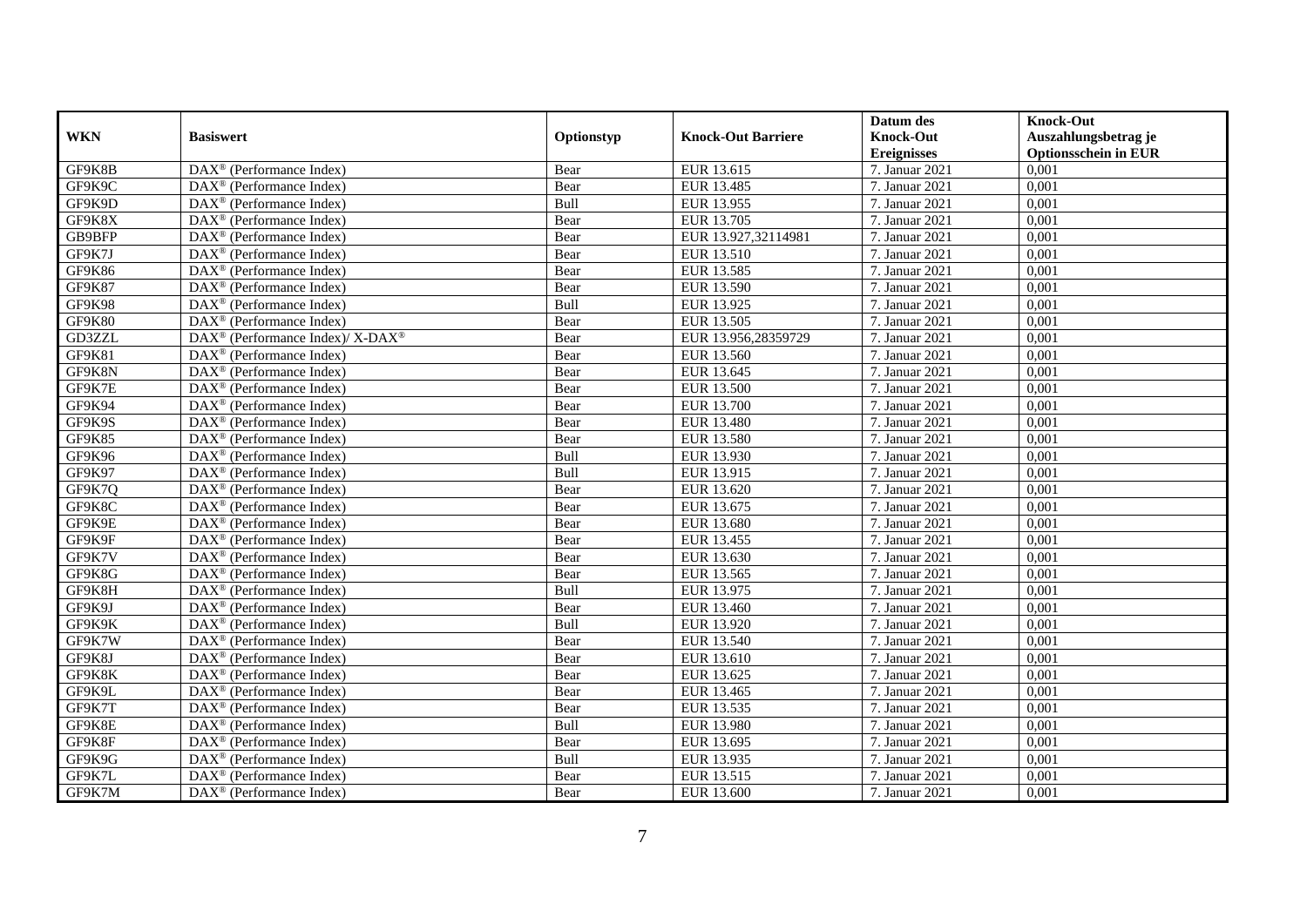|            |                                                       |            |                           | Datum des          | <b>Knock-Out</b>            |
|------------|-------------------------------------------------------|------------|---------------------------|--------------------|-----------------------------|
| <b>WKN</b> | <b>Basiswert</b>                                      | Optionstyp | <b>Knock-Out Barriere</b> | <b>Knock-Out</b>   | Auszahlungsbetrag je        |
|            |                                                       |            |                           | <b>Ereignisses</b> | <b>Optionsschein in EUR</b> |
| GF9K9B     | $\overline{\text{DAX}^{\otimes}}$ (Performance Index) | Bull       | EUR 13.950                | 7. Januar 2021     | 0,001                       |
| GF9K9Y     | $\text{DAX}^{\textcircled{D}}$ (Performance Index)    | Bear       | EUR 13.445                | 7. Januar 2021     | 0,001                       |
| GF9KCZ     | DAX <sup>®</sup> (Performance Index)                  | Bear       | EUR 13.450                | 7. Januar 2021     | 0,001                       |
| GF7Z4W     | <b>BASF SE</b>                                        | Bear       | EUR 67,77029905           | 7. Januar 2021     | 0,001                       |
| GF8ESA     | <b>BASF SE</b>                                        | Bear       | EUR 67,90389001           | 7. Januar 2021     | 0,001                       |
| GF8ESB     | <b>BASF SE</b>                                        | Bear       | EUR 67,64471487           | 7. Januar 2021     | 0,001                       |
| GF6HPF     | Royal Dutch Shell plc                                 | Bear       | EUR 16,63782522           | 7. Januar 2021     | 0,001                       |
| GF9B3R     | Infineon Technologies AG                              | Bull       | EUR 31,3029673            | 7. Januar 2021     | 0,001                       |
| GF6DEC     | <b>Baver AG</b>                                       | Bear       | EUR 52,90987253           | 7. Januar 2021     | 0,001                       |
| GC5L28     | Aegon N.V.                                            | Bear       | EUR 3,51776815            | 7. Januar 2021     | 0,001                       |
| GF9B3M     | Infineon Technologies AG                              | Bull       | EUR 31,39297583           | 7. Januar 2021     | 0,001                       |
| GF3J2H     | Talanx AG                                             | Bear       | EUR 33,4086511            | 7. Januar 2021     | 0,001                       |
| GF6HHK     | <b>Baver AG</b>                                       | Bear       | EUR 52,27371518           | 7. Januar 2021     | 0,001                       |
| GF6UD8     | Commerzbank AG                                        | Bear       | EUR 5,79050704            | 7. Januar 2021     | 0,001                       |
| GF9JXG     | Deutsche Bank AG                                      | Bear       | <b>EUR 9,26</b>           | 7. Januar 2021     | 0,001                       |
| GC06SK     | <b>Imperial Brands PLC</b>                            | Bear       | GBP 16,02965495           | 7. Januar 2021     | 0,001                       |
| GF9B3N     | Infineon Technologies AG                              | Bull       | EUR 31,36297299           | 7. Januar 2021     | 0,001                       |
| GC8MEQ     | <b>RELX PLC</b>                                       | Bear       | EUR 21.24159672           | 7. Januar 2021     | 0,001                       |
| GF92AS     | Roche Holding AG                                      | Bull       | CHF 299,8745598           | 7. Januar 2021     | 0,001                       |
| GF9K3Q     | Delivery Hero AG                                      | Bull       | EUR 137,05                | 7. Januar 2021     | 0,001                       |
| GF7VRV     | Commerzbank AG                                        | Bear       | EUR 5,7593159             | 7. Januar 2021     | 0,001                       |
| GF46CA     | Wacker Chemie AG                                      | Bear       | EUR 120,69366981          | 7. Januar 2021     | 0,001                       |
| GF9B3T     | Infineon Technologies AG                              | Bull       | EUR 31,37297393           | 7. Januar 2021     | 0,001                       |
| GF8C46     | <b>COMPAGNIE DE SAINT GOBAIN SA</b>                   | Bear       | EUR 43,87761649           | 7. Januar 2021     | 0,001                       |
| GF6BKM     | HeidelbergCement AG                                   | Bear       | EUR 68,49632334           | 7. Januar 2021     | 0,001                       |
| GF92BU     | Roche Holding AG                                      | Bull       | CHF 299,61448646          | 7. Januar 2021     | 0,001                       |
| GF7174     | Bayer AG                                              | Bear       | EUR 52,57866311           | 7. Januar 2021     | 0,001                       |
| GF92E1     | Roche Holding AG                                      | Bull       | CHF 299,7845344           | 7. Januar 2021     | 0,001                       |
| GF9K4R     | Delivery Hero AG                                      | Bull       | EUR 140,44                | 7. Januar 2021     | 0,001                       |
| GC5RHV     | Aalberts Industries N.V.                              | Bear       | EUR 37,66032184           | 7. Januar 2021     | 0,001                       |
| GF9B3W     | Infineon Technologies AG                              | Bull       | EUR 31,33297014           | 7. Januar 2021     | 0,001                       |
| GF8ETM     | Total S.A.                                            | Bear       | EUR 37,53378961           | 7. Januar 2021     | 0,001                       |
| GC73SN     | Royal Dutch Shell plc                                 | Bear       | GBP 15,04789759           | 7. Januar 2021     | 0,001                       |
| GC77MH     | Iberdrola S.A.                                        | Bear       | EUR 12,28448585           | 7. Januar 2021     | 0,001                       |
| GF6UJU     | HeidelbergCement AG                                   | Bear       | EUR 66,97563157           | 7. Januar 2021     | 0,001                       |
| GF6LDH     | Fresenius SE & Co KGaA                                | Bear       | EUR 40,34628933           | 7. Januar 2021     | 0,001                       |
| GF6DSD     | Beyond Meat, Inc.                                     | Bull       | USD 117,80256513          | 6. Januar 2021     | 0,001                       |
| GF92E2     | Roche Holding AG                                      | Bull       | CHF 300,28467543          | 7. Januar 2021     | 0,001                       |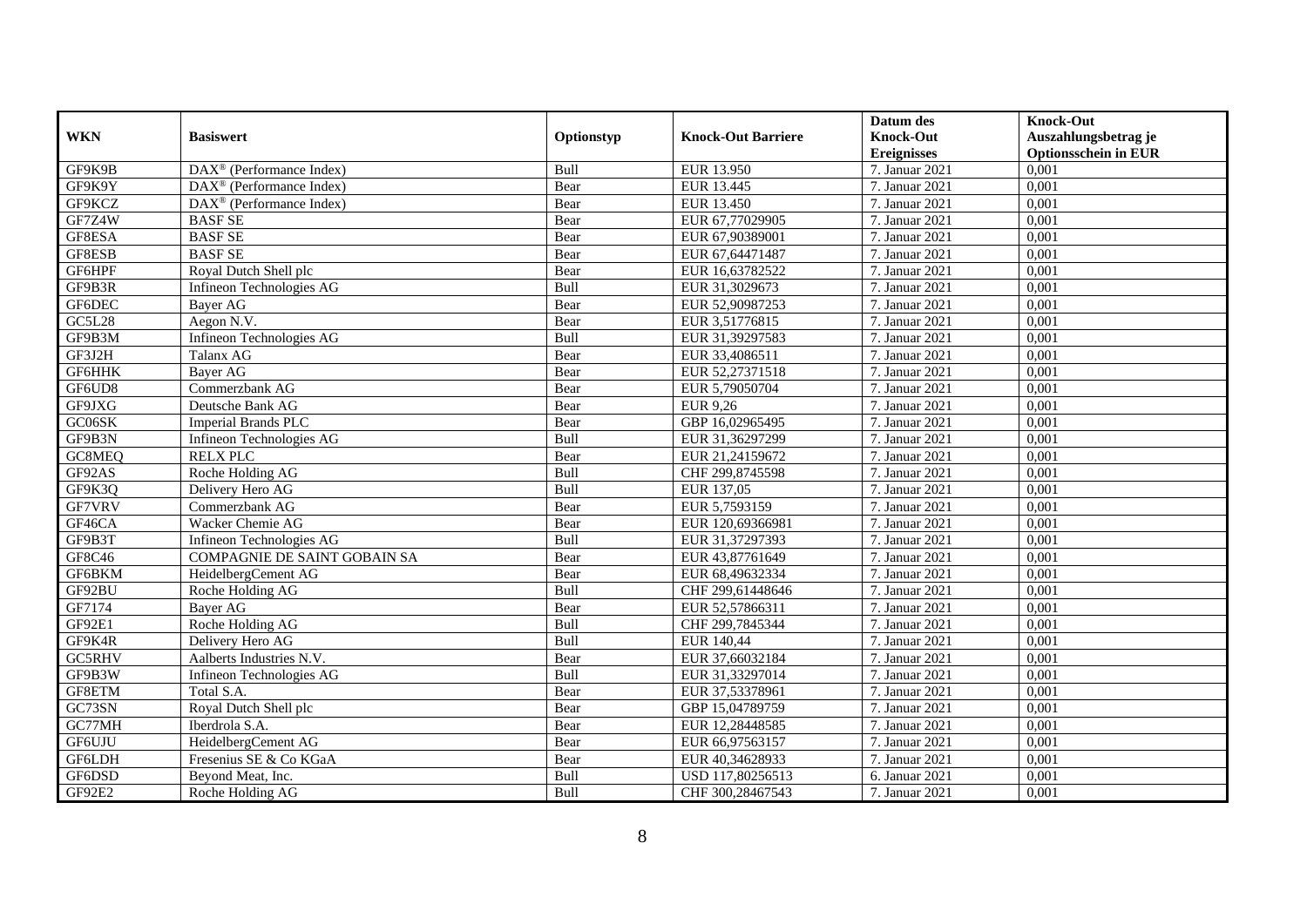|               |                                     |            |                           | Datum des          | <b>Knock-Out</b>            |
|---------------|-------------------------------------|------------|---------------------------|--------------------|-----------------------------|
| <b>WKN</b>    | <b>Basiswert</b>                    | Optionstyp | <b>Knock-Out Barriere</b> | <b>Knock-Out</b>   | Auszahlungsbetrag je        |
|               |                                     |            |                           | <b>Ereignisses</b> | <b>Optionsschein in EUR</b> |
| GC3XKQ        | CRH plc                             | Bear       | GBP 34,61333993           | 7. Januar 2021     | 0,001                       |
| <b>GC885Z</b> | <b>RWE AG</b>                       | Bear       | EUR 37,19627969           | 7. Januar 2021     | 0,001                       |
| GF8ESC        | <b>BASF SE</b>                      | Bear       | EUR 68,04344586           | 7. Januar 2021     | 0,001                       |
| GF8C3K        | Total S.A.                          | Bear       | EUR 37,46914373           | 7. Januar 2021     | 0,001                       |
| GF6HTH        | Siemens AG                          | Bear       | EUR 122,87020942          | 7. Januar 2021     | 0,001                       |
| GF0PK2        | <b>BHP</b> Group PLC                | Bear       | GBP 22,02579173           | 7. Januar 2021     | 0,001                       |
| GF9B3Q        | Infineon Technologies AG            | Bull       | EUR 31,2829654            | 7. Januar 2021     | 0,001                       |
| GF8C42        | <b>COMPAGNIE DE SAINT GOBAIN SA</b> | Bear       | EUR 40,63959983           | 7. Januar 2021     | 0,001                       |
| GF92BP        | Roche Holding AG                    | Bull       | CHF 299,70451184          | 7. Januar 2021     | 0,001                       |
| GF9K3H        | Delivery Hero AG                    | Bull       | EUR 138,09                | 7. Januar 2021     | 0,001                       |
| GF9K52        | Compagnie Financiere Richemont SA   | Bull       | CHF 79,99                 | 7. Januar 2021     | 0,001                       |
| GF7EVS        | <b>RWE AG</b>                       | Bear       | EUR 36,93363128           | 7. Januar 2021     | 0,001                       |
| GF8C43        | <b>COMPAGNIE DE SAINT GOBAIN SA</b> | Bear       | EUR 41,71561768           | 7. Januar 2021     | 0,001                       |
| GF6DEV        | Siemens AG                          | Bear       | EUR 122,41772491          | 7. Januar 2021     | 0,001                       |
| GF8C6P        | BP Plc                              | Bear       | GBP 2,94297815            | 7. Januar 2021     | 0,001                       |
| GF9B40        | Infineon Technologies AG            | Bull       | EUR 31,35297204           | 7. Januar 2021     | 0,001                       |
| GF92AA        | Roche Holding AG                    | Bull       | CHF 300,33468954          | 7. Januar 2021     | 0,001                       |
| <b>GF7EVU</b> | <b>RWE AG</b>                       | Bear       | EUR 36.81407272           | 7. Januar 2021     | 0,001                       |
| GF8HFP        | Deutsche Bank AG                    | Bear       | EUR 9,40053308            | 7. Januar 2021     | 0,001                       |
| GF8C44        | <b>COMPAGNIE DE SAINT GOBAIN SA</b> | Bear       | EUR 42,79163553           | 7. Januar 2021     | 0,001                       |
| GF8KCY        | Credit Suisse Group AG              | Bear       | CHF 12,20482359           | 7. Januar 2021     | 0,001                       |
| GF92AU        | Roche Holding AG                    | Bull       | CHF 299,95458235          | 7. Januar 2021     | 0,001                       |
| GF7EWX        | <b>RWE AG</b>                       | Bear       | EUR 36,69451413           | 7. Januar 2021     | 0,001                       |
| GF9K4B        | Delivery Hero AG                    | Bull       | EUR 139,91                | 7. Januar 2021     | 0,001                       |
| GF92CN        | Roche Holding AG                    | Bull       | CHF 300,20465288          | 7. Januar 2021     | 0,001                       |
| GF8ES2        | COMPAGNIE DE SAINT GOBAIN SA        | Bear       | EUR 40,30598976           | 7. Januar 2021     | 0,001                       |
| GF8HGQ        | Deutsche Bank AG                    | Bear       | EUR 9,42044945            | 7. Januar 2021     | 0,001                       |
| GF9K6G        | Delivery Hero AG                    | Bull       | EUR 140,7                 | 7. Januar 2021     | 0,001                       |
| GF92DK        | Roche Holding AG                    | Bull       | CHF 300,12463032          | 7. Januar 2021     | 0,001                       |
| GF8HFQ        | Deutsche Bank AG                    | Bear       | EUR 9,41049128            | 7. Januar 2021     | 0,001                       |
| GF8HJ4        | Deutsche Bank AG                    | Bear       | EUR 9,44036583            | 7. Januar 2021     | 0,001                       |
| GF92C3        | Roche Holding AG                    | Bull       | CHF 300,03460492          | 7. Januar 2021     | 0,001                       |
| GF9JWL        | Deutsche Bank AG                    | Bear       | <b>EUR 9,31</b>           | 7. Januar 2021     | 0,001                       |
| GF9JWR        | Deutsche Bank AG                    | Bear       | EUR 9,33                  | 7. Januar 2021     | 0,001                       |
| GF9JWJ        | Deutsche Bank AG                    | Bear       | <b>EUR 9,3</b>            | 7. Januar 2021     | 0,001                       |
| GF9JXA        | Deutsche Bank AG                    | Bear       | <b>EUR 9,18</b>           | 7. Januar 2021     | 0,001                       |
| GF8C6B        | <b>BP</b> Plc                       | Bear       | GBP 2,93300194            | 7. Januar 2021     | 0,001                       |
| GF9JX7        | Deutsche Bank AG                    | Bear       | EUR 9,15                  | 7. Januar 2021     | 0,001                       |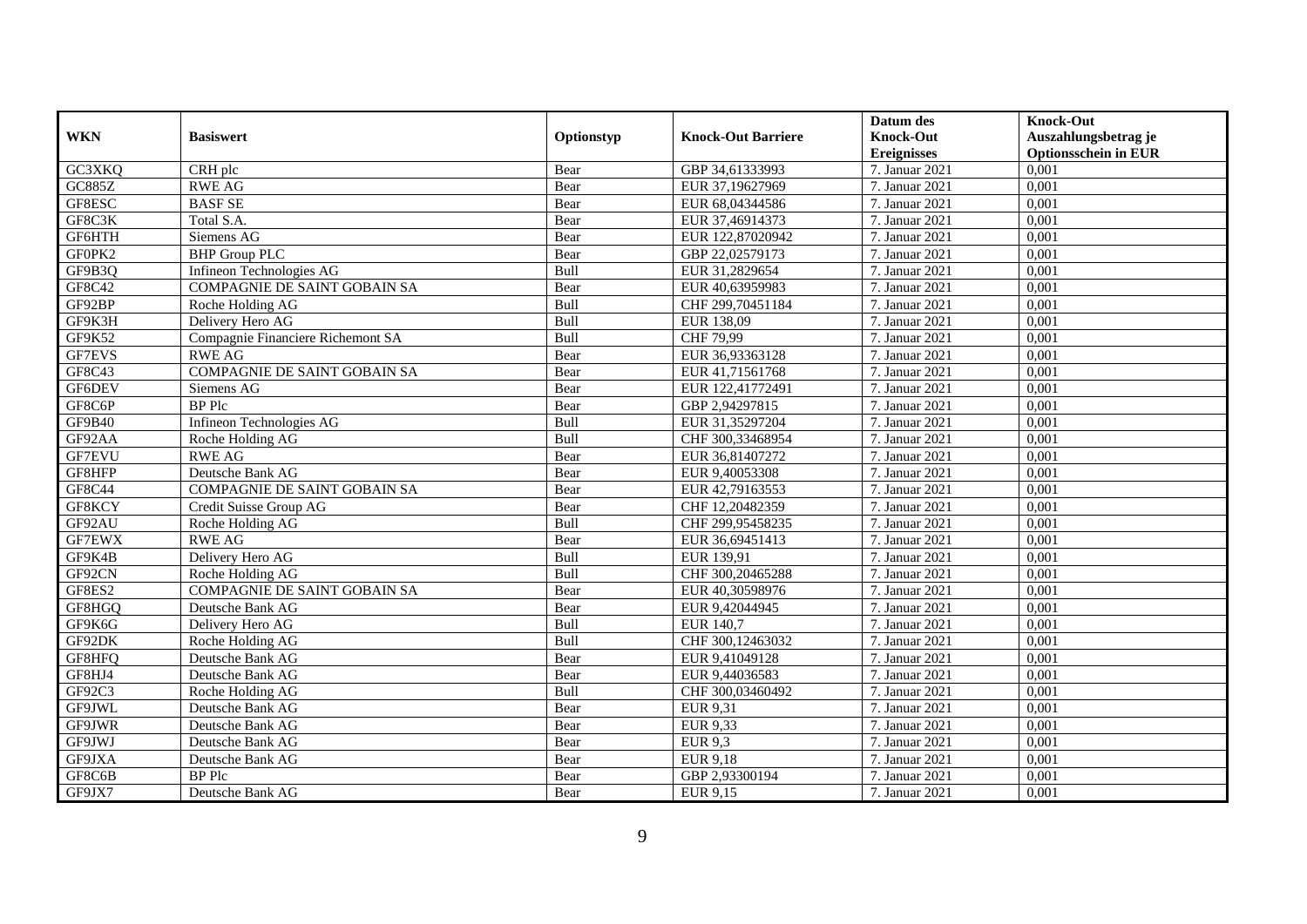|               |                  |            |                           | Datum des          | <b>Knock-Out</b>            |
|---------------|------------------|------------|---------------------------|--------------------|-----------------------------|
| <b>WKN</b>    | <b>Basiswert</b> | Optionstyp | <b>Knock-Out Barriere</b> | <b>Knock-Out</b>   | Auszahlungsbetrag je        |
|               |                  |            |                           | <b>Ereignisses</b> | <b>Optionsschein in EUR</b> |
| GF9JX4        | Deutsche Bank AG | Bear       | <b>EUR 9,06</b>           | 7. Januar 2021     | 0,001                       |
| GF9JX5        | Deutsche Bank AG | Bear       | <b>EUR 9.1</b>            | 7. Januar 2021     | 0,001                       |
| GF9JX9        | Deutsche Bank AG | Bear       | EUR 9,17                  | 7. Januar 2021     | 0,001                       |
| GF9K3J        | Delivery Hero AG | Bull       | EUR 138,61                | 7. Januar 2021     | 0,001                       |
| GF9JXH        | Deutsche Bank AG | Bear       | <b>EUR 9,29</b>           | 7. Januar 2021     | 0,001                       |
| GF9JX2        | Deutsche Bank AG | Bear       | <b>EUR 9,03</b>           | 7. Januar 2021     | 0,001                       |
| GF9JX3        | Deutsche Bank AG | Bear       | EUR 9,05                  | 7. Januar 2021     | 0,001                       |
| <b>GF9K20</b> | Deutsche Bank AG | Bear       | EUR 9,23                  | 7. Januar 2021     | 0,001                       |
| GF9JWP        | Deutsche Bank AG | Bear       | <b>EUR 9,35</b>           | 7. Januar 2021     | 0,001                       |
| GF9JX6        | Deutsche Bank AG | Bear       | EUR $9,07$                | 7. Januar 2021     | 0,001                       |
| GF9JWM        | Deutsche Bank AG | Bear       | EUR 9,34                  | 7. Januar 2021     | 0,001                       |
| GF9JXD        | Deutsche Bank AG | Bear       | EUR 9,19                  | 7. Januar 2021     | 0,001                       |
| GF9K3P        | Delivery Hero AG | Bull       | EUR 139,39                | 7. Januar 2021     | 0,001                       |
| GF9EYW        | Vonovia SE       | Bull       | EUR 57,05461608           | 7. Januar 2021     | 0,001                       |
| GF9JXK        | Deutsche Bank AG | Bear       | <b>EUR 9,25</b>           | 7. Januar 2021     | 0,001                       |
| GF9K3N        | Delivery Hero AG | Bull       | EUR 136,01                | 7. Januar 2021     | 0,001                       |
| GF9JXF        | Deutsche Bank AG | Bear       | <b>EUR 9,22</b>           | 7. Januar 2021     | 0,001                       |
| GF9JYJ        | Deutsche Bank AG | Bear       | EUR 9,09                  | 7. Januar 2021     | 0.001                       |
| GF9JZK        | Deutsche Bank AG | Bear       | EUR 9,11                  | 7. Januar 2021     | 0,001                       |
| GF9JYA        | Deutsche Bank AG | Bear       | <b>EUR 9,02</b>           | 7. Januar 2021     | 0,001                       |
| GF9K3K        | Delivery Hero AG | Bull       | EUR 137,57                | 7. Januar 2021     | 0,001                       |
| GF9K3L        | Delivery Hero AG | Bull       | EUR 136,53                | 7. Januar 2021     | 0,001                       |
| GF9JXQ        | Deutsche Bank AG | Bear       | <b>EUR 9,27</b>           | 7. Januar 2021     | 0,001                       |
| GF9K3D        | Delivery Hero AG | Bull       | EUR 139,65                | 7. Januar 2021     | 0,001                       |
| GF9K3E        | Delivery Hero AG | Bull       | EUR 139,13                | 7. Januar 2021     | 0,001                       |
| GF9K4F        | Delivery Hero AG | Bull       | EUR 142,26                | 7. Januar 2021     | 0,001                       |
| GF9K4C        | Delivery Hero AG | Bull       | EUR 143,04                | 7. Januar 2021     | 0,001                       |
| GF9K3F        | Delivery Hero AG | Bull       | EUR 138,87                | 7. Januar 2021     | 0,001                       |
| GF9K4H        | Delivery Hero AG | Bull       | EUR 142,78                | 7. Januar 2021     | 0,001                       |
| GF9K4J        | Delivery Hero AG | Bull       | EUR 141,48                | 7. Januar 2021     | 0,001                       |
| GF9K4K        | Delivery Hero AG | Bull       | EUR 141,74                | 7. Januar 2021     | 0,001                       |
| GF9K4L        | Delivery Hero AG | Bull       | EUR 134,78                | 7. Januar 2021     | 0,001                       |
| GF9K69        | Delivery Hero AG | Bull       | <b>EUR 142</b>            | 7. Januar 2021     | 0,001                       |
| GF9K3R        | Delivery Hero AG | Bull       | EUR 135,43                | 7. Januar 2021     | 0,001                       |
| GF9K3S        | Delivery Hero AG | Bull       | EUR 134,02                | 7. Januar 2021     | 0,001                       |
| GF9K4E        | Delivery Hero AG | Bull       | EUR 142,52                | 7. Januar 2021     | 0,001                       |
| GF9K4Q        | Delivery Hero AG | Bull       | EUR 141,22                | 7. Januar 2021     | 0,001                       |
| GF9JXC        | Deutsche Bank AG | Bear       | EUR 9,14                  | 7. Januar 2021     | 0,001                       |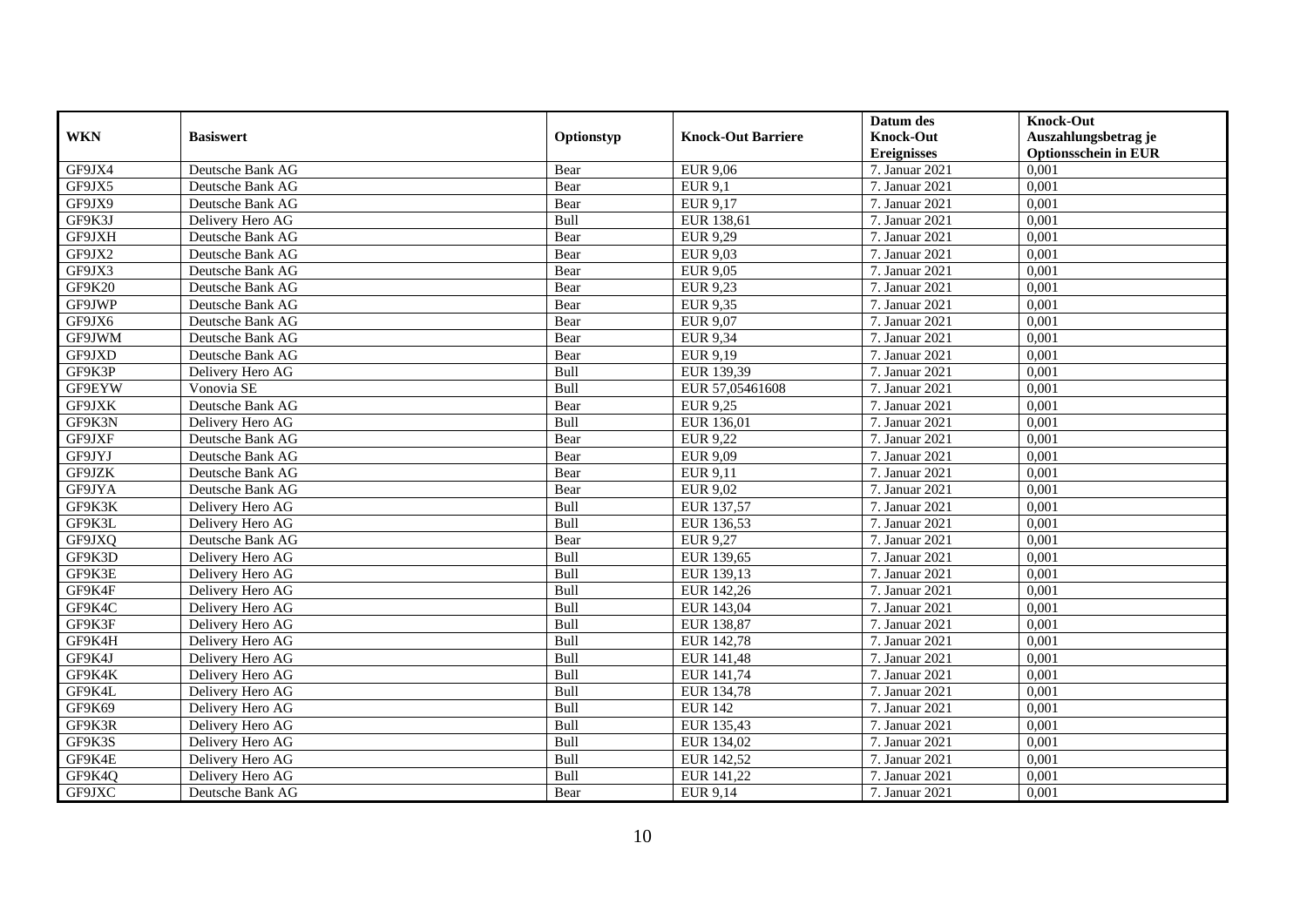|               |                                                              |            |                           | Datum des          | <b>Knock-Out</b>            |
|---------------|--------------------------------------------------------------|------------|---------------------------|--------------------|-----------------------------|
| <b>WKN</b>    | <b>Basiswert</b>                                             | Optionstyp | <b>Knock-Out Barriere</b> | <b>Knock-Out</b>   | Auszahlungsbetrag je        |
|               |                                                              |            |                           | <b>Ereignisses</b> | <b>Optionsschein in EUR</b> |
| GF9JXE        | Deutsche Bank AG                                             | Bear       | <b>EUR 9,21</b>           | 7. Januar 2021     | 0,001                       |
| GF9K4M        | Delivery Hero AG                                             | Bull       | EUR 140,17                | 7. Januar 2021     | 0,001                       |
| GF9K4N        | Delivery Hero AG                                             | Bull       | EUR 140,96                | 7. Januar 2021     | 0,001                       |
| GF9JX8        | Deutsche Bank AG                                             | Bear       | EUR 9,13                  | 7. Januar 2021     | 0,001                       |
| GB9SBC        | CAC 40 <sup>®</sup> Index                                    | Bear       | EUR 5.656,73              | 7. Januar 2021     | 0,001                       |
| GB9HYA        | $\overline{\text{DAX}^{\otimes}}$ (Performance Index)        | Bear       | EUR 13.977,7986988        | 7. Januar 2021     | 0,001                       |
| GD4BCF        | $DAX^{\otimes}$ (Performance Index)                          | Bear       | EUR 13.970,3992346        | 7. Januar 2021     | 0,001                       |
| GB9G5C        | $\overline{\text{DAX}}^{\textcirc}$ (Performance Index)      | Bear       | EUR 13.981,25483217       | 7. Januar 2021     | 0,001                       |
| GB9G5D        | $\text{DAX}^{\textcircled{n}}$ (Performance Index)           | Bear       | EUR 13.966,73136806       | 7. Januar 2021     | 0,001                       |
| GB9HYB        | $\text{DAX}^{\otimes}$ (Performance Index)                   | Bear       | EUR 13.953,5905264        | 7. Januar 2021     | 0,001                       |
| GB9G5E        | $\overline{\text{DAX}^{\otimes}(\text{Performance Index})}$  | Bear       | EUR 13.961,89021337       | 7. Januar 2021     | 0,001                       |
| GB9G5F        | $\overline{\text{DAX}}^{\textcircled{}}$ (Performance Index) | Bear       | EUR 13.957,04905863       | 7. Januar 2021     | 0,001                       |
| GF6HTJ        | Siemens AG                                                   | Bear       | EUR 123,94253127          | 7. Januar 2021     | 0,001                       |
| GF67HH        | Siemens AG                                                   | Bear       | EUR 123,56760418          | 7. Januar 2021     | 0,001                       |
| GF9FA5        | DAX <sup>®</sup> (Performance Index)                         | Bear       | EUR 13.975                | 7. Januar 2021     | 0,001                       |
| GF9JL1        | DAX <sup>®</sup> (Performance Index)                         | Bear       | <b>EUR 13.980</b>         | 7. Januar 2021     | 0,001                       |
| GF8YZN        | DAX <sup>®</sup> (Performance Index)                         | Bear       | EUR 13.975                | 7. Januar 2021     | 0,001                       |
| <b>GF979A</b> | $DAX^{\circledR}$ (Performance Index)                        | Bear       | EUR 13.960                | 7. Januar 2021     | 0,001                       |
| GF7ZP9        | $\overline{\text{DAX}}^{\textcircled{}}$ (Performance Index) | Bear       | EUR 13.975                | 7. Januar 2021     | 0,001                       |
| GF9FA6        | DAX <sup>®</sup> (Performance Index)                         | Bear       | EUR 13.975                | 7. Januar 2021     | 0,001                       |
| GF9JL2        | $DAX^{\otimes}$ (Performance Index)                          | Bear       | EUR 13.970                | 7. Januar 2021     | 0,001                       |
| GF8YZM        | DAX <sup>®</sup> (Performance Index)                         | Bear       | EUR 13.975                | 7. Januar 2021     | 0,001                       |
| GF55TG        | Adecco Group AG                                              | Bear       | CHF 60,45891192           | 7. Januar 2021     | 0,001                       |
| GF979B        | DAX <sup>®</sup> (Performance Index)                         | Bear       | EUR 13.960                | 7. Januar 2021     | 0,001                       |
| GF7ZPA        | $\overline{\text{DAX}^{\otimes}}$ (Performance Index)        | Bear       | EUR 13.975                | 7. Januar 2021     | 0.001                       |
| GF9JL3        | DAX <sup>®</sup> (Performance Index)                         | Bear       | EUR 13.960                | 7. Januar 2021     | 0,001                       |
| GF9796        | $\overline{\text{DAX}^{\otimes}}$ (Performance Index)        | Bear       | EUR 13.970                | 7. Januar 2021     | 0,001                       |
| GF7ZP8        | $\text{DAX}^{\textcircled{p}}$ (Performance Index)           | Bear       | EUR 13.975                | 7. Januar 2021     | 0,001                       |
| GF9JL4        | $\overline{\text{DAX}^{\otimes}}$ (Performance Index)        | Bear       | EUR 13.960                | 7. Januar 2021     | 0,001                       |
| GF9797        | $\text{DAX}^{\circledast}$ (Performance Index)               | Bear       | EUR 13.970                | 7. Januar $2021$   | 0,001                       |
| GF9794        | $\text{DAX}^{\textcircled{n}}$ (Performance Index)           | Bear       | <b>EUR 13.980</b>         | 7. Januar 2021     | 0,001                       |
| GF9795        | $DAX^{\circledR}$ (Performance Index)                        | Bear       | EUR 13.970                | 7. Januar 2021     | 0,001                       |
| GF9798        | $\overline{\text{DAX}^{\otimes}}$ (Performance Index)        | Bear       | EUR 13.960                | 7. Januar 2021     | 0,001                       |
| GF9799        | DAX <sup>®</sup> (Performance Index)                         | Bear       | EUR 13.960                | 7. Januar 2021     | 0,001                       |
| GF979C        | DAX <sup>®</sup> (Performance Index)                         | Bear       | EUR 13.960                | 7. Januar 2021     | 0,001                       |
| GF9792        | $\text{DAX}^{\textcircled{n}}$ (Performance Index)           | Bear       | <b>EUR 13.980</b>         | 7. Januar 2021     | 0,001                       |
| GF9793        | $DAX^{\circledast}$ (Performance Index)                      | Bear       | EUR 13.980                | 7. Januar 2021     | 0,001                       |
| GF9F0N        | Vonovia SE                                                   | Bull       | EUR 56,80459585           | 7. Januar 2021     | 0,001                       |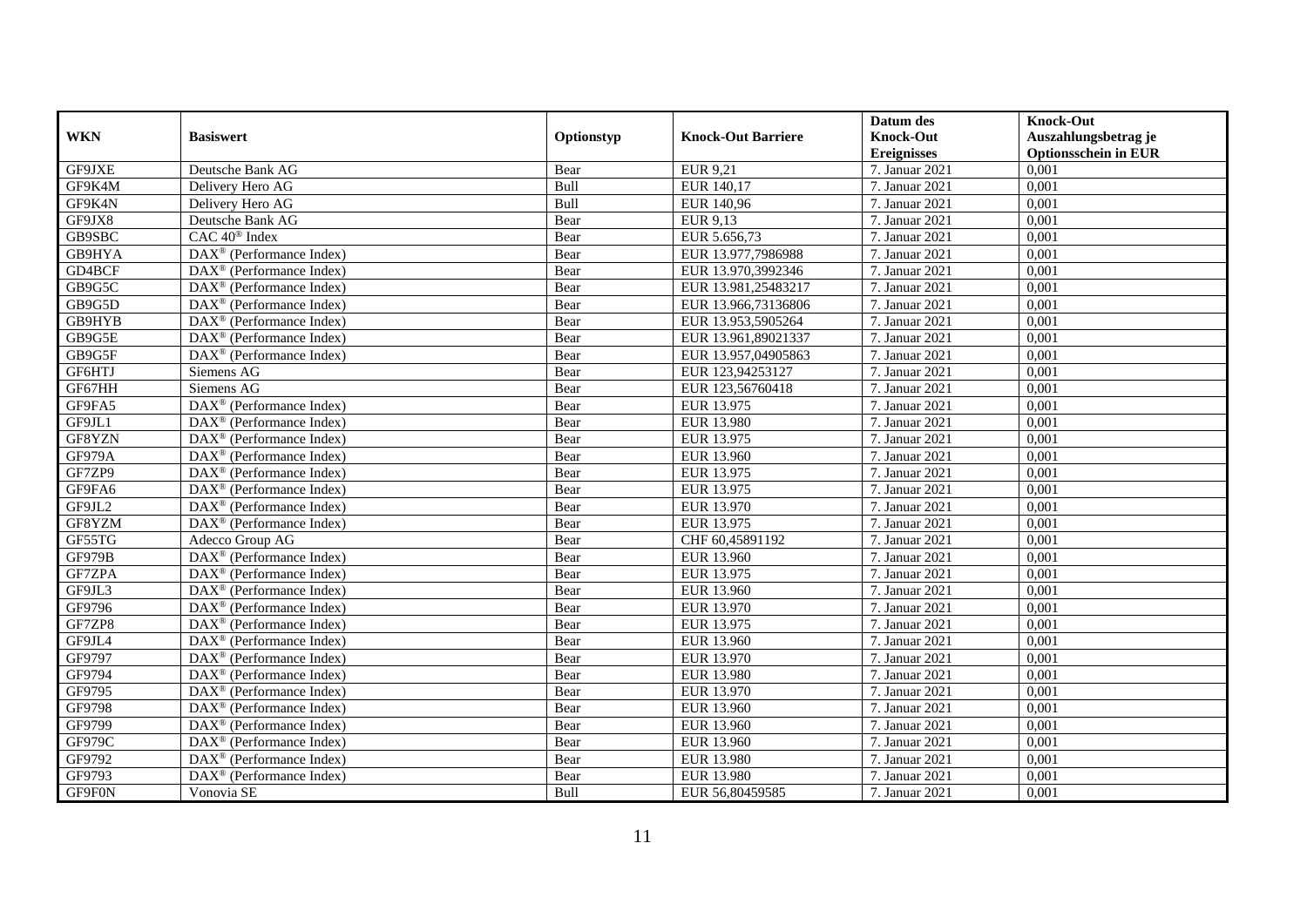|               |                                                                  |            |                           | Datum des          | <b>Knock-Out</b>            |
|---------------|------------------------------------------------------------------|------------|---------------------------|--------------------|-----------------------------|
| <b>WKN</b>    | <b>Basiswert</b>                                                 | Optionstyp | <b>Knock-Out Barriere</b> | <b>Knock-Out</b>   | Auszahlungsbetrag je        |
|               |                                                                  |            |                           | <b>Ereignisses</b> | <b>Optionsschein in EUR</b> |
| GF9KBB        | $\text{DAX}^{\circledR}$ (Performance Index)/ X-DAX <sup>®</sup> | Bull       | EUR 13.910                | 7. Januar 2021     | 0,001                       |
| GF9AVY        | Roche Holding AG                                                 | Bull       | CHF 298,80573198          | 7. Januar 2021     | 0,001                       |
| GF8KCG        | Covestro AG                                                      | Bear       | EUR 53,74149354           | 7. Januar 2021     | 0,001                       |
| GF9K95        | $\text{DAX}^{\textcircled{n}}$ (Performance Index)               | Bull       | EUR 13.910                | 7. Januar 2021     | 0,001                       |
| GF9K9A        | DAX <sup>®</sup> (Performance Index)                             | Bull       | EUR 13.905                | 7. Januar 2021     | 0,001                       |
| GF9KB3        | DAX <sup>®</sup> (Performance Index)/ X-DAX <sup>®</sup>         | Bull       | EUR 13.905                | 7. Januar 2021     | 0,001                       |
| GF9B2M        | Infineon Technologies AG                                         | Bull       | EUR 31,23296066           | 7. Januar 2021     | 0,001                       |
| GF78TE        | Deutsche Telekom AG                                              | Bear       | EUR 15,33149589           | 7. Januar 2021     | 0,001                       |
| GF9F4K        | Rheinmetall AG                                                   | Bear       | EUR 88,78868505           | 7. Januar 2021     | 0,001                       |
| GF9AWK        | Roche Holding AG                                                 | Bull       | CHF 298,08571817          | 7. Januar 2021     | 0,001                       |
| GF9B2J        | Infineon Technologies AG                                         | Bull       | EUR 31,26296351           | 7. Januar 2021     | 0,001                       |
| GF9F4J        | Rheinmetall AG                                                   | Bear       | EUR 88,50872073           | 7. Januar 2021     | 0,001                       |
| GF78TF        | Deutsche Telekom AG                                              | Bear       | EUR 15,34144496           | 7. Januar 2021     | 0,001                       |
| GF06SU        | Umicore N.V.                                                     | Bear       | EUR 42,7726069            | 7. Januar 2021     | 0,001                       |
| GF8K4S        | Deutsche Telekom AG                                              | Bear       | EUR 15,29827443           | 7. Januar 2021     | 0,001                       |
| GF2AT3        | Deutsche Telekom AG                                              | Bear       | EUR 15,35589545           | 7. Januar 2021     | 0,001                       |
| GF8K4P        | Deutsche Telekom AG                                              | Bear       | EUR 15,31822              | 7. Januar 2021     | 0,001                       |
| GF8K4N        | Deutsche Telekom AG                                              | Bear       | EUR 15,30824721           | 7. Januar 2021     | 0,001                       |
| GF7241        | Deutsche Telekom AG                                              | Bear       | EUR 15,37425381           | 7. Januar 2021     | 0,001                       |
| GF8QXF        | Bechtle AG                                                       | Bull       | EUR 174,06101023          | 7. Januar 2021     | 0,001                       |
| GF9AW2        | Roche Holding AG                                                 | Bull       | CHF 297,55570801          | 7. Januar 2021     | 0,001                       |
| GF8ESD        | <b>BASF SE</b>                                                   | Bear       | EUR 68,18300173           | 7. Januar 2021     | 0,001                       |
| GF2Y1A        | United Internet AG                                               | Bear       | EUR 37,41016231           | 7. Januar 2021     | 0,001                       |
| <b>GF0MVN</b> | Credit Suisse Group AG                                           | Bear       | CHF 12,42921589           | 7. Januar 2021     | 0,001                       |
| GD4A5W        | $\overline{\text{DAX}^{\otimes}}$ (Performance Index)            | Bear       | EUR 13.986,67431253       | 7. Januar 2021     | 0,001                       |
| GF2AWD        | Zalando SE                                                       | Bear       | EUR 97,1095448            | 7. Januar 2021     | 0,001                       |
| GF3LF4        | United Internet AG                                               | Bear       | EUR 37,82718472           | 7. Januar 2021     | 0,001                       |
| GF9B2L        | Infineon Technologies AG                                         | Bull       | EUR 31,21295877           | 7. Januar 2021     | 0,001                       |
| GF9B2N        | Infineon Technologies AG                                         | Bull       | EUR 31,18295592           | 7. Januar 2021     | 0,001                       |
| GC9GGJ        | Legrand SA                                                       | Bear       | EUR 78,97456168           | 7. Januar 2021     | 0,001                       |
| GF8HF4        | AtoS                                                             | Bull       | EUR 71,38928738           | 7. Januar 2021     | 0,001                       |
| GF8HG4        | AtoS                                                             | Bull       | EUR 70,1743642            | 7. Januar 2021     | 0,001                       |
| GF9B2R        | Infineon Technologies AG                                         | Bull       | EUR 31,15295308           | 7. Januar 2021     | 0,001                       |
| GF6DK2        | Fresenius SE & Co KGaA                                           | Bear       | EUR 40,44520395           | 7. Januar 2021     | 0,001                       |
| GC8MFZ        | Veolia Environment S.A.                                          | Bear       | EUR 21,18335147           | 7. Januar 2021     | 0,001                       |
| GF7EWH        | Prosus NV                                                        | Bull       | EUR 85,22754384           | 7. Januar 2021     | 0,001                       |
| GF8HG2        | AtoS                                                             | Bull       | EUR 67,75455854           | 7. Januar 2021     | 0,001                       |
| GF8HF3        | AtoS                                                             | Bull       | EUR 68,95944102           | 7. Januar 2021     | 0,001                       |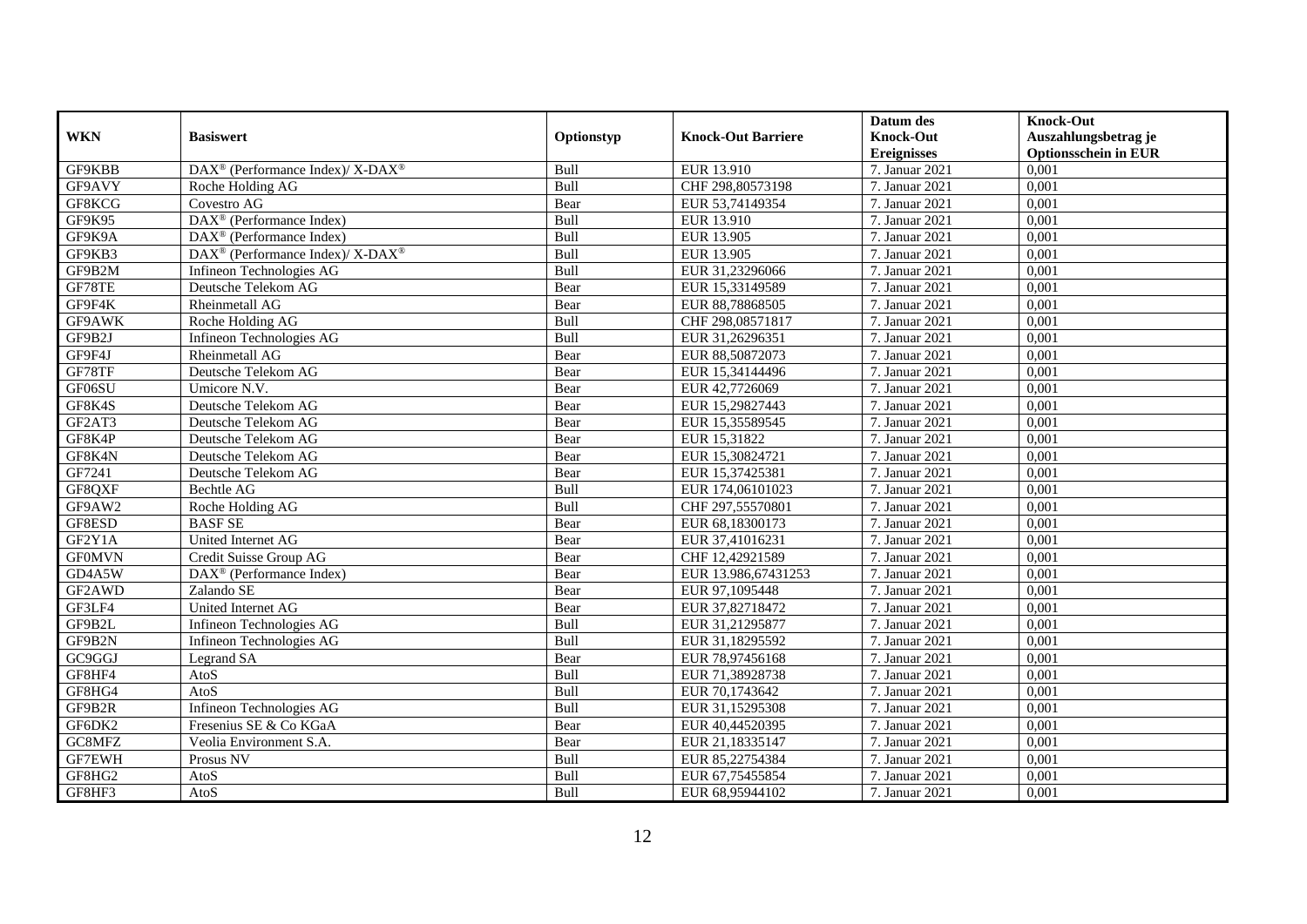|               |                                                 |             |                           | Datum des          | <b>Knock-Out</b>            |
|---------------|-------------------------------------------------|-------------|---------------------------|--------------------|-----------------------------|
| <b>WKN</b>    | <b>Basiswert</b>                                | Optionstyp  | <b>Knock-Out Barriere</b> | <b>Knock-Out</b>   | Auszahlungsbetrag je        |
|               |                                                 |             |                           | <b>Ereignisses</b> | <b>Optionsschein in EUR</b> |
| GF531Y        | Schneider Electric SE                           | Bear        | EUR 126,94568478          | 7. Januar 2021     | 0,001                       |
| GF8HF0        | AtoS                                            | Bull        | EUR 66,53963537           | 7. Januar 2021     | 0,001                       |
| GF8C13        | Lam Research Corporation                        | Bear        | USD 513,519893            | 7. Januar 2021     | 0,001                       |
| GF88R2        | Applied Materials, Inc.                         | Bear        | USD 92,21998401           | 7. Januar 2021     | 0,001                       |
| <b>GF7EWK</b> | Prosus NV                                       | Bull        | EUR 84,49412282           | 7. Januar 2021     | 0,001                       |
| GF5VAM        | Kion Group AG                                   | Bear        | EUR 76,15726295           | 7. Januar 2021     | 0,001                       |
| GF9JKB        | Dow Jones Industrial Average® Index             | Bear        | <b>USD 30.580</b>         | 7. Januar 2021     | 0,001                       |
| GF8EUH        | <b>BASF SE</b>                                  | Bear        | EUR 68,34249413           | 7. Januar 2021     | 0,001                       |
| GC57N9        | M&T Bank Corporation                            | Bear        | USD 145,10417801          | 7. Januar 2021     | 0,001                       |
| GF9K60        | Baidu, Inc.                                     | Bull        | <b>USD 211,02</b>         | 7. Januar 2021     | 0,001                       |
| GF9B4N        | Moderna Inc                                     | Bear        | USD 118,43737632          | 7. Januar 2021     | 0,001                       |
| GF9JKC        | Dow Jones Industrial Average® Index             | Bear        | <b>USD 30.520</b>         | 7. Januar 2021     | 0,001                       |
| GF71MS        | M&T Bank Corporation                            | Bear        | USD 141,57885767          | 7. Januar 2021     | 0,001                       |
| GF9B15        | Alibaba Group Holding Limited                   | <b>Bull</b> | <b>USD 225,532</b>        | 7. Januar 2021     | 0.001                       |
| <b>GF88T8</b> | Applied Materials, Inc.                         | Bear        | USD 93,08678808           | 7. Januar 2021     | 0,001                       |
| GF6MJY        | Plug Power Inc                                  | Bear        | USD 43,91528582           | 7. Januar 2021     | 0,001                       |
| GF9JWT        | Tesla Inc                                       | Bear        | <b>USD 755,29</b>         | 7. Januar 2021     | 0,001                       |
| GF9B5H        | Moderna Inc                                     | Bear        | USD 119,5570679           | 7. Januar 2021     | 0,001                       |
| GF9K64        | Baidu. Inc.                                     | Bull        | <b>USD 206,33</b>         | 7. Januar 2021     | 0,001                       |
| GF28SL        | Citizens Financial Group, Inc.                  | Bear        | USD 39,77024413           | 7. Januar 2021     | 0,001                       |
| GF9JK9        | Dow Jones Industrial Average <sup>®</sup> Index | Bear        | <b>USD 30.600</b>         | 7. Januar 2021     | 0,001                       |
| GF4KSC        | JPM organ Chase & Co.                           | Bear        | USD 135,40987712          | 7. Januar 2021     | 0,001                       |
| GF9B16        | Alibaba Group Holding Limited                   | Bull        | <b>USD 225,762</b>        | 7. Januar 2021     | 0,001                       |
| GC6J6T        | Arista Networks, Inc.                           | Bear        | USD 293,72719449          | 7. Januar 2021     | 0,001                       |
| GF9JQP        | NASDAQ-100 Index®                               | Bull        | <b>USD 12.760</b>         | 7. Januar 2021     | 0,001                       |
| GF9JR9        | S&P 500 <sup>®</sup> Index                      | Bear        | <b>USD 3.742,5</b>        | 7. Januar 2021     | 0,001                       |
| GF71P4        | <b>DXC</b> Technology Company                   | Bear        | USD 29,17408083           | 7. Januar 2021     | 0,001                       |
| GF9B4L        | Moderna Inc                                     | Bear        | USD 117,52762691          | 7. Januar 2021     | 0,001                       |
| GF9JWU        | Tesla Inc                                       | Bear        | <b>USD 751,9</b>          | 7. Januar 2021     | 0,001                       |
| GF9K5Z        | Baidu, Inc.                                     | Bull        | <b>USD 212,19</b>         | 7. Januar 2021     | 0,001                       |
| GC2GG0        | Capital One Financial Corporation               | Bear        | USD 110,22878635          | 7. Januar 2021     | 0,001                       |
| GF9JKA        | Dow Jones Industrial Average <sup>®</sup> Index | Bear        | <b>USD 30.600</b>         | 7. Januar 2021     | 0,001                       |
| GF71EA        | JPMorgan Chase & Co.                            | Bear        | USD 133,34779265          | 7. Januar 2021     | 0,001                       |
| GF9B0A        | Alibaba Group Holding Limited                   | Bull        | <b>USD 225,422</b>        | 7. Januar 2021     | 0,001                       |
| GF9JRA        | S&P 500 <sup>®</sup> Index                      | Bear        | <b>USD 3.740</b>          | 7. Januar 2021     | 0,001                       |
| <b>GC77T8</b> | CME Group Inc.                                  | Bear        | USD 195,2837076           | 7. Januar 2021     | 0,001                       |
| GF9K68        | Baidu, Inc.                                     | Bull        | <b>USD 209,85</b>         | 7. Januar 2021     | 0,001                       |
| GF725K        | Danaher Corporation                             | Bear        | USD 237,86579233          | 7. Januar 2021     | 0,001                       |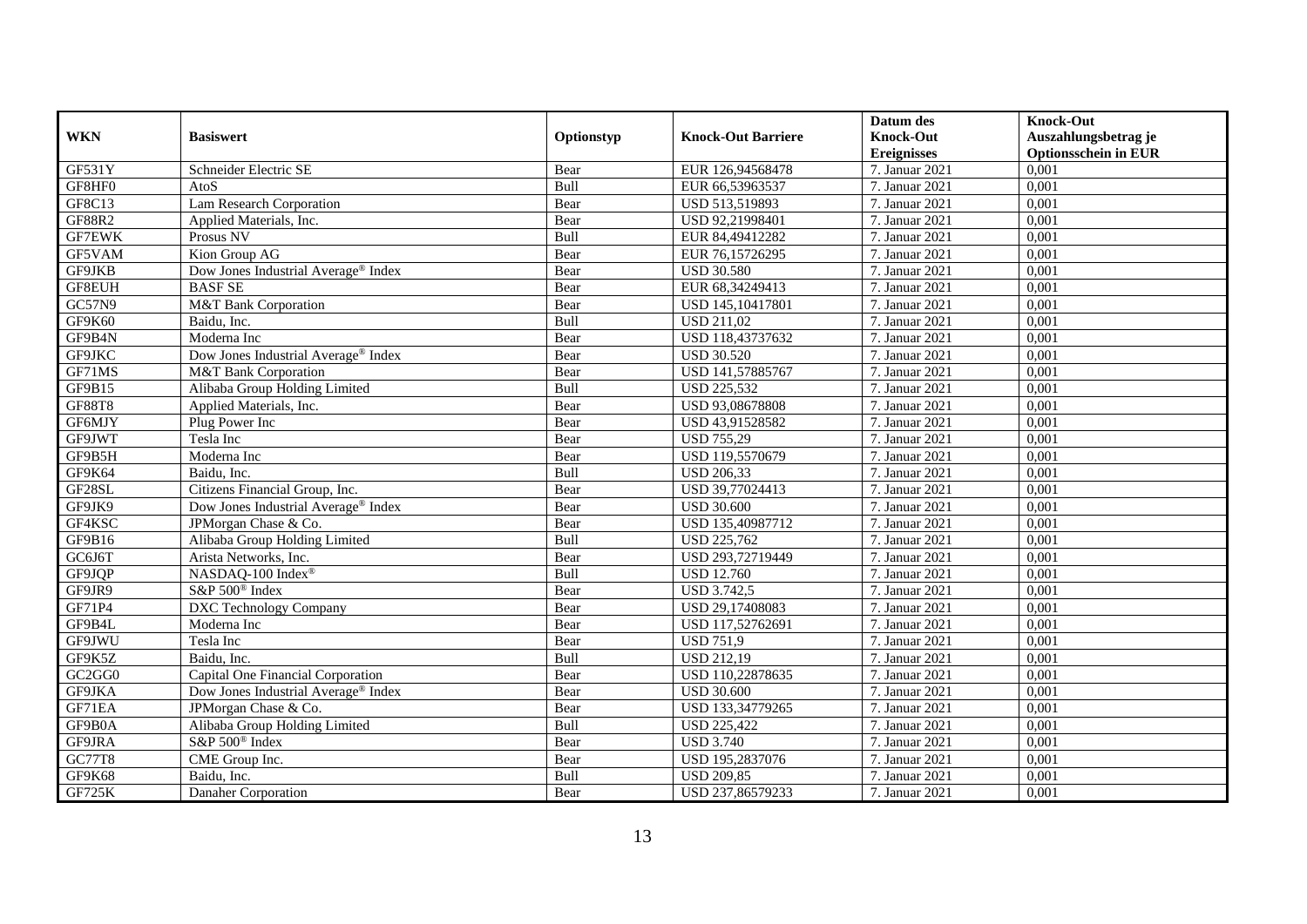|               |                                                 |            |                           | Datum des          | <b>Knock-Out</b>            |
|---------------|-------------------------------------------------|------------|---------------------------|--------------------|-----------------------------|
| <b>WKN</b>    | <b>Basiswert</b>                                | Optionstyp | <b>Knock-Out Barriere</b> | <b>Knock-Out</b>   | Auszahlungsbetrag je        |
|               |                                                 |            |                           | <b>Ereignisses</b> | <b>Optionsschein in EUR</b> |
| GF9JWQ        | Tesla Inc                                       | Bear       | <b>USD 751,66</b>         | 7. Januar 2021     | 0,001                       |
| GC2GBM        | IQVIA Holdings Inc.                             | Bear       | USD 188,30994881          | 7. Januar 2021     | 0,001                       |
| GF9JQQ        | NASDAQ-100 Index®                               | Bull       | <b>USD 12.750</b>         | 7. Januar 2021     | 0,001                       |
| GF9JKF        | Dow Jones Industrial Average® Index             | Bear       | <b>USD 30.500</b>         | 7. Januar 2021     | 0,001                       |
| GF9B17        | Alibaba Group Holding Limited                   | Bull       | <b>USD 225,862</b>        | 7. Januar 2021     | 0,001                       |
| GF9JRB        | S&P 500 <sup>®</sup> Index                      | Bear       | <b>USD 3.740</b>          | 7. Januar 2021     | 0,001                       |
| GF9JX1        | Tesla Inc                                       | Bear       | <b>USD 756,27</b>         | 7. Januar 2021     | 0,001                       |
| GF9K62        | Baidu, Inc.                                     | Bull       | <b>USD 207,51</b>         | 7. Januar 2021     | 0,001                       |
| GF9JKG        | Dow Jones Industrial Average® Index             | Bear       | <b>USD 30.480</b>         | 7. Januar 2021     | 0,001                       |
| GF9B14        | Alibaba Group Holding Limited                   | Bull       | <b>USD 225,652</b>        | 7. Januar 2021     | 0,001                       |
| GF9JQK        | NASDAQ-100 Index <sup>®</sup>                   | Bull       | <b>USD 12.800</b>         | 7. Januar 2021     | 0,001                       |
| GF9JY2        | Tesla Inc                                       | Bear       | <b>USD 755,78</b>         | 7. Januar 2021     | 0,001                       |
| GF9JR7        | S&P 500 <sup>®</sup> Index                      | Bear       | <b>USD 3.747,5</b>        | 7. Januar 2021     | 0,001                       |
| GF9K65        | Baidu, Inc.                                     | Bull       | <b>USD 208,68</b>         | 7. Januar 2021     | 0,001                       |
| GF9JKD        | Dow Jones Industrial Average <sup>®</sup> Index | Bear       | <b>USD 30.520</b>         | 7. Januar 2021     | 0,001                       |
| GF9JR8        | S&P 500 <sup>®</sup> Index                      | Bear       | <b>USD 3.745</b>          | 7. Januar 2021     | 0,001                       |
| GF9JXY        | Tesla Inc                                       | Bear       | <b>USD 758,13</b>         | 7. Januar 2021     | 0,001                       |
| GF9JQL        | NASDAQ-100 Index®                               | Bull       | <b>USD 12.790</b>         | 7. Januar 2021     | 0,001                       |
| GF9JKE        | Dow Jones Industrial Average® Index             | Bear       | <b>USD 30.500</b>         | 7. Januar 2021     | 0,001                       |
| <b>GFOMKU</b> | <b>Regions Financial Corporation</b>            | Bear       | USD 17,4823358            | 7. Januar 2021     | 0,001                       |
| GF9JR4        | S&P 500 <sup>®</sup> Index                      | Bear       | <b>USD 3.755</b>          | 7. Januar 2021     | 0,001                       |
| GF9JWN        | Tesla Inc                                       | Bear       | <b>USD 751,42</b>         | 7. Januar 2021     | 0,001                       |
| GF9JKK        | Dow Jones Industrial Average® Index             | Bear       | <b>USD 30.420</b>         | 7. Januar 2021     | 0,001                       |
| GF9JRM        | S&P 500 <sup>®</sup> Index                      | Bear       | <b>USD 3.727,5</b>        | 7. Januar 2021     | 0,001                       |
| GF9JQM        | NASDAQ-100 Index®                               | Bull       | <b>USD 12.780</b>         | 7. Januar 2021     | 0.001                       |
| GF9JYD        | Tesla Inc                                       | Bear       | <b>USD 759,71</b>         | 7. Januar 2021     | 0,001                       |
| <b>GB7NVK</b> | Agilent Technologies, Inc.                      | Bear       | USD 125,21408345          | 7. Januar 2021     | 0,001                       |
| GF9JKL        | Dow Jones Industrial Average <sup>®</sup> Index | Bear       | <b>USD 30.400</b>         | 7. Januar 2021     | 0,001                       |
| <b>GF2EEN</b> | PPG Industries, Inc.                            | Bear       | USD 150,52106848          | 7. Januar 2021     | 0,001                       |
| GF9JWV        | Tesla Inc                                       | Bear       | <b>USD 756,51</b>         | 7. Januar 2021     | 0,001                       |
| GF9JKM        | Dow Jones Industrial Average® Index             | Bear       | <b>USD 30.400</b>         | 7. Januar 2021     | 0,001                       |
| GF9JQN        | NASDAQ-100 Index <sup>®</sup>                   | Bull       | <b>USD 12.770</b>         | 7. Januar 2021     | 0,001                       |
| GF9JR5        | S&P 500 <sup>®</sup> Index                      | Bear       | <b>USD 3.752,5</b>        | 7. Januar 2021     | 0,001                       |
| GF9JVW        | Tesla Inc                                       | Bear       | <b>USD 768,1</b>          | 7. Januar 2021     | 0,001                       |
| GF9JWW        | Tesla Inc                                       | Bear       | <b>USD 756,76</b>         | 7. Januar 2021     | 0,001                       |
| GF9JKH        | Dow Jones Industrial Average® Index             | Bear       | <b>USD 30.480</b>         | 7. Januar 2021     | 0,001                       |
| GF9JR6        | S&P 500 <sup>®</sup> Index                      | Bear       | <b>USD 3.750</b>          | 7. Januar 2021     | 0,001                       |
| GF9JKJ        | Dow Jones Industrial Average <sup>®</sup> Index | Bear       | <b>USD 30.420</b>         | 7. Januar 2021     | 0,001                       |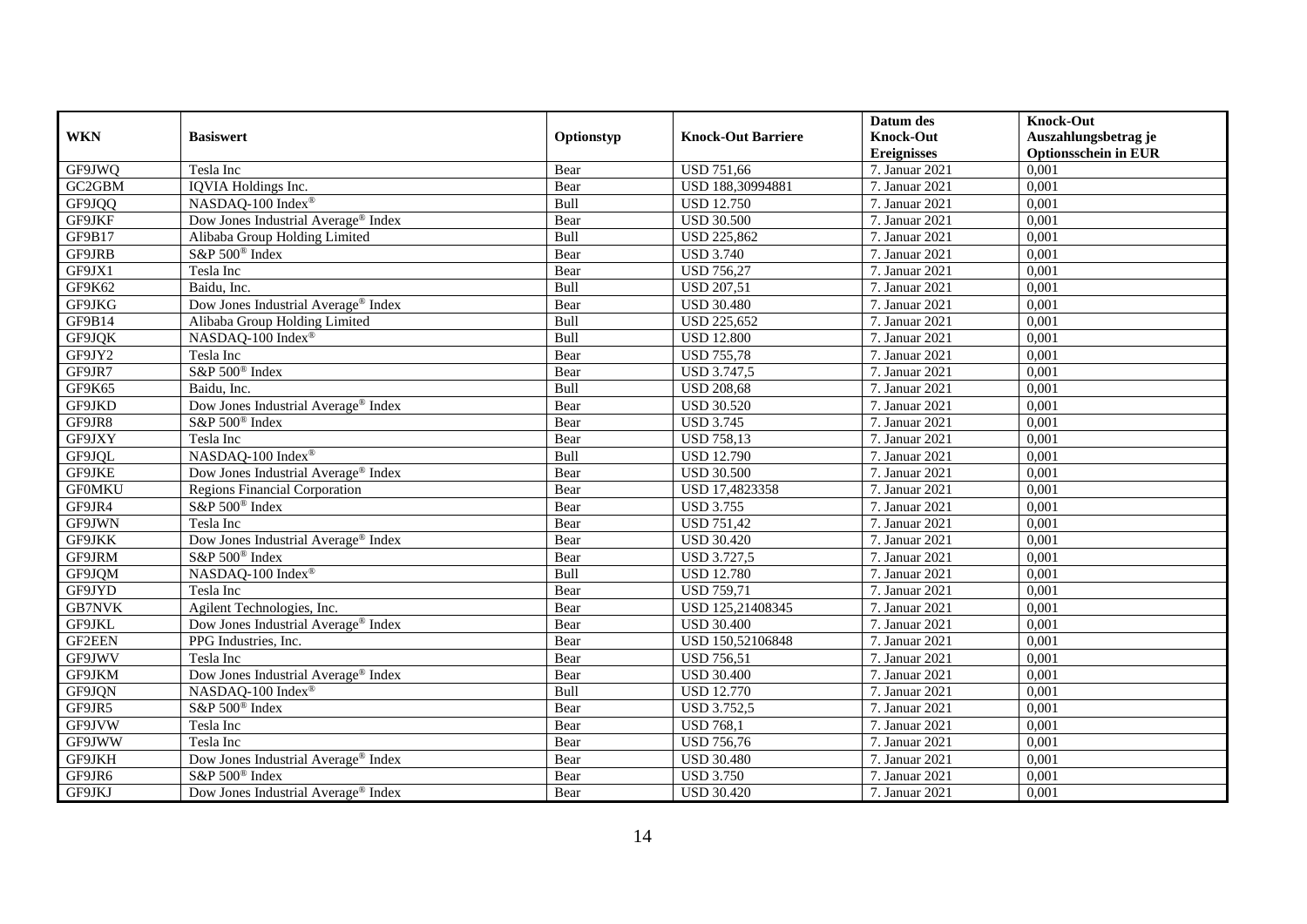|            |                            |            |                           | Datum des          | <b>Knock-Out</b>            |
|------------|----------------------------|------------|---------------------------|--------------------|-----------------------------|
| <b>WKN</b> | <b>Basiswert</b>           | Optionstyp | <b>Knock-Out Barriere</b> | <b>Knock-Out</b>   | Auszahlungsbetrag je        |
|            |                            |            |                           | <b>Ereignisses</b> | <b>Optionsschein in EUR</b> |
| GF8YEZ     | Twitter, Inc.              | Bull       | USD 52,46813404           | 7. Januar 2021     | 0,001                       |
| GF9JWK     | Tesla Inc                  | Bear       | <b>USD 766,29</b>         | 7. Januar 2021     | 0,001                       |
| GF9JRH     | S&P 500 <sup>®</sup> Index | Bear       | <b>USD 3.732,5</b>        | 7. Januar 2021     | 0,001                       |
| GF9JW5     | Tesla Inc                  | Bear       | <b>USD 757,84</b>         | 7. Januar 2021     | 0,001                       |
| GF9JWS     | Tesla Inc                  | Bear       | <b>USD 755,05</b>         | 7. Januar 2021     | 0,001                       |
| GF9JRJ     | S&P 500 <sup>®</sup> Index | Bear       | <b>USD 3.730</b>          | 7. Januar 2021     | 0,001                       |
| GF9JW6     | Tesla Inc                  | Bear       | <b>USD 770,15</b>         | 7. Januar 2021     | 0,001                       |
| GF9JRF     | S&P 500 <sup>®</sup> Index | Bear       | <b>USD 3.735</b>          | 7. Januar 2021     | 0,001                       |
| GF9JWZ     | Tesla Inc                  | Bear       | <b>USD 756,02</b>         | 7. Januar 2021     | 0,001                       |
| GF9JW9     | Tesla Inc                  | Bear       | <b>USD 771,68</b>         | 7. Januar 2021     | 0,001                       |
| GF9JRG     | S&P 500 <sup>®</sup> Index | Bear       | <b>USD 3.732,5</b>        | 7. Januar 2021     | 0,001                       |
| GF9JX0     | Tesla Inc                  | Bear       | <b>USD 755,54</b>         | 7. Januar 2021     | 0,001                       |
| GF9JWA     | Tesla Inc                  | Bear       | <b>USD 780,77</b>         | 7. Januar 2021     | 0,001                       |
| GF9JRK     | S&P 500 <sup>®</sup> Index | Bear       | <b>USD 3.730</b>          | 7. Januar 2021     | 0,001                       |
| GF9JXV     | Tesla Inc                  | Bear       | <b>USD 770,9</b>          | 7. Januar 2021     | 0,001                       |
| GF9JRL     | S&P 500 <sup>®</sup> Index | Bear       | <b>USD 3.727,5</b>        | 7. Januar 2021     | 0,001                       |
| GF9JXW     | Tesla Inc                  | Bear       | <b>USD 778,36</b>         | 7. Januar 2021     | 0,001                       |
| GF9JRC     | S&P 500 <sup>®</sup> Index | Bear       | <b>USD 3.737,5</b>        | 7. Januar 2021     | 0,001                       |
| GF9JVT     | Tesla Inc                  | Bear       | <b>USD 767,47</b>         | 7. Januar 2021     | 0,001                       |
| GF9JWX     | Tesla Inc                  | Bear       | <b>USD 757,02</b>         | 7. Januar 2021     | 0,001                       |
| GF9JRD     | S&P 500 <sup>®</sup> Index | Bear       | <b>USD 3.737,5</b>        | 7. Januar 2021     | 0,001                       |
| GF9JVU     | Tesla Inc                  | Bear       | <b>USD 766,87</b>         | 7. Januar 2021     | 0,001                       |
| GF9JWY     | Tesla Inc                  | Bear       | <b>USD 757,29</b>         | 7. Januar 2021     | 0,001                       |
| GF9JRE     | S&P 500 <sup>®</sup> Index | Bear       | <b>USD 3.735</b>          | 7. Januar 2021     | 0,001                       |
| GF9JWF     | Tesla Inc                  | Bear       | <b>USD 762,79</b>         | 7. Januar 2021     | 0,001                       |
| GF9JZS     | Tesla Inc                  | Bear       | <b>USD 754,81</b>         | 7. Januar 2021     | 0,001                       |
| GF8C2P     | Wells Fargo & Company      | Bear       | USD 33,45133587           | 7. Januar 2021     | 0,001                       |
| GF9JWG     | Tesla Inc                  | Bear       | <b>USD 763,24</b>         | 7. Januar 2021     | 0,001                       |
| GF9JW0     | Tesla Inc                  | Bear       | <b>USD 775,2</b>          | 7. Januar 2021     | 0,001                       |
| GF9JWD     | Tesla Inc                  | Bear       | <b>USD 758,43</b>         | 7. Januar 2021     | 0,001                       |
| GF9JW1     | Tesla Inc                  | Bear       | <b>USD 769,44</b>         | 7. Januar 2021     | 0,001                       |
| GF8EYB     | Orange SA                  | Bear       | EUR 10,43678395           | 7. Januar 2021     | 0,001                       |
| GF9JW2     | Tesla Inc                  | Bear       | <b>USD 768,75</b>         | 7. Januar 2021     | 0,001                       |
| GF9JW7     | Tesla Inc                  | Bear       | <b>USD 777,25</b>         | 7. Januar 2021     | 0,001                       |
| GF88UT     | Orange SA                  | Bear       | EUR 10,37461895           | 7. Januar 2021     | 0,001                       |
| GF9JW8     | Tesla Inc                  | Bear       | <b>USD 757,56</b>         | 7. Januar 2021     | 0,001                       |
| GF9JWE     | Tesla Inc                  | Bear       | <b>USD 759,05</b>         | 7. Januar 2021     | 0,001                       |
| GF9JW3     | Tesla Inc                  | Bear       | <b>USD 779,53</b>         | 7. Januar 2021     | 0,001                       |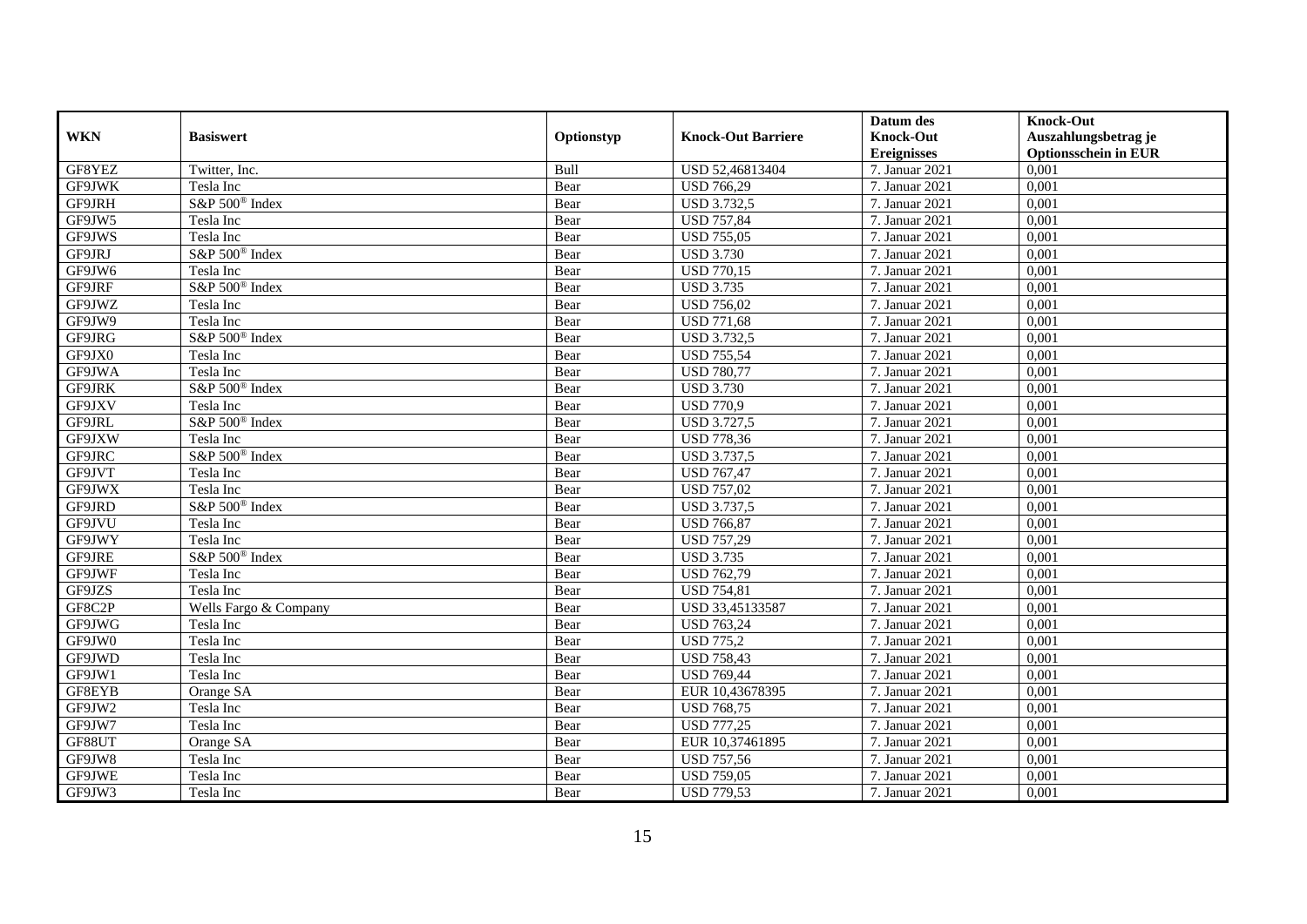|               | <b>Basiswert</b>                   |            | <b>Knock-Out Barriere</b> | Datum des<br><b>Knock-Out</b> | <b>Knock-Out</b>                                    |
|---------------|------------------------------------|------------|---------------------------|-------------------------------|-----------------------------------------------------|
| <b>WKN</b>    |                                    | Optionstyp |                           | <b>Ereignisses</b>            | Auszahlungsbetrag je<br><b>Optionsschein in EUR</b> |
| GF9JWH        | Tesla Inc                          | Bear       | <b>USD 759,37</b>         | 7. Januar 2021                | 0,001                                               |
| GF9JWB        | Tesla Inc                          | Bear       | <b>USD 776,2</b>          | 7. Januar 2021                | 0,001                                               |
| GF9JWC        | Tesla Inc                          | Bear       | <b>USD 758,73</b>         | 7. Januar 2021                | 0,001                                               |
| GF8YFQ        | Tesla Inc                          | Bear       | USD 791,3238531           | 7. Januar 2021                | 0,001                                               |
| GF9JXJ        | Tesla Inc                          | Bear       | <b>USD 788,27</b>         | 7. Januar 2021                | 0,001                                               |
| GF9JVH        | Tesla Inc                          | Bear       | <b>USD 786,57</b>         | 7. Januar 2021                | 0,001                                               |
| GF9JVE        | Tesla Inc                          | Bear       | <b>USD 784,98</b>         | 7. Januar 2021                | 0,001                                               |
| GF9JVD        | Tesla Inc                          | Bear       | <b>USD 783,49</b>         | 7. Januar 2021                | 0,001                                               |
| GF9JW4        | Tesla Inc                          | Bear       | <b>USD 782,09</b>         | 7. Januar 2021                | 0,001                                               |
| GF9B0H        | Alibaba Group Holding Limited      | Bull       | <b>USD 223,462</b>        | 7. Januar 2021                | 0,001                                               |
| GF71QB        | The Charles Schwab Corporation     | Bear       | USD 58,29823335           | 7. Januar 2021                | 0,001                                               |
| GF9B5J        | Moderna Inc                        | Bear       | USD 121,75646207          | 7. Januar 2021                | 0,001                                               |
| GF9K6N        | Baidu. Inc.                        | Bull       | <b>USD 205,17</b>         | 7. Januar 2021                | 0,001                                               |
| GF4NCZ        | Microchip Technology Incorporated  | Bear       | USD 147,26404061          | 7. Januar 2021                | 0,001                                               |
| GF8HFS        | Deutsche Bank AG                   | Bear       | EUR 9,46028222            | 7. Januar 2021                | 0,001                                               |
| GF9B0J        | Alibaba Group Holding Limited      | Bull       | <b>USD 223,062</b>        | 7. Januar 2021                | 0,001                                               |
| <b>GFOPHT</b> | Pioneer Natural Resources Co       | Bear       | USD 128,9560608           | 7. Januar 2021                | 0,001                                               |
| GF8HH2        | Deutsche Bank AG                   | Bear       | EUR 9,45032403            | 7. Januar 2021                | 0,001                                               |
| GF9B0K        | Alibaba Group Holding Limited      | Bull       | <b>USD 222,852</b>        | 7. Januar 2021                | 0,001                                               |
| GF9B1Y        | Alibaba Group Holding Limited      | Bull       | USD 225,172               | 7. Januar 2021                | 0,001                                               |
| GF9B0G        | Alibaba Group Holding Limited      | Bull       | <b>USD 223,992</b>        | 7. Januar 2021                | 0,001                                               |
| GF9B23        | Alibaba Group Holding Limited      | Bull       | <b>USD 223,822</b>        | 7. Januar 2021                | 0,001                                               |
| GF9B0C        | Alibaba Group Holding Limited      | Bull       | <b>USD 224,322</b>        | 7. Januar 2021                | 0,001                                               |
| GF8HT5        | $\overline{3M}$ Company            | Bull       | USD 168,09124065          | 7. Januar 2021                | 0,001                                               |
| GF9B0D        | Alibaba Group Holding Limited      | Bull       | <b>USD 225,292</b>        | 7. Januar 2021                | 0,001                                               |
| GF8HT2        | 3M Company                         | Bull       | USD 169,91613957          | 7. Januar 2021                | 0,001                                               |
| GF9B0E        | Alibaba Group Holding Limited      | Bull       | <b>USD 224,162</b>        | 7. Januar 2021                | 0,001                                               |
| GF9B0L        | Alibaba Group Holding Limited      | Bull       | <b>USD 223,642</b>        | 7. Januar 2021                | 0,001                                               |
| GF9B0M        | Alibaba Group Holding Limited      | Bull       | <b>USD 223,262</b>        | 7. Januar 2021                | 0,001                                               |
| GF8ESF        | <b>BASF SE</b>                     | Bear       | EUR 68,51195481           | 7. Januar 2021                | 0,001                                               |
| GF8HFF        | AtoS                               | Bull       | EUR 65,33475289           | 7. Januar 2021                | 0,001                                               |
| GF8HGT        | Deutsche Bank AG                   | Bear       | EUR 9,48019861            | 7. Januar 2021                | 0,001                                               |
| GF9B07        | Alibaba Group Holding Limited      | Bull       | USD 221,362               | 7. Januar 2021                | 0,001                                               |
| GF8C45        | American International Group, Inc. | Bear       | USD 41,00038605           | 7. Januar 2021                | 0,001                                               |
| GF4WU2        | Autodesk, Inc.                     | Bear       | USD 310,37775591          | 7. Januar 2021                | 0,001                                               |
| GF8HGW        | Deutsche Bank AG                   | Bear       | EUR 9,50011499            | 7. Januar 2021                | 0,001                                               |
| <b>GF88R8</b> | Applied Materials, Inc.            | Bear       | USD 93,95359219           | 7. Januar 2021                | 0,001                                               |
| GF9B03        | Alibaba Group Holding Limited      | Bull       | <b>USD 221,642</b>        | 7. Januar 2021                | 0,001                                               |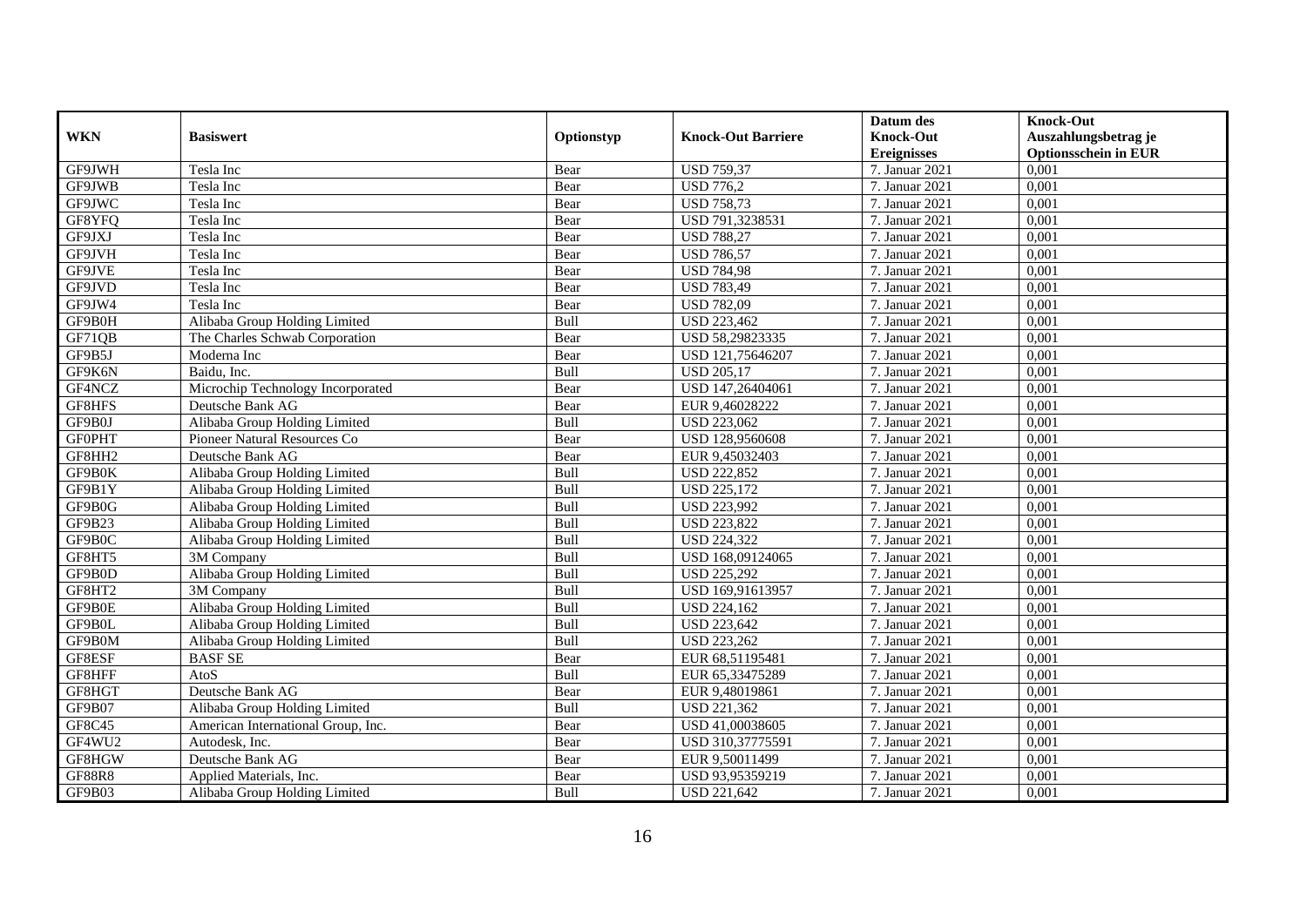|               |                                                   |            |                           | Datum des          | <b>Knock-Out</b>            |
|---------------|---------------------------------------------------|------------|---------------------------|--------------------|-----------------------------|
| <b>WKN</b>    | <b>Basiswert</b>                                  | Optionstyp | <b>Knock-Out Barriere</b> | <b>Knock-Out</b>   | Auszahlungsbetrag je        |
|               |                                                   |            |                           | <b>Ereignisses</b> | <b>Optionsschein in EUR</b> |
| GB5XC6        | 1 Feinunze Gold, Feinheit mind. 0,995, LBMA       | Bull       | <b>USD 1.907,21</b>       | 7. Januar 2021     | 0,001                       |
| GF8HGU        | Deutsche Bank AG                                  | Bear       | EUR 9,4901568             | 7. Januar 2021     | 0,001                       |
| <b>GB7TFR</b> | BlackRock, Inc.                                   | Bear       | USD 748,91172352          | 7. Januar 2021     | 0,001                       |
| GF9B0Q        | Alibaba Group Holding Limited                     | Bull       | <b>USD 222,632</b>        | 7. Januar 2021     | 0,001                       |
| GF6UNZ        | The Bank of New York Mellon Corporation           | Bear       | USD 45,87472332           | 7. Januar 2021     | 0,001                       |
| GF9B01        | Alibaba Group Holding Limited                     | Bull       | <b>USD 222,162</b>        | 7. Januar 2021     | 0,001                       |
| GF9B02        | Alibaba Group Holding Limited                     | Bull       | <b>USD 221,912</b>        | 7. Januar 2021     | 0,001                       |
| GF9B0N        | Alibaba Group Holding Limited                     | Bull       | <b>USD 222,402</b>        | 7. Januar 2021     | 0,001                       |
| GC33XH        | Partners Group Holding AG                         | Bear       | CHF 1.076,28414088        | 7. Januar 2021     | 0,001                       |
| GF74GP        | S&P 500 <sup>®</sup> Index                        | Bear       | USD 3.796,74870268        | 7. Januar 2021     | 0,001                       |
| GB9G5B        | DAX <sup>®</sup> (Performance Index)              | Bear       | EUR 13.995,77829633       | 7. Januar 2021     | 0,001                       |
| GF662J        | $\text{DAX}^{\circledast}$ (Performance Index)    | Bear       | <b>EUR 14.000</b>         | 7. Januar 2021     | 0,001                       |
| GF9JQ5        | NASDAQ-100 Index®                                 | Bear       | <b>USD 12.880</b>         | 7. Januar 2021     | 0,001                       |
| GF9FA4        | $DAX^{\circledR}$ (Performance Index)             | Bear       | EUR 14.000                | 7. Januar 2021     | 0.001                       |
| <b>GF978Y</b> | $DAX^{\circledast}$ (Performance Index)           | Bear       | EUR 13.990                | 7. Januar 2021     | 0,001                       |
| GF7ZP4        | DAX <sup>®</sup> (Performance Index)              | Bear       | <b>EUR 14.000</b>         | 7. Januar 2021     | 0,001                       |
| GF74GQ        | S&P 500 <sup>®</sup> Index                        | Bear       | USD 3.798,11338495        | 7. Januar 2021     | 0,001                       |
| GA6U51        | Dow Jones Industrial Average® Index               | Bear       | USD 31.073,77894559       | 7. Januar 2021     | 0,001                       |
| GF4M03        | $\text{DAX}^{\circledast}$ (Performance Index)    | Bear       | <b>EUR 14.000</b>         | 7. Januar 2021     | 0,001                       |
| GF978Z        | DAX <sup>®</sup> (Performance Index)              | Bear       | EUR 13.990                | 7. Januar 2021     | 0,001                       |
| GF9JQ6        | NASDAQ-100 Index®                                 | Bear       | <b>USD 12.870</b>         | 7. Januar 2021     | 0,001                       |
| GC9GLH        | Hormel Foods Corporation                          | Bull       | USD 45,50757927           | 7. Januar 2021     | 0,001                       |
| <b>GF920Z</b> | $\text{DAX}^{\textcircled{}}$ (Performance Index) | Bear       | <b>EUR 14.000</b>         | 7. Januar 2021     | 0,001                       |
| GF6ZPW        | Dow Jones Industrial Average® Index               | Bear       | USD 31.054,89443785       | 7. Januar 2021     | 0,001                       |
| GF9790        | $\text{DAX}^{\textcircled{}}$ (Performance Index) | Bear       | EUR 13.990                | 7. Januar 2021     | 0,001                       |
| GF9210        | DAX <sup>®</sup> (Performance Index)              | Bear       | <b>EUR 14.000</b>         | 7. Januar 2021     | 0,001                       |
| GF9JQ7        | NASDAQ-100 Index®                                 | Bear       | <b>USD 12.860</b>         | 7. Januar 2021     | 0,001                       |
| GF6ZPX        | Dow Jones Industrial Average <sup>®</sup> Index   | Bear       | USD 31.044,93486767       | 7. Januar 2021     | 0,001                       |
| <b>GF978X</b> | $DAX^{\circledast}$ (Performance Index)           | Bear       | EUR 13.990                | 7. Januar 2021     | 0,001                       |
| GF6ZPY        | Dow Jones Industrial Average <sup>®</sup> Index   | Bear       | USD 31.034,97529749       | 7. Januar 2021     | 0,001                       |
| GF6ZEY        | Dow Jones Industrial Average <sup>®</sup> Index   | Bear       | <b>USD 31.050</b>         | 7. Januar 2021     | 0,001                       |
| GF9791        | DAX <sup>®</sup> (Performance Index)              | Bear       | EUR 13.990                | 7. Januar 2021     | 0,001                       |
| GF9JQ8        | NASDAQ-100 Index®                                 | Bear       | <b>USD 12.860</b>         | 7. Januar 2021     | 0,001                       |
| GF6ZPV        | Dow Jones Industrial Average® Index               | Bear       | USD 31.064,85400797       | 7. Januar 2021     | 0,001                       |
| <b>GF7ZHP</b> | Dow Jones Industrial Average® Index               | Bear       | <b>USD 31.050</b>         | 7. Januar 2021     | 0,001                       |
| GF6ZML        | S&P 500 <sup>®</sup> Index                        | Bear       | <b>USD 3.795</b>          | 7. Januar 2021     | 0,001                       |
| GF6ZPZ        | Dow Jones Industrial Average® Index               | Bear       | USD 31.025,01572732       | 7. Januar 2021     | 0,001                       |
| GF9JQ9        | NASDAQ-100 Index®                                 | Bear       | <b>USD 12.850</b>         | 7. Januar 2021     | 0,001                       |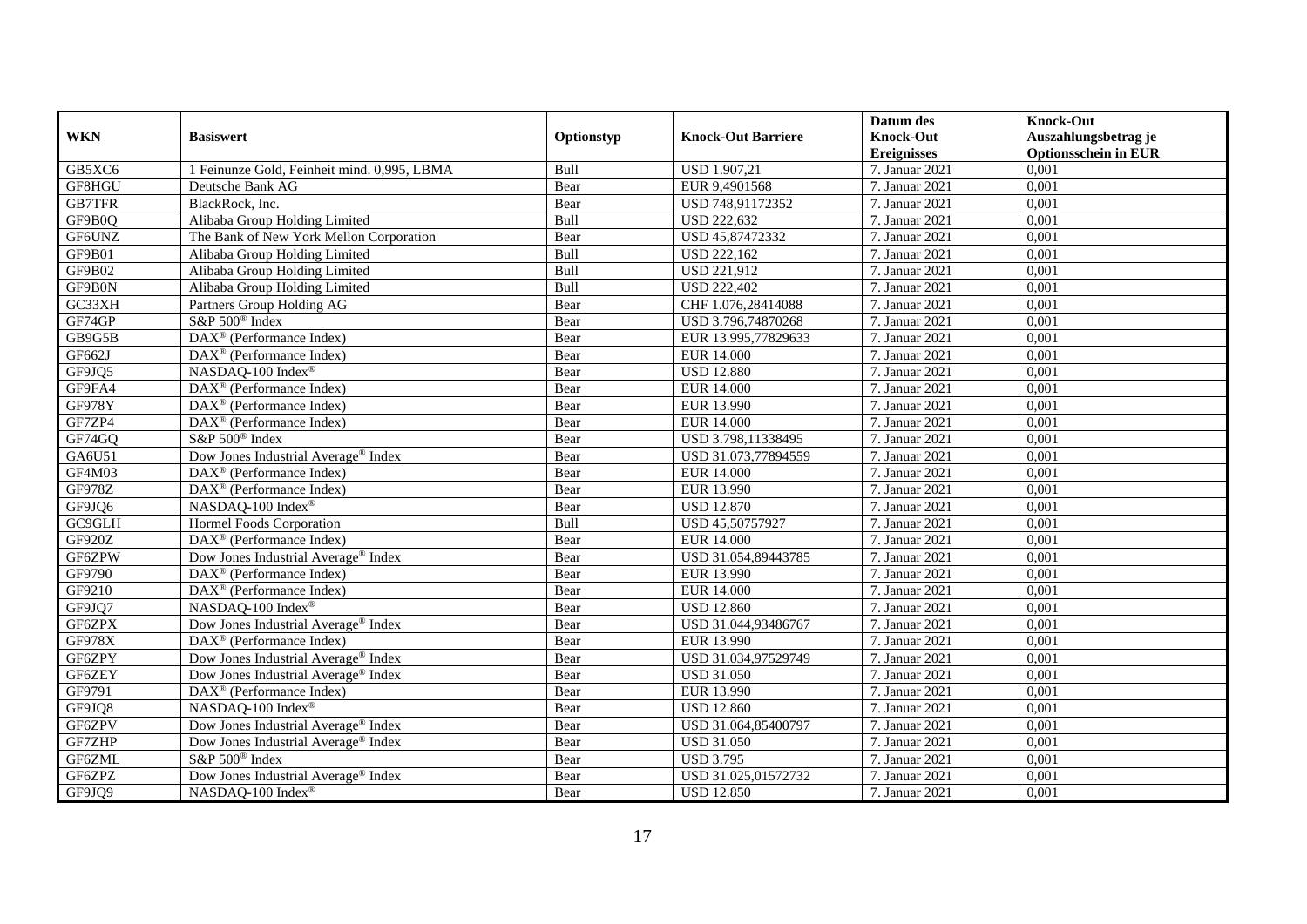|               |                                                 |            |                           | Datum des          | <b>Knock-Out</b>            |
|---------------|-------------------------------------------------|------------|---------------------------|--------------------|-----------------------------|
| <b>WKN</b>    | <b>Basiswert</b>                                | Optionstyp | <b>Knock-Out Barriere</b> | <b>Knock-Out</b>   | Auszahlungsbetrag je        |
|               |                                                 |            |                           | <b>Ereignisses</b> | <b>Optionsschein in EUR</b> |
| GF6ZMN        | S&P 500 <sup>®</sup> Index                      | Bear       | <b>USD 3.785</b>          | 7. Januar 2021     | 0,001                       |
| GF9BQZ        | Dow Jones Industrial Average® Index             | Bear       | <b>USD 31.040</b>         | 7. Januar 2021     | 0,001                       |
| GF8W2Z        | S&P 500 <sup>®</sup> Index                      | Bear       | <b>USD 3.787,5</b>        | 7. Januar 2021     | 0,001                       |
| GF6ZQ0        | Dow Jones Industrial Average <sup>®</sup> Index | Bear       | USD 31.015,05615717       | 7. Januar 2021     | 0,001                       |
| GF9BQW        | Dow Jones Industrial Average® Index             | Bear       | <b>USD 31.080</b>         | 7. Januar 2021     | 0,001                       |
| <b>GF8W30</b> | S&P 500 <sup>®</sup> Index                      | Bear       | <b>USD 3.787,5</b>        | 7. Januar 2021     | 0,001                       |
| GF9FH9        | NASDAQ-100 Index®                               | Bear       | <b>USD 12.870</b>         | 7. Januar 2021     | 0,001                       |
| GF80N4        | S&P 500 <sup>®</sup> Index                      | Bear       | <b>USD 3.795</b>          | 7. Januar 2021     | 0,001                       |
| GF68ST        | S&P 500 <sup>®</sup> Index                      | Bear       | <b>USD 3.790</b>          | 7. Januar 2021     | 0,001                       |
| GF9BQX        | Dow Jones Industrial Average® Index             | Bear       | <b>USD 31.080</b>         | 7. Januar 2021     | 0,001                       |
| GF8W2X        | S&P 500 <sup>®</sup> Index                      | Bear       | <b>USD 3.792,5</b>        | 7. Januar 2021     | 0,001                       |
| <b>GF80N5</b> | S&P 500 <sup>®</sup> Index                      | Bear       | <b>USD 3.790</b>          | 7. Januar 2021     | 0,001                       |
| GF9JQF        | NASDAQ-100 Index®                               | Bear       | <b>USD 12.820</b>         | 7. Januar 2021     | 0,001                       |
| GF8W2Y        | S&P 500 <sup>®</sup> Index                      | Bear       | <b>USD 3.792,5</b>        | 7. Januar 2021     | 0,001                       |
| GF9BQY        | Dow Jones Industrial Average® Index             | Bear       | <b>USD 31.050</b>         | 7. Januar 2021     | 0,001                       |
| GF9BGU        | S&P 500 <sup>®</sup> Index                      | Bear       | <b>USD 3.785</b>          | 7. Januar 2021     | 0,001                       |
| GF9973        | S&P 500 <sup>®</sup> Index                      | Bear       | <b>USD 3.797,5</b>        | 7. Januar 2021     | 0,001                       |
| GF80N6        | $S\&P 500^{\circ}$ Index                        | Bear       | <b>USD 3.785</b>          | 7. Januar 2021     | 0,001                       |
| GF9JQG        | NASDAQ-100 Index®                               | Bear       | <b>USD 12.820</b>         | 7. Januar 2021     | 0,001                       |
| GF9974        | S&P 500 <sup>®</sup> Index                      | Bear       | USD 3.797,5               | 7. Januar 2021     | 0,001                       |
| GF9BGQ        | S&P 500 <sup>®</sup> Index                      | Bear       | <b>USD 3.795</b>          | 7. Januar 2021     | 0,001                       |
| GF9JQD        | NASDAQ-100 Index®                               | Bear       | <b>USD 12.830</b>         | 7. Januar 2021     | 0,001                       |
| GF9BGR        | S&P 500 <sup>®</sup> Index                      | Bear       | <b>USD 3.792,5</b>        | 7. Januar 2021     | 0,001                       |
| GF9BGN        | S&P 500 <sup>®</sup> Index                      | Bear       | <b>USD 3.800</b>          | 7. Januar 2021     | 0,001                       |
| GF9JQE        | NASDAQ-100 Index®                               | Bear       | <b>USD 12.830</b>         | 7. Januar 2021     | 0,001                       |
| GF9BGP        | S&P 500 <sup>®</sup> Index                      | Bear       | <b>USD 3.797,5</b>        | 7. Januar 2021     | 0,001                       |
| GF9FH8        | NASDAQ-100 Index®                               | Bear       | <b>USD 12.880</b>         | 7. Januar 2021     | 0,001                       |
| <b>GF80N3</b> | S&P 500 <sup>®</sup> Index                      | Bear       | <b>USD 3.800</b>          | 7. Januar 2021     | 0,001                       |
| GB84FG        | S&P 500 <sup>®</sup> Index                      | Bear       | USD 3.801,19641205        | 7. Januar 2021     | 0,001                       |
| GF3UMY        | S&P 500 <sup>®</sup> Index                      | Bear       | <b>USD 3.800</b>          | 7. Januar 2021     | 0,001                       |
| GF9JQH        | NASDAQ-100 Index®                               | Bear       | <b>USD 12.810</b>         | 7. Januar 2021     | 0,001                       |
| GF9BGS        | S&P 500 <sup>®</sup> Index                      | Bear       | <b>USD 3.790</b>          | 7. Januar 2021     | 0,001                       |
| GF6ZYU        | S&P 500 <sup>®</sup> Index                      | Bear       | USD 3.784,54993583        | 7. Januar 2021     | 0,001                       |
| GF9BGT        | $S\&P 500^{\circ}$ Index                        | Bear       | <b>USD 3.787,5</b>        | 7. Januar 2021     | 0,001                       |
| GF9JQJ        | NASDAQ-100 Index®                               | Bear       | <b>USD 12.810</b>         | 7. Januar 2021     | 0,001                       |
| GB84FH        | S&P 500 <sup>®</sup> Index                      | Bear       | USD 3.791,45670341        | 7. Januar 2021     | 0,001                       |
| GF9JQA        | NASDAQ-100 Index®                               | Bear       | <b>USD 12.850</b>         | 7. Januar 2021     | 0,001                       |
| GF9JQB        | NASDAQ-100 Index®                               | Bear       | <b>USD 12.840</b>         | 7. Januar 2021     | 0,001                       |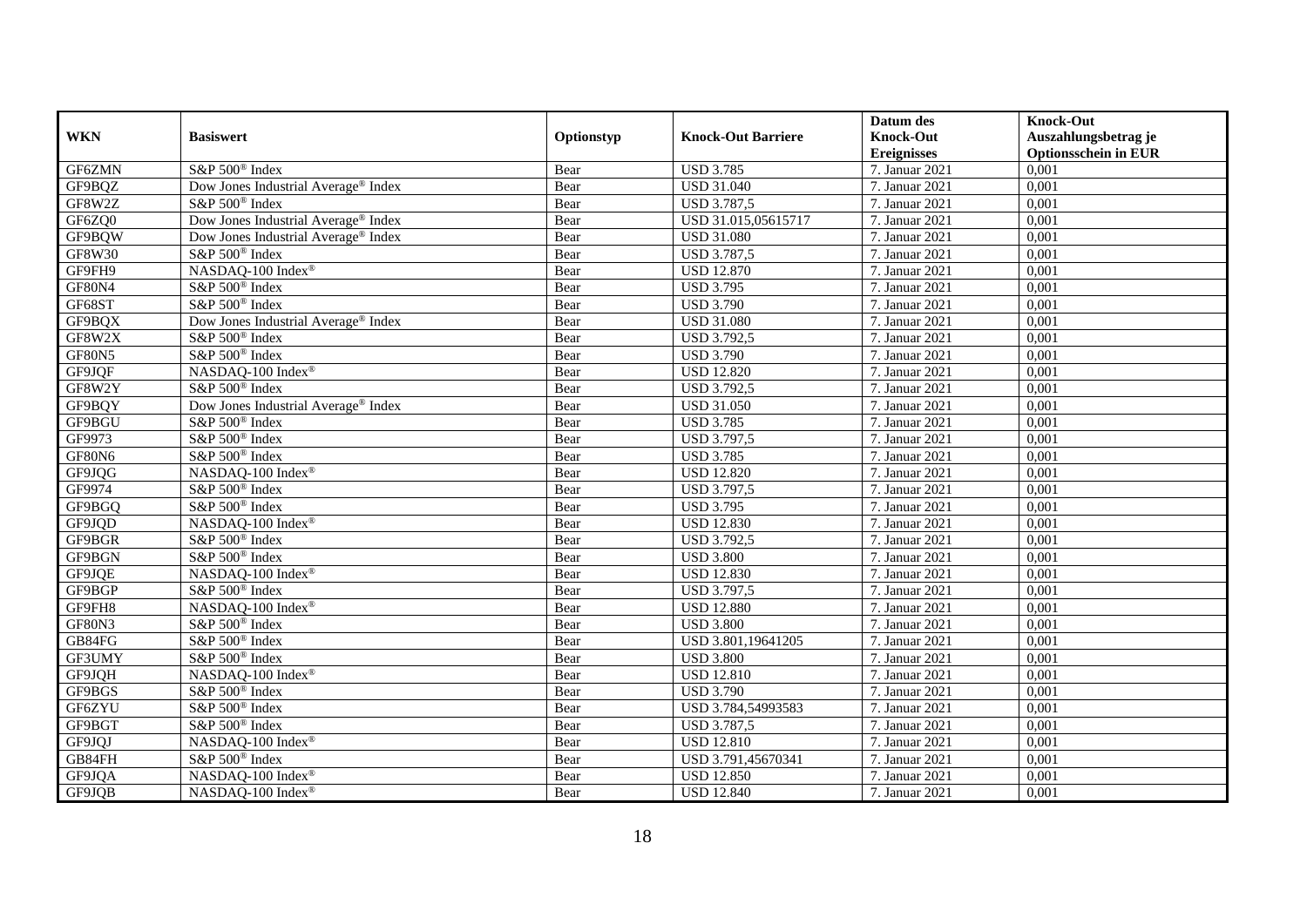|               |                                                          |            |                           | Datum des          | <b>Knock-Out</b>            |
|---------------|----------------------------------------------------------|------------|---------------------------|--------------------|-----------------------------|
| <b>WKN</b>    | <b>Basiswert</b>                                         | Optionstyp | <b>Knock-Out Barriere</b> | <b>Knock-Out</b>   | Auszahlungsbetrag je        |
|               |                                                          |            |                           | <b>Ereignisses</b> | <b>Optionsschein in EUR</b> |
| GF9JQC        | NASDAQ-100 Index®                                        | Bear       | <b>USD 12.840</b>         | 7. Januar 2021     | 0,001                       |
| GF74GR        | S&P 500 <sup>®</sup> Index                               | Bear       | USD 3.806,62023675        | 7. Januar 2021     | 0,001                       |
| GF6ZPU        | Dow Jones Industrial Average <sup>®</sup> Index          | Bear       | USD 31.094,73271852       | 7. Januar 2021     | 0,001                       |
| GF6ZMJ        | S&P 500 <sup>®</sup> Index                               | Bear       | <b>USD 3.805</b>          | 7. Januar 2021     | 0,001                       |
| GF9BC6        | NASDAQ-100 Index®                                        | Bear       | <b>USD 12.890</b>         | 7. Januar 2021     | 0,001                       |
| GF9BGL        | S&P 500 <sup>®</sup> Index                               | Bear       | <b>USD 3.805</b>          | 7. Januar 2021     | 0,001                       |
| GF71MT        | M&T Bank Corporation                                     | Bear       | USD 148,70563503          | 7. Januar 2021     | 0,001                       |
| GF9971        | S&P 500 <sup>®</sup> Index                               | Bear       | <b>USD 3.802,5</b>        | 7. Januar 2021     | 0,001                       |
| GF8C86        | CSX Corporation                                          | Bear       | USD 93,02367304           | 7. Januar 2021     | 0,001                       |
| GF9B04        | Alibaba Group Holding Limited                            | Bull       | <b>USD 221,072</b>        | 7. Januar 2021     | 0,001                       |
| GF7ZHM        | Dow Jones Industrial Average <sup>®</sup> Index          | Bear       | <b>USD 31.150</b>         | 7. Januar 2021     | 0,001                       |
| GF6DST        | <b>BNP</b> Paribas S.A.                                  | Bear       | EUR 46,44848289           | 7. Januar 2021     | 0,001                       |
| GB9G59        | $\text{DAX}^{\textcircled{n}}$ (Performance Index)       | Bear       | EUR 14.005,46060584       | 7. Januar 2021     | 0,001                       |
| GF9BQV        | Dow Jones Industrial Average <sup>®</sup> Index          | Bear       | <b>USD 31.100</b>         | 7. Januar 2021     | 0,001                       |
| GF8HT3        | 3M Company                                               | Bull       | USD 166,25631478          | 7. Januar 2021     | 0,001                       |
| GF8EYC        | NetEase Inc ADR                                          | Bear       | USD 109,467852            | 7. Januar 2021     | 0,001                       |
| GB9GG5        | DAX <sup>®</sup> (Performance Index)/ X-DAX <sup>®</sup> | Bear       | EUR 14.005,46060584       | 7. Januar 2021     | 0,001                       |
| GF9FH6        | NASDAQ-100 Index®                                        | Bear       | <b>USD 12.900</b>         | 7. Januar 2021     | 0,001                       |
| GF6B3A        | Maxim Integrated Products                                | Bear       | USD 92,22091551           | 7. Januar 2021     | 0,001                       |
| GB9Q0R        | EURO STOXX 50 <sup>®</sup> Index (Price EUR)             | Bear       | EUR 3.633,00757307        | 7. Januar 2021     | 0,001                       |
| GB9SBB        | CAC 40 <sup>®</sup> Index                                | Bear       | EUR 5.680,76              | 7. Januar 2021     | 0,001                       |
| GC65UV        | <b>Truist Financial Corp</b>                             | Bear       | USD 51,34632722           | 7. Januar 2021     | 0,001                       |
| <b>GC6ELL</b> | EOG Resources Inc.                                       | Bear       | USD 58,01574145           | 7. Januar 2021     | 0,001                       |
| GC690Z        | Discovery Inc.                                           | Bear       | USD 30,11805515           | 7. Januar 2021     | 0,001                       |
| GF8C5H        | <b>Intel Corporation</b>                                 | Bear       | USD 52,15083844           | 7. Januar 2021     | 0,001                       |
| GF9BGM        | S&P 500 <sup>®</sup> Index                               | Bear       | <b>USD 3.802,5</b>        | 7. Januar 2021     | 0,001                       |
| GF9BC5        | NASDAQ-100 Index®                                        | Bear       | <b>USD 12.900</b>         | 7. Januar 2021     | 0,001                       |
| GF9972        | S&P 500 <sup>®</sup> Index                               | Bear       | <b>USD 3.802,5</b>        | 7. Januar 2021     | 0,001                       |
| <b>GF7ZHN</b> | Dow Jones Industrial Average® Index                      | Bear       | <b>USD 31.100</b>         | 7. Januar 2021     | 0,001                       |
| GF9B06        | Alibaba Group Holding Limited                            | Bull       | <b>USD 220,772</b>        | 7. Januar 2021     | 0,001                       |
| GC29R2        | Cerner Corporation                                       | Bear       | USD 79,74377032           | 7. Januar 2021     | 0,001                       |
| GF74GL        | S&P 500 <sup>®</sup> Index                               | Bear       | USD 3.807,35736441        | 7. Januar 2021     | 0,001                       |
| GF6ZPQ        | Dow Jones Industrial Average® Index                      | Bear       | USD 31.134,5709992        | 7. Januar 2021     | 0,001                       |
| GC1E13        | Walgreens Boots Alliance, Inc.                           | Bear       | USD 46,14640459           | 7. Januar 2021     | 0,001                       |
| GF9BQR        | Dow Jones Industrial Average® Index                      | Bear       | <b>USD 31.150</b>         | 7. Januar 2021     | 0,001                       |
| GF4ZLA        | Gilead Sciences, Inc.                                    | Bear       | USD 63,19568404           | 7. Januar 2021     | 0,001                       |
| GF9JVJ        | Tesla Inc                                                | Bear       | <b>USD 796,43</b>         | 7. Januar 2021     | 0,001                       |
| GC33VB        | CSX Corporation                                          | Bear       | USD 93,37198378           | 7. Januar 2021     | 0,001                       |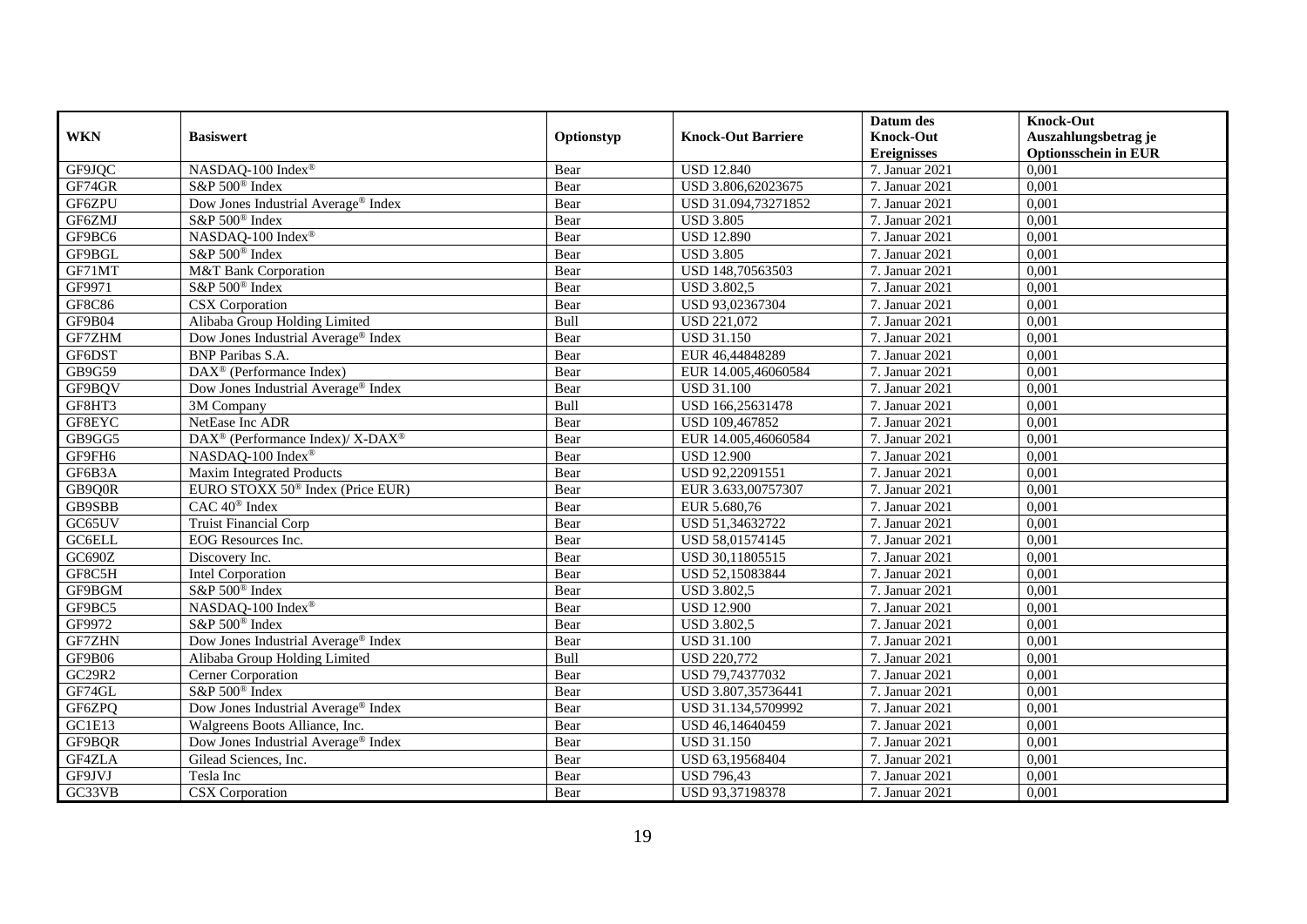|               |                                                       |            |                           | Datum des          | <b>Knock-Out</b>            |
|---------------|-------------------------------------------------------|------------|---------------------------|--------------------|-----------------------------|
| <b>WKN</b>    | <b>Basiswert</b>                                      | Optionstyp | <b>Knock-Out Barriere</b> | <b>Knock-Out</b>   | Auszahlungsbetrag je        |
|               |                                                       |            |                           | <b>Ereignisses</b> | <b>Optionsschein in EUR</b> |
| GF68K6        | Dow Jones Industrial Average® Index                   | Bear       | <b>USD 31.100</b>         | 7. Januar 2021     | 0,001                       |
| GF6DWS        | <b>Darden Restaurants</b>                             | Bear       | USD 122,08814516          | 7. Januar 2021     | 0,001                       |
| <b>GF80N2</b> | S&P 500 <sup>®</sup> Index                            | Bear       | <b>USD 3.805</b>          | 7. Januar 2021     | 0,001                       |
| GF6ZEW        | Dow Jones Industrial Average® Index                   | Bear       | <b>USD 31.150</b>         | 7. Januar 2021     | 0,001                       |
| GF6ZPR        | Dow Jones Industrial Average® Index                   | Bear       | USD 31.124,61142899       | 7. Januar 2021     | 0,001                       |
| GF3LE3        | Illumina, Inc.                                        | Bear       | USD 381,91295579          | 7. Januar 2021     | 0,001                       |
| GB9G5A        | $\overline{\text{DAX}^{\otimes}}$ (Performance Index) | Bear       | EUR 14.000,61945113       | 7. Januar 2021     | 0,001                       |
| GF9FH7        | NASDAQ-100 Index®                                     | Bear       | <b>USD 12.890</b>         | 7. Januar 2021     | 0,001                       |
| GF9BQS        | Dow Jones Industrial Average <sup>®</sup> Index       | Bear       | <b>USD 31.140</b>         | 7. Januar 2021     | 0,001                       |
| GF9JVK        | Tesla Inc                                             | Bear       | <b>USD 794,16</b>         | 7. Januar 2021     | 0,001                       |
| GB54PJ        | Dow Jones Industrial Average® Index                   | Bear       | USD 31.137,14508897       | 7. Januar 2021     | 0,001                       |
| GF6ZPS        | Dow Jones Industrial Average® Index                   | Bear       | USD 31.114,65185887       | 7. Januar 2021     | 0,001                       |
| GF9BQP        | Dow Jones Industrial Average® Index                   | Bear       | <b>USD 31.180</b>         | 7. Januar 2021     | 0,001                       |
| GF725C        | International Flavors & Fragrances Inc.               | Bear       | USD 117,21942496          | 7. Januar 2021     | 0,001                       |
| GF2TYV        | Covestro AG                                           | Bear       | EUR 54,23068245           | 7. Januar 2021     | 0,001                       |
| GA3Q07        | EUR/JPY (WM-Fixing)                                   | Bear       | JPY 127,41240516          | 7. Januar 2021     | 0,001                       |
| GF9BQQ        | Dow Jones Industrial Average <sup>®</sup> Index       | Bear       | <b>USD 31.180</b>         | 7. Januar 2021     | 0,001                       |
| GF6ZPT        | Dow Jones Industrial Average® Index                   | Bear       | USD 31.104,69228869       | 7. Januar 2021     | 0,001                       |
| GF8C61        | Intel Corporation                                     | Bear       | USD 52,34988746           | 7. Januar 2021     | 0,001                       |
| GC2RXH        | CME Group Inc.                                        | Bear       | USD 197,99910497          | 7. Januar 2021     | 0,001                       |
| GF9BQT        | Dow Jones Industrial Average <sup>®</sup> Index       | Bear       | <b>USD 31.120</b>         | 7. Januar 2021     | 0,001                       |
| GF6ZPN        | Dow Jones Industrial Average <sup>®</sup> Index       | Bear       | USD 31.174,40927985       | 7. Januar 2021     | 0,001                       |
| GF9BQU        | Dow Jones Industrial Average® Index                   | Bear       | <b>USD 31.120</b>         | 7. Januar 2021     | 0,001                       |
| GC8DKA        | <b>ABB</b> Ltd                                        | Bear       | CHF 26,52993052           | 7. Januar 2021     | 0,001                       |
| GF6ZPP        | Dow Jones Industrial Average® Index                   | Bear       | USD 31.164,4497097        | 7. Januar 2021     | 0,001                       |
| GF9BGK        | S&P 500 <sup>®</sup> Index                            | Bear       | <b>USD 3.807,5</b>        | 7. Januar 2021     | 0,001                       |
| GF9BC4        | NASDAQ-100 Index®                                     | Bear       | <b>USD 12.910</b>         | 7. Januar 2021     | 0,001                       |
| GF996Z        | S&P 500 <sup>®</sup> Index                            | Bear       | <b>USD 3.807,5</b>        | 7. Januar 2021     | 0,001                       |
| GF9FH5        | NASDAQ-100 Index®                                     | Bear       | <b>USD 12.910</b>         | 7. Januar 2021     | 0,001                       |
| GF9970        | S&P 500 <sup>®</sup> Index                            | Bear       | <b>USD 3.807,5</b>        | 7. Januar 2021     | 0,001                       |
| GF9JVQ        | Tesla Inc                                             | Bear       | <b>USD 798,9</b>          | 7. Januar 2021     | 0,001                       |
| GF9B08        | Alibaba Group Holding Limited                         | Bull       | <b>USD 220,442</b>        | 7. Januar 2021     | 0,001                       |
| GC73QN        | PNC Financial Services Group, Inc.                    | Bear       | USD 162,70069637          | 7. Januar 2021     | 0,001                       |
| GC77S5        | BT Group plc                                          | Bear       | GBP 1,47769477            | 7. Januar 2021     | 0,001                       |
| GF80N1        | S&P 500 <sup>®</sup> Index                            | Bear       | <b>USD 3.810</b>          | 7. Januar 2021     | 0,001                       |
| GF8C3Y        | Total S.A.                                            | Bear       | EUR 37,72818507           | 7. Januar 2021     | 0,001                       |
| GF9B0F        | Alibaba Group Holding Limited                         | Bull       | <b>USD 220,102</b>        | 7. Januar 2021     | 0,001                       |
| GF6ZPM        | Dow Jones Industrial Average® Index                   | Bear       | USD 31.184,36885004       | 7. Januar 2021     | 0,001                       |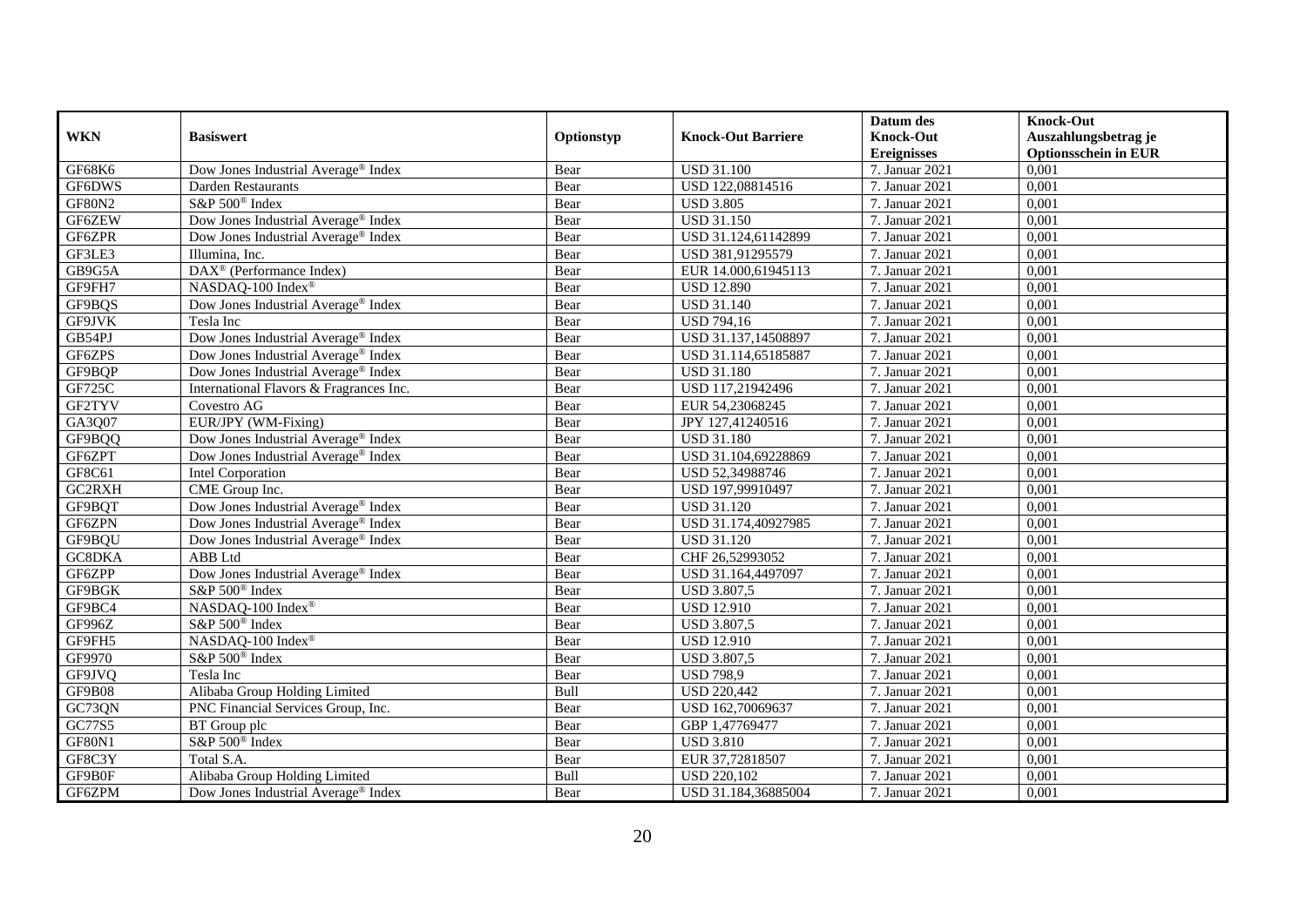|               |                                                          |            |                           | Datum des          | <b>Knock-Out</b>            |
|---------------|----------------------------------------------------------|------------|---------------------------|--------------------|-----------------------------|
| <b>WKN</b>    | <b>Basiswert</b>                                         | Optionstyp | <b>Knock-Out Barriere</b> | <b>Knock-Out</b>   | Auszahlungsbetrag je        |
|               |                                                          |            |                           | <b>Ereignisses</b> | <b>Optionsschein in EUR</b> |
| GF8HFU        | Deutsche Bank AG                                         | Bear       | EUR 9,52003138            | 7. Januar 2021     | 0,001                       |
| GF68SS        | S&P 500 <sup>®</sup> Index                               | Bear       | <b>USD 3.810</b>          | 7. Januar 2021     | 0,001                       |
| GF9BGJ        | S&P 500 <sup>®</sup> Index                               | Bear       | <b>USD 3.810</b>          | 7. Januar 2021     | 0,001                       |
| GF8HHW        | Deutsche Bank AG                                         | Bear       | EUR 9,52998957            | 7. Januar 2021     | 0,001                       |
| GB84FF        | S&P 500 <sup>®</sup> Index                               | Bear       | USD 3.810,93612077        | 7. Januar 2021     | 0,001                       |
| GF8HFL        | Deutsche Bank AG                                         | Bear       | EUR 9,53994777            | 7. Januar 2021     | 0,001                       |
| GF88RB        | Applied Materials, Inc.                                  | Bear       | USD 94,82039626           | 7. Januar 2021     | 0,001                       |
| GF8HGX        | Deutsche Bank AG                                         | Bear       | EUR 9,56982232            | 7. Januar 2021     | 0,001                       |
| GF8HJP        | Deutsche Bank AG                                         | Bear       | EUR 9,55986417            | 7. Januar 2021     | 0,001                       |
| GF9JVL        | Tesla Inc                                                | Bear       | <b>USD 801,58</b>         | 7. Januar 2021     | 0,001                       |
| GF8C5G        | <b>Intel Corporation</b>                                 | Bear       | USD 52,54893648           | 7. Januar 2021     | 0,001                       |
| GF8EMM        | Tesla Inc                                                | Bear       | USD 807,04851571          | 7. Januar 2021     | 0,001                       |
| <b>GF7EWN</b> | Prosus NV                                                | Bull       | EUR 83,77074865           | 7. Januar 2021     | 0,001                       |
| GF9BC3        | NASDAQ-100 Index®                                        | Bear       | <b>USD 12.920</b>         | 7. Januar 2021     | 0,001                       |
| GF8HH0        | Deutsche Bank AG                                         | Bear       | EUR 9,57978053            | 7. Januar 2021     | 0,001                       |
| GF9FH4        | NASDAQ-100 Index®                                        | Bear       | <b>USD 12.920</b>         | 7. Januar 2021     | 0,001                       |
| GF3WJ0        | FedEx Corp.                                              | Bull       | USD 249,82721587          | 7. Januar 2021     | 0,001                       |
| GF6B3X        | Keysight Technologies, Inc.                              | Bear       | USD 140.20863142          | 7. Januar 2021     | 0,001                       |
| GC9KMD        | Ameren Corporation                                       | Bull       | USD 74,17165638           | 7. Januar 2021     | 0,001                       |
| GF4L00        | Sempra Energy                                            | Bull       | USD 121,61115068          | 7. Januar 2021     | 0,001                       |
| GF6UQH        | <b>CVS Health Corporation</b>                            | Bear       | USD 74,3433195            | 7. Januar 2021     | 0,001                       |
| GF9JVS        | Tesla Inc                                                | Bear       | <b>USD 811,23</b>         | 7. Januar 2021     | 0,001                       |
| GF8YF0        | Twitter, Inc.                                            | Bull       | USD 51,88604687           | 7. Januar 2021     | 0,001                       |
| GC8DM3        | Conagra Brands Inc.                                      | Bull       | USD 33,98325904           | 7. Januar 2021     | 0,001                       |
| <b>GF8W05</b> | NASDAQ-100 Index®                                        | Bear       | <b>USD 12.960</b>         | 7. Januar 2021     | 0.001                       |
| GF9BC0        | NASDAQ-100 Index <sup>®</sup>                            | Bear       | <b>USD 12.950</b>         | 7. Januar 2021     | 0,001                       |
| GF9JXB        | Tesla Inc                                                | Bear       | USD 815,13                | 7. Januar 2021     | 0,001                       |
| GF6DWT        | <b>Darden Restaurants</b>                                | Bear       | USD 124,49318261          | 7. Januar 2021     | 0,001                       |
| <b>GF8W06</b> | NASDAQ-100 Index®                                        | Bear       | <b>USD 12.960</b>         | 7. Januar 2021     | 0,001                       |
| GF9BC1        | NASDAQ-100 Index®                                        | Bear       | <b>USD 12.940</b>         | 7. Januar $2021$   | 0,001                       |
| GF9FH3        | NASDAQ-100 Index®                                        | Bear       | <b>USD 12.930</b>         | 7. Januar 2021     | 0,001                       |
| <b>GC8V7Q</b> | Maxim Integrated Products                                | Bear       | USD 93,89791799           | 7. Januar 2021     | 0,001                       |
| GF9BBZ        | NASDAQ-100 Index®                                        | Bear       | <b>USD 12.960</b>         | 7. Januar 2021     | 0,001                       |
| GF9BC2        | NASDAQ-100 Index®                                        | Bear       | <b>USD 12.930</b>         | 7. Januar 2021     | 0,001                       |
| GF9FH1        | NASDAQ-100 Index®                                        | Bear       | <b>USD 12.950</b>         | 7. Januar 2021     | 0,001                       |
| <b>GF0AWD</b> | Monster Beverage Corporation                             | Bear       | USD 93,01539289           | 7. Januar 2021     | 0,001                       |
| GF9FH2        | NASDAQ-100 Index®                                        | Bear       | <b>USD 12.940</b>         | 7. Januar 2021     | 0,001                       |
| GF8AXW        | DAX <sup>®</sup> (Performance Index)/ X-DAX <sup>®</sup> | Bear       | EUR 14.095,65620996       | 8. Januar 2021     | 0,001                       |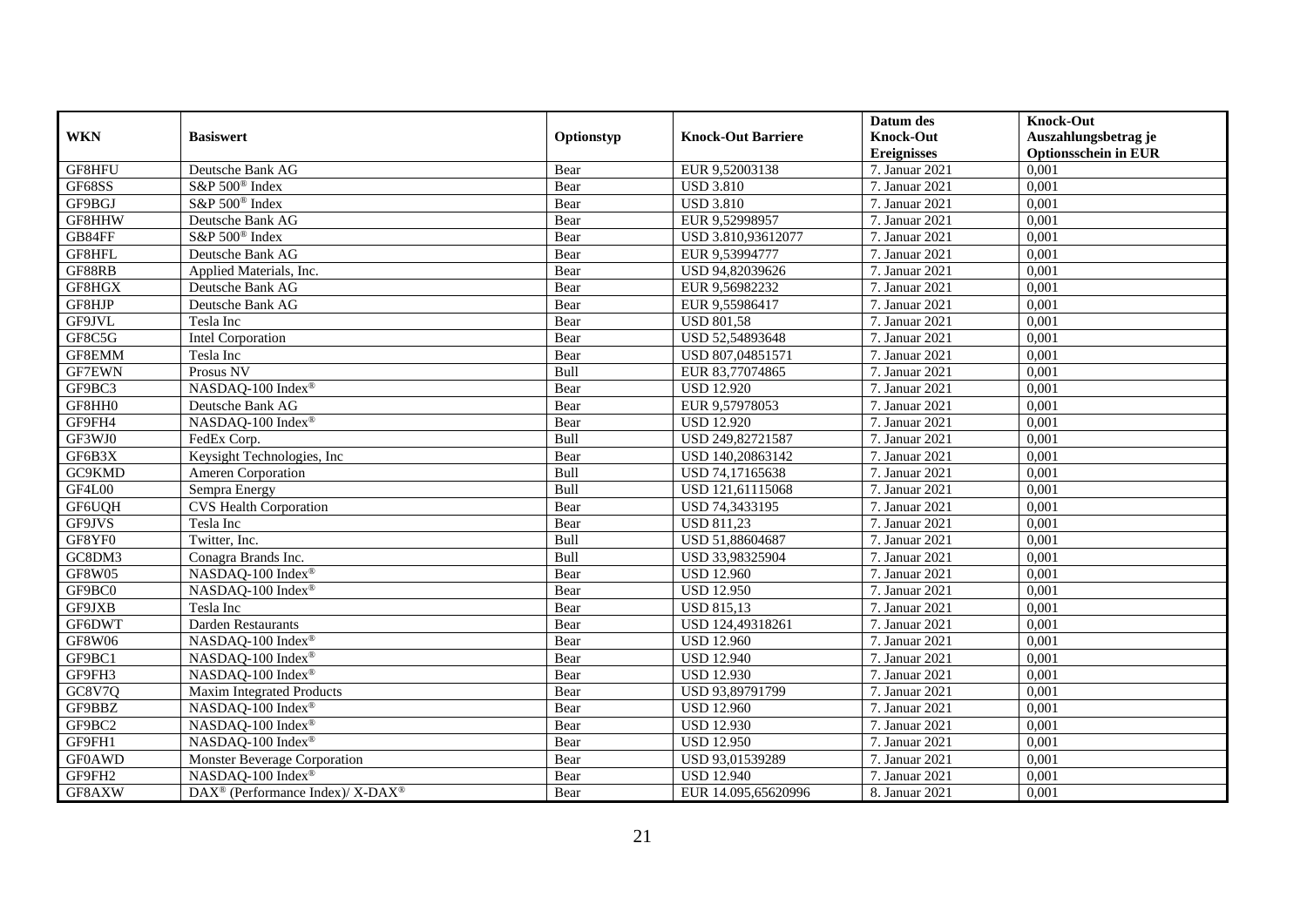|               |                                                                    |            |                           | Datum des          | <b>Knock-Out</b>            |
|---------------|--------------------------------------------------------------------|------------|---------------------------|--------------------|-----------------------------|
| <b>WKN</b>    | <b>Basiswert</b>                                                   | Optionstyp | <b>Knock-Out Barriere</b> | <b>Knock-Out</b>   | Auszahlungsbetrag je        |
|               |                                                                    |            |                           | <b>Ereignisses</b> | <b>Optionsschein in EUR</b> |
| GF9N3R        | DAX <sup>®</sup> (Performance Index)/ X-DAX <sup>®</sup>           | Bull       | <b>EUR 14.100</b>         | 8. Januar 2021     | 0,001                       |
| <b>GF9N57</b> | $\text{DAX}^{\circledR}$ (Performance Index)/ X-DAX <sup>®</sup>   | Bear       | EUR 13.830                | 8. Januar 2021     | 0,001                       |
| GF9MXV        | $\text{DAX}^{\otimes}$ (Performance Index)/X-DAX <sup>®</sup>      | Bear       | <b>EUR 14.000</b>         | 8. Januar 2021     | 0,001                       |
| GF9N3K        | DAX <sup>®</sup> (Performance Index)/ X-DAX <sup>®</sup>           | Bull       | EUR 14.115                | 8. Januar 2021     | 0,001                       |
| GB2H8Z        | $\text{DAX}^{\otimes}$ (Performance Index)/X-DAX <sup>®</sup>      | Bear       | EUR 14.041,2032574        | 8. Januar 2021     | 0,001                       |
| <b>GF8W28</b> | DAX <sup>®</sup> (Performance Index)/ X-DAX <sup>®</sup>           | Bear       | <b>EUR 14.100</b>         | 8. Januar 2021     | 0,001                       |
| GF9N3L        | DAX <sup>®</sup> (Performance Index)/ X-DAX <sup>®</sup>           | Bull       | EUR 14.125                | 8. Januar 2021     | 0,001                       |
| GF9MXW        | DAX <sup>®</sup> (Performance Index)/ X-DAX <sup>®</sup>           | Bear       | <b>EUR 14.000</b>         | 8. Januar 2021     | 0,001                       |
| GF9N3U        | $\text{DAX}^{\otimes}$ (Performance Index)/X-DAX <sup>®</sup>      | Bear       | EUR 13.840                | 8. Januar 2021     | 0,001                       |
| GB9GG4        | $DAX^{\circledast}$ (Performance Index)/ X-DAX <sup>®</sup>        | Bear       | EUR 14.008,90517871       | 8. Januar 2021     | 0,001                       |
| GF996G        | $\text{DAX}^{\circledast}$ (Performance Index)/ X-DAX <sup>®</sup> | Bear       | <b>EUR 14.100</b>         | 8. Januar 2021     | 0,001                       |
| GF9N4W        | $\text{DAX}^{\circledast}$ (Performance Index)/ X-DAX <sup>®</sup> | Bear       | EUR 13.660                | 8. Januar 2021     | 0,001                       |
| GF9FJP        | $\text{DAX}^{\circledast}$ (Performance Index)/ X-DAX <sup>®</sup> | Bear       | <b>EUR 14.100</b>         | 8. Januar 2021     | 0,001                       |
| <b>GF9N54</b> | $\text{DAX}^{\otimes}$ (Performance Index)/X-DAX <sup>®</sup>      | Bear       | EUR 13.610                | 8. Januar 2021     | 0,001                       |
| GB2H90        | DAX <sup>®</sup> (Performance Index)/ X-DAX <sup>®</sup>           | Bear       | EUR 14.017,36420252       | 8. Januar 2021     | 0,001                       |
| GF9FJQ        | $\text{DAX}^{\otimes}$ (Performance Index)/X-DAX <sup>®</sup>      | Bear       | <b>EUR 14.100</b>         | 8. Januar 2021     | 0,001                       |
| GF8AXY        | DAX <sup>®</sup> (Performance Index)/ X-DAX <sup>®</sup>           | Bear       | EUR 14.064,57542082       | 8. Januar 2021     | 0,001                       |
| GF8AZ0        | DAX <sup>®</sup> (Performance Index)/ X-DAX <sup>®</sup>           | Bear       | EUR 14.061,85410733       | 8. Januar 2021     | 0,001                       |
| GF9N5F        | $\text{DAX}^{\otimes}$ (Performance Index)/X-DAX <sup>®</sup>      | Bear       | EUR 13.735                | 8. Januar 2021     | 0,001                       |
| GF9N48        | $\text{DAX}^{\otimes}$ (Performance Index)/X-DAX <sup>®</sup>      | Bear       | EUR 13.755                | 8. Januar 2021     | 0,001                       |
| <b>GB385V</b> | $DAX^{\circledast}$ (Performance Index)/ X-DAX <sup>®</sup>        | Bear       | EUR 14.107,0071742        | 8. Januar 2021     | 0,001                       |
| GF9N3S        | $\text{DAX}^{\otimes}$ (Performance Index)/X-DAX <sup>®</sup>      | Bear       | EUR 13.825                | 8. Januar 2021     | 0,001                       |
| GF9N3Q        | $\text{DAX}^{\circledR}$ (Performance Index)/ X-DAX <sup>®</sup>   | Bull       | <b>EUR 14.110</b>         | 8. Januar 2021     | 0,001                       |
| GF9N40        | $DAX^{\circledast}$ (Performance Index)/X-DAX <sup>®</sup>         | Bear       | EUR 13.875                | 8. Januar 2021     | 0,001                       |
| GF9N41        | $\text{DAX}^{\circledast}$ (Performance Index)/ X-DAX <sup>®</sup> | Bear       | EUR 13.855                | 8. Januar 2021     | 0,001                       |
| GF9N3N        | $DAX^{\circledast}$ (Performance Index)/ X-DAX <sup>®</sup>        | Bull       | <b>EUR 14.085</b>         | 8. Januar 2021     | 0,001                       |
| GF9N3P        | $\text{DAX}^{\otimes}$ (Performance Index)/X-DAX <sup>®</sup>      | Bull       | EUR 14.090                | 8. Januar 2021     | 0,001                       |
| GF9N4Q        | $\text{DAX}^{\circledast}$ (Performance Index)/ X-DAX <sup>®</sup> | Bear       | EUR 13.635                | 8. Januar 2021     | 0,001                       |
| GF9N4R        | $\text{DAX}^{\circledast}$ (Performance Index)/ X-DAX <sup>®</sup> | Bear       | EUR 13.640                | 8. Januar 2021     | 0,001                       |
| <b>GF9N49</b> | $DAX^{\circledcirc}$ (Performance Index)/ X-DAX <sup>®</sup>       | Bear       | EUR 13.770                | 8. Januar 2021     | 0.001                       |
| GF9N5A        | $DAX^{\circledast}$ (Performance Index)/X-DAX <sup>®</sup>         | Bear       | EUR 13.715                | 8. Januar 2021     | 0,001                       |
| GD6X38        | DAX <sup>®</sup> (Performance Index)/ X-DAX <sup>®</sup>           | Bear       | EUR 14.074,79365574       | 8. Januar 2021     | 0,001                       |
| GF9N5B        | $\text{DAX}^{\otimes}$ (Performance Index)/X-DAX <sup>®</sup>      | Bear       | EUR 13.710                | 8. Januar 2021     | 0,001                       |
| GF9N4L        | DAX <sup>®</sup> (Performance Index)/ X-DAX <sup>®</sup>           | Bear       | EUR 13.810                | 8. Januar 2021     | 0,001                       |
| GF9N4M        | $\text{DAX}^{\circledR}$ (Performance Index)/ X-DAX <sup>®</sup>   | Bear       | EUR 13.815                | 8. Januar 2021     | 0,001                       |
| GF9N3C        | $\text{DAX}^{\otimes}$ (Performance Index)/X-DAX <sup>®</sup>      | Bull       | EUR 14.135                | 8. Januar 2021     | 0,001                       |
| GF9N4E        | DAX <sup>®</sup> (Performance Index)/ X-DAX <sup>®</sup>           | Bear       | EUR 13.750                | 8. Januar 2021     | 0,001                       |
| GF9N4G        | DAX <sup>®</sup> (Performance Index)/ X-DAX <sup>®</sup>           | Bear       | EUR 13.765                | 8. Januar 2021     | 0,001                       |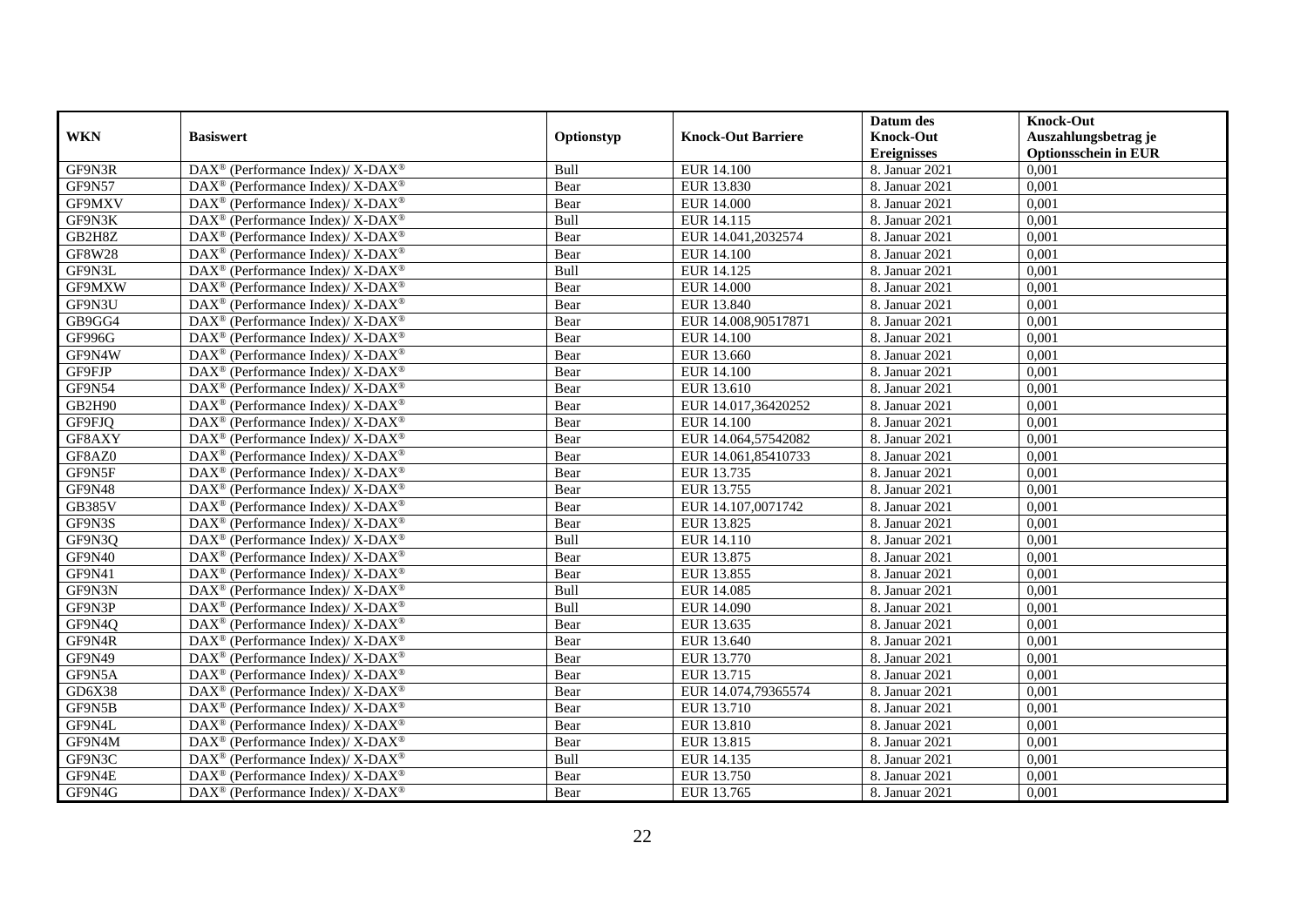|               |                                                                          |            |                           | Datum des          | <b>Knock-Out</b>            |
|---------------|--------------------------------------------------------------------------|------------|---------------------------|--------------------|-----------------------------|
| <b>WKN</b>    | <b>Basiswert</b>                                                         | Optionstyp | <b>Knock-Out Barriere</b> | <b>Knock-Out</b>   | Auszahlungsbetrag je        |
|               |                                                                          |            |                           | <b>Ereignisses</b> | <b>Optionsschein in EUR</b> |
| GF9N5G        | DAX <sup>®</sup> (Performance Index)/X-DAX <sup>®</sup>                  | Bear       | <b>EUR 13.800</b>         | 8. Januar 2021     | 0,001                       |
| GF9N5H        | $\text{DAX}^{\circledast}$ (Performance Index)/ X-DAX <sup>®</sup>       | Bear       | EUR 13.625                | 8. Januar 2021     | 0,001                       |
| GF9N5J        | $\text{DAX}^{\circledast}$ (Performance Index)/ X-DAX <sup>®</sup>       | Bear       | EUR 13.630                | 8. Januar 2021     | 0,001                       |
| GF9N3W        | DAX <sup>®</sup> (Performance Index)/X-DAX <sup>®</sup>                  | Bear       | EUR 13.845                | 8. Januar 2021     | 0,001                       |
| GF9N3X        | DAX <sup>®</sup> (Performance Index)/ X-DAX <sup>®</sup>                 | Bear       | EUR 13.870                | 8. Januar 2021     | 0,001                       |
| GF9N4Y        | DAX <sup>®</sup> (Performance Index)/ X-DAX <sup>®</sup>                 | Bear       | EUR 13.665                | 8. Januar 2021     | 0,001                       |
| GF9N4Z        | DAX <sup>®</sup> (Performance Index)/ X-DAX <sup>®</sup>                 | Bear       | EUR 13.685                | 8. Januar 2021     | 0,001                       |
| GF9N3F        | $\text{DAX}^{\circledast}$ (Performance Index)/ X-DAX <sup>®</sup>       | Bull       | EUR 14.140                | 8. Januar 2021     | 0,001                       |
| GF9N3G        | $\text{DAX}^{\circledast}$ (Performance Index)/ X-DAX <sup>®</sup>       | Bull       | EUR 14.120                | 8. Januar 2021     | 0,001                       |
| GF9N3H        | DAX <sup>®</sup> (Performance Index)/X-DAX <sup>®</sup>                  | Bull       | EUR 14.130                | 8. Januar 2021     | 0,001                       |
| GF9N4H        | DAX <sup>®</sup> (Performance Index)/ X-DAX <sup>®</sup>                 | Bear       | EUR 13.790                | 8. Januar 2021     | 0,001                       |
| GF9N4J        | DAX <sup>®</sup> (Performance Index)/ X-DAX <sup>®</sup>                 | Bear       | EUR 13.795                | 8. Januar 2021     | 0,001                       |
| GF9N4K        | $\text{DAX}^{\circledast}$ (Performance Index)/ X-DAX <sup>®</sup>       | Bear       | EUR 13.785                | 8. Januar 2021     | 0,001                       |
| GF9N5K        | $\text{DAX}^{\circledast}$ (Performance Index)/ X-DAX <sup>®</sup>       | Bull       | EUR 14.105                | 8. Januar 2021     | 0,001                       |
| GF9N5L        | DAX <sup>®</sup> (Performance Index)/ X-DAX <sup>®</sup>                 | Bull       | <b>EUR 14.080</b>         | 8. Januar 2021     | 0,001                       |
| GF9N5M        | DAX <sup>®</sup> (Performance Index)/ X-DAX <sup>®</sup>                 | Bear       | EUR 13.690                | 8. Januar 2021     | 0,001                       |
| GF9N3M        | DAX <sup>®</sup> (Performance Index)/ X-DAX <sup>®</sup>                 | Bull       | EUR 14.095                | 8. Januar 2021     | 0,001                       |
| GF9N4N        | $\text{DAX}^{\circledast}$ (Performance Index)/ X-DAX <sup>®</sup>       | Bear       | EUR 13.820                | 8. Januar 2021     | 0,001                       |
| GF9N4P        | $\text{DAX}^{\circledast}$ (Performance Index)/ X-DAX <sup>®</sup>       | Bear       | <b>EUR 13.805</b>         | 8. Januar 2021     | 0,001                       |
| GF9N46        | DAX <sup>®</sup> (Performance Index)/X-DAX <sup>®</sup>                  | Bear       | EUR 13.740                | 8. Januar 2021     | 0,001                       |
| GF9N47        | $\text{DAX}^{\circledast}$ (Performance Index)/ X-DAX <sup>®</sup>       | Bear       | EUR 13.760                | 8. Januar 2021     | 0,001                       |
| GF9N58        | $\text{DAX}^{\circledast}$ (Performance Index)/ X-DAX <sup>®</sup>       | Bear       | EUR 13.720                | 8. Januar 2021     | 0,001                       |
| <b>GF9N59</b> | DAX <sup>®</sup> (Performance Index)/ X-DAX <sup>®</sup>                 | Bear       | EUR 13.730                | 8. Januar 2021     | 0,001                       |
| GF9N3V        | DAX <sup>®</sup> (Performance Index)/ X-DAX <sup>®</sup>                 | Bear       | EUR 13.835                | 8. Januar 2021     | 0,001                       |
| GF9N4X        | $\overline{\text{DAX}^{\otimes}}$ (Performance Index)/X-DAX <sup>®</sup> | Bear       | EUR 13.675                | 8. Januar 2021     | 0.001                       |
| <b>GF9N42</b> | $\text{DAX}^{\circledast}$ (Performance Index)/ X-DAX <sup>®</sup>       | Bear       | <b>EUR 13.880</b>         | 8. Januar 2021     | 0,001                       |
| GF9N43        | DAX <sup>®</sup> (Performance Index)/ X-DAX <sup>®</sup>                 | Bull       | EUR 14.155                | 8. Januar 2021     | 0,001                       |
| GF9N55        | DAX <sup>®</sup> (Performance Index)/ X-DAX <sup>®</sup>                 | Bear       | EUR 13.615                | 8. Januar 2021     | 0,001                       |
| GF9N44        | DAX <sup>®</sup> (Performance Index)/ X-DAX <sup>®</sup>                 | Bull       | EUR 14.145                | 8. Januar 2021     | 0,001                       |
| GF9N45        | $\text{DAX}^{\otimes}$ (Performance Index)/X-DAX <sup>®</sup>            | Bull       | EUR 14.150                | 8. Januar 2021     | 0,001                       |
| GF9N56        | $\text{DAX}^{\circledast}$ (Performance Index)/ X-DAX <sup>®</sup>       | Bear       | EUR 13.680                | 8. Januar 2021     | 0,001                       |
| GF9N3Y        | $\overline{\text{DAX}^{\otimes}}$ (Performance Index)/X-DAX <sup>®</sup> | Bear       | EUR 13.850                | 8. Januar 2021     | 0,001                       |
| GF9N3Z        | $\text{DAX}^{\circledast}$ (Performance Index)/ X-DAX <sup>®</sup>       | Bear       | EUR 13.865                | 8. Januar 2021     | 0,001                       |
| GF9N50        | DAX <sup>®</sup> (Performance Index)/ X-DAX <sup>®</sup>                 | Bear       | EUR 13.695                | 8. Januar 2021     | 0,001                       |
| GF9N51        | DAX <sup>®</sup> (Performance Index)/ X-DAX <sup>®</sup>                 | Bear       | EUR 13.700                | 8. Januar 2021     | 0,001                       |
| GF9N4A        | $\text{DAX}^{\otimes}$ (Performance Index)/X-DAX <sup>®</sup>            | Bear       | EUR 13.745                | 8. Januar 2021     | 0,001                       |
| GF9N5C        | DAX <sup>®</sup> (Performance Index)/ X-DAX <sup>®</sup>                 | Bear       | EUR 13.725                | 8. Januar 2021     | 0,001                       |
| GF9N5D        | DAX <sup>®</sup> (Performance Index)/ X-DAX <sup>®</sup>                 | Bear       | EUR 13.620                | 8. Januar 2021     | 0,001                       |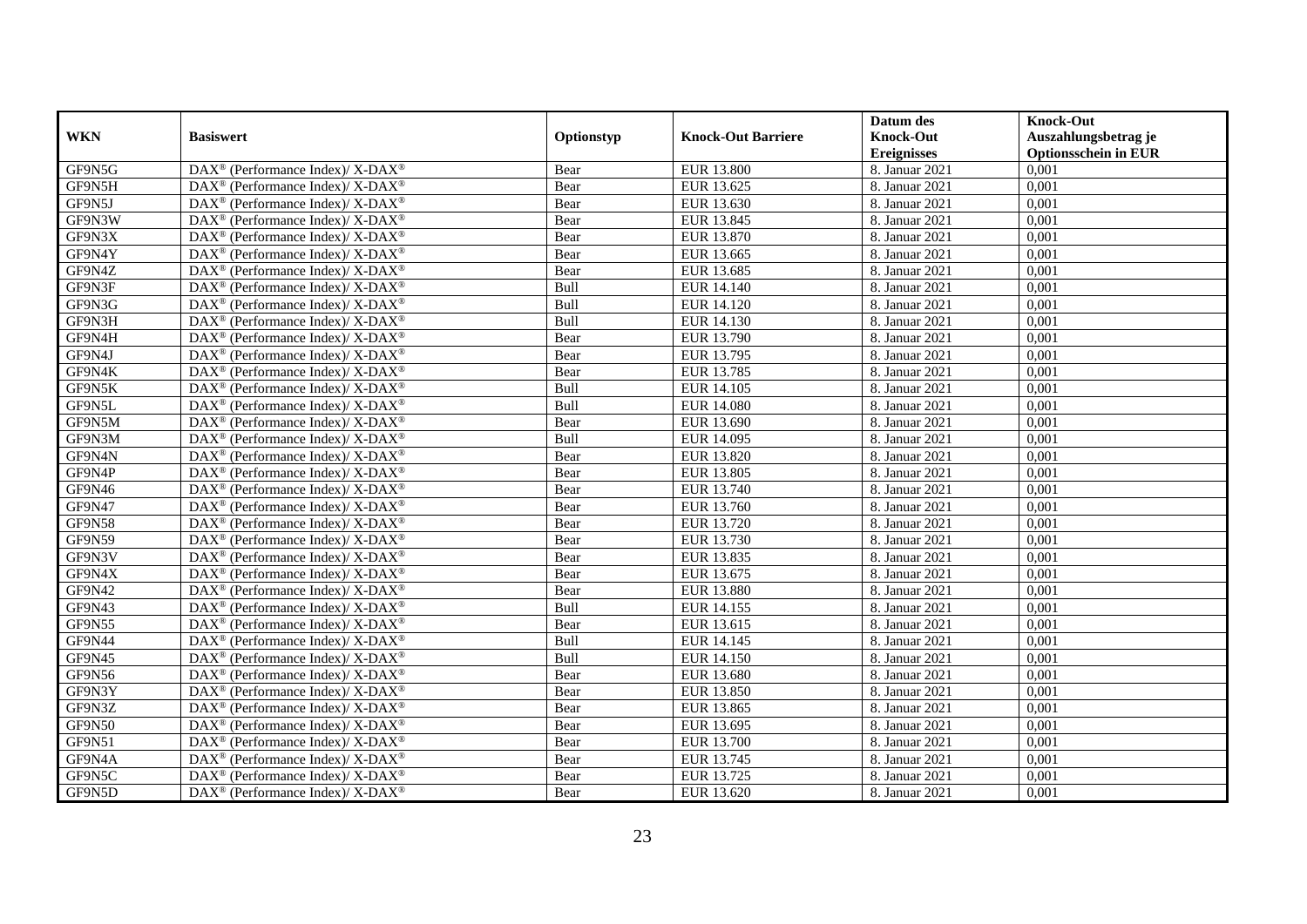|               |                                                                                        |            |                           | Datum des          | <b>Knock-Out</b>            |
|---------------|----------------------------------------------------------------------------------------|------------|---------------------------|--------------------|-----------------------------|
| <b>WKN</b>    | <b>Basiswert</b>                                                                       | Optionstyp | <b>Knock-Out Barriere</b> | <b>Knock-Out</b>   | Auszahlungsbetrag je        |
|               |                                                                                        |            |                           | <b>Ereignisses</b> | <b>Optionsschein in EUR</b> |
| GF9N4C        | DAX <sup>®</sup> (Performance Index)/ X-DAX <sup>®</sup>                               | Bear       | EUR 13.775                | 8. Januar 2021     | 0,001                       |
| GF9N4D        | $DAX^{\circledcirc}$ (Performance Index)/ X-DAX <sup>®</sup>                           | Bear       | <b>EUR 13.780</b>         | 8. Januar 2021     | 0,001                       |
| GF9N5E        | $\text{DAX}^{\circledast}$ (Performance Index)/ X-DAX <sup>®</sup>                     | Bear       | EUR 13.860                | 8. Januar 2021     | 0,001                       |
| GF9N4T        | $\text{DAX}^{\circledast}$ (Performance Index)/ X-DAX <sup>®</sup>                     | Bear       | EUR 13.650                | 8. Januar 2021     | 0,001                       |
| GF9N4U        | DAX <sup>®</sup> (Performance Index)/ X-DAX <sup>®</sup>                               | Bear       | EUR 13.655                | 8. Januar 2021     | 0,001                       |
| GF9N4V        | $DAX^{\circledcirc}$ (Performance Index)/ X-DAX <sup>®</sup>                           | Bear       | EUR 13.645                | 8. Januar 2021     | 0,001                       |
| GF9N52        | $DAX^{\circledcirc}$ (Performance Index)/ X-DAX <sup>®</sup>                           | Bear       | EUR 13.705                | 8. Januar 2021     | 0,001                       |
| GF9N53        | DAX <sup>®</sup> (Performance Index)/ X-DAX <sup>®</sup>                               | Bear       | EUR 13.670                | 8. Januar 2021     | 0,001                       |
| GF8C6L        | Merck KGaA                                                                             | Bear       | EUR 144,69651799          | 8. Januar 2021     | 0,001                       |
| GF8QTU        | Infineon Technologies AG                                                               | Bear       | EUR 33,44613168           | 8. Januar 2021     | 0,001                       |
| GF9BVZ        | $\text{DAX}^{\textcircled{D}}$ (Performance Index)                                     | Bear       | <b>EUR 14.100</b>         | 8. Januar 2021     | 0,001                       |
| GF9BW0        | DAX <sup>®</sup> (Performance Index)                                                   | Bear       | <b>EUR 14.100</b>         | 8. Januar 2021     | 0,001                       |
| GF8ETU        | ING Groep N.V.                                                                         | Bear       | EUR 8,44557207            | 8. Januar 2021     | 0,001                       |
| GF9AZ1        | Infineon Technologies AG                                                               | Bear       | EUR 33,55144673           | 8. Januar 2021     | 0.001                       |
| <b>GF0XLS</b> | 1 Feinunze Gold, Feinheit mind. 0,995, LBMA                                            | Bull       | USD 1.899,46759715        | 8. Januar 2021     | 0,001                       |
| GF5YJ4        | Zalando SE                                                                             | Bear       | EUR 98,86660863           | 8. Januar 2021     | 0,001                       |
| GF9K3V        | Delivery Hero AG                                                                       | Bull       | EUR 133,16816547          | 8. Januar 2021     | 0,001                       |
| GF9BW1        | DAX <sup>®</sup> (Performance Index)                                                   | Bear       | EUR 14.090                | 8. Januar 2021     | 0,001                       |
| GF2PAK        | Merck KGaA                                                                             | Bear       | EUR 145,42292009          | 8. Januar 2021     | 0,001                       |
| GF9AZ2        | Infineon Technologies AG                                                               | Bear       | EUR 33,38149006           | 8. Januar 2021     | 0,001                       |
| GF10KD        | 1 Feinunze Gold, Feinheit mind. 0,995, LBMA                                            | Bull       | USD 1.894,07598604        | 8. Januar 2021     | 0,001                       |
| <b>GF9N33</b> | $\overline{\text{DAX}^{\textcircled{\tiny 0}}}$ (Performance Index)/X-DAX <sup>®</sup> | Bull       | EUR 14.070                | 8. Januar 2021     | 0,001                       |
| GF10KE        | 1 Feinunze Gold, Feinheit mind. 0,995, LBMA                                            | Bull       | USD 1.890,56493686        | 8. Januar 2021     | 0,001                       |
| GF9BW2        | $\text{DAX}^{\textcircled{D}}$ (Performance Index)                                     | Bear       | <b>EUR 14.090</b>         | 8. Januar 2021     | 0,001                       |
| GF662H        | $\text{DAX}^{\textcircled{p}}$ (Performance Index)                                     | Bear       | <b>EUR 14.100</b>         | 8. Januar 2021     | 0,001                       |
| GF9MHS        | Volkswagen AG                                                                          | Bear       | EUR 149,82                | 8. Januar 2021     | 0,001                       |
| GF8QU1        | Infineon Technologies AG                                                               | Bear       | EUR 32,84781091           | 8. Januar 2021     | 0,001                       |
| GF10NU        | 1 Feinunze Gold, Feinheit mind. 0,995, LBMA                                            | Bull       | USD 1.886,27365455        | 8. Januar 2021     | 0,001                       |
| GF9BW7        | $\text{DAX}^{\textcircled{n}}$ (Performance Index)                                     | Bear       | EUR 14.070                | 8. Januar 2021     | 0,001                       |
| GF6UPK        | <b>RWE AG</b>                                                                          | Bear       | EUR 37,37303083           | 8. Januar 2021     | 0,001                       |
| <b>GF4M02</b> | DAX <sup>®</sup> (Performance Index)                                                   | Bear       | EUR 14.050                | 8. Januar 2021     | 0,001                       |
| GF9MHT        | Volkswagen AG                                                                          | Bear       | EUR 149,94                | 8. Januar 2021     | 0,001                       |
| GF9AZ9        | Infineon Technologies AG                                                               | Bear       | EUR 32,79164043           | 8. Januar 2021     | 0,001                       |
| GF9BW8        | $DAX^{\otimes}$ (Performance Index)                                                    | Bear       | EUR 14.060                | 8. Januar 2021     | 0,001                       |
| GD4BC7        | $\text{DAX}^{\textcircled{n}}$ (Performance Index)                                     | Bear       | EUR 14.109,84097588       | 8. Januar 2021     | 0,001                       |
| GF9MHU        | Volkswagen AG                                                                          | Bear       | EUR 149,91                | 8. Januar 2021     | 0,001                       |
| GF7Z25        | Roche Holding AG                                                                       | Bull       | CHF 295,46353045          | 8. Januar 2021     | 0,001                       |
| GF9MHV        | Volkswagen AG                                                                          | Bear       | <b>EUR 150</b>            | 8. Januar 2021     | 0,001                       |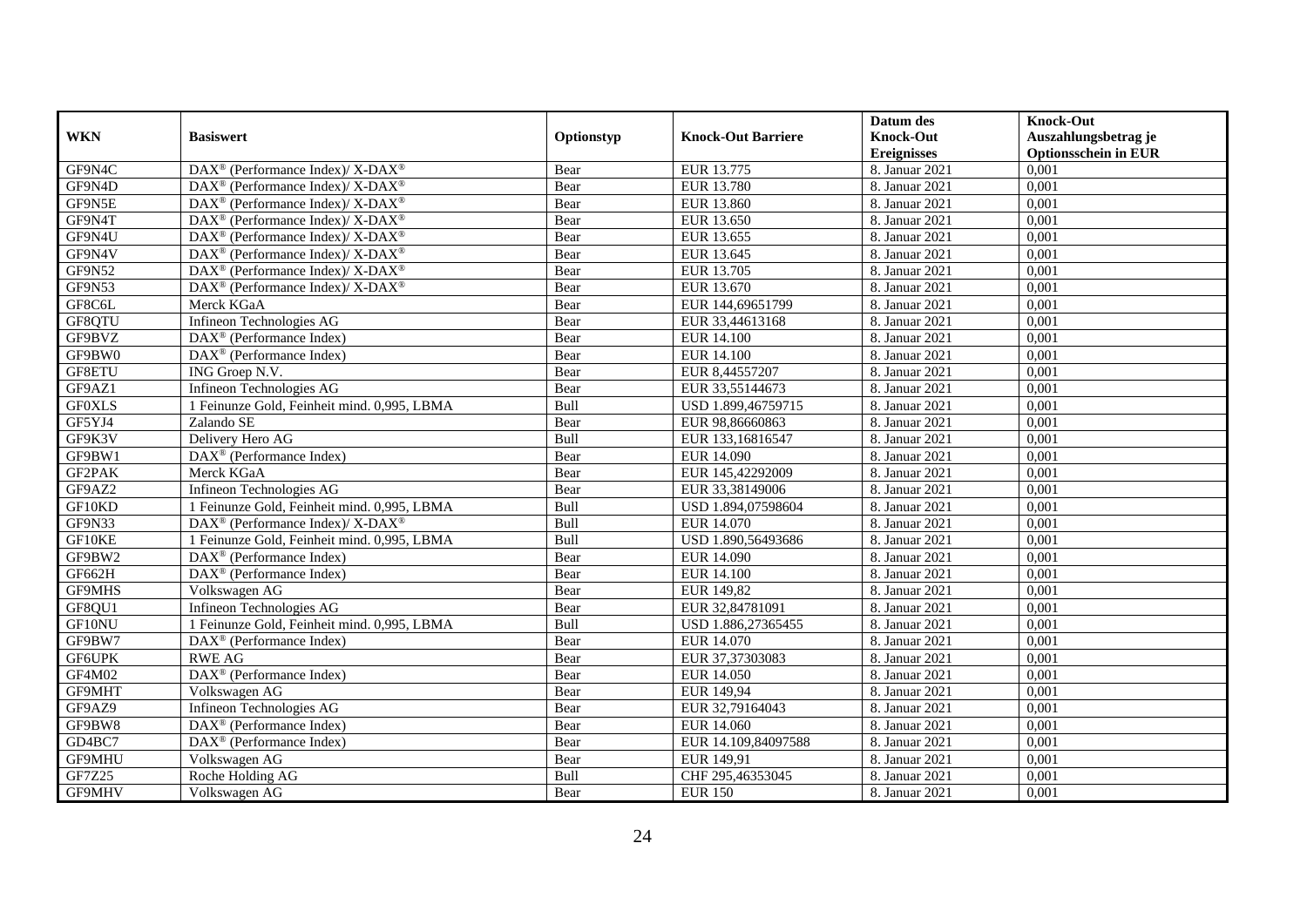|               |                                                    |            |                           | Datum des          | <b>Knock-Out</b>            |
|---------------|----------------------------------------------------|------------|---------------------------|--------------------|-----------------------------|
| <b>WKN</b>    | <b>Basiswert</b>                                   | Optionstyp | <b>Knock-Out Barriere</b> | <b>Knock-Out</b>   | Auszahlungsbetrag je        |
|               |                                                    |            |                           | <b>Ereignisses</b> | <b>Optionsschein in EUR</b> |
| GF9BWD        | $\text{DAX}^{\textcircled{p}}$ (Performance Index) | Bear       | EUR 14.040                | 8. Januar 2021     | 0,001                       |
| GF9N0T        | $\text{DAX}^{\textcircled{p}}$ (Performance Index) | Bull       | EUR 14.120                | 8. Januar 2021     | 0,001                       |
| GF4M01        | DAX <sup>®</sup> (Performance Index)               | Bear       | <b>EUR 14.100</b>         | 8. Januar 2021     | 0,001                       |
| GF8F1P        | $\text{DAX}^{\circledast}$ (Performance Index)     | Bear       | EUR 14.025                | 8. Januar 2021     | 0,001                       |
| GF9MJ4        | Volkswagen AG                                      | Bear       | EUR 150,19                | 8. Januar 2021     | 0,001                       |
| GF8AN2        | Roche Holding AG                                   | Bull       | CHF 296,92140202          | 8. Januar 2021     | 0,001                       |
| GB2ERZ        | TecDAX <sup>®</sup> (Performance Index)            | Bear       | EUR 3.278,24              | 8. Januar 2021     | 0,001                       |
| GF9BWE        | $DAX^{\otimes}$ (Performance Index)                | Bear       | EUR 14.030                | 8. Januar 2021     | 0,001                       |
| GF6BG1        | Deutsche Telekom AG                                | Bear       | EUR 15,41640018           | 8. Januar 2021     | 0,001                       |
| GF8F1Q        | $DAX^{\otimes}$ (Performance Index)                | Bear       | EUR 14.025                | 8. Januar 2021     | 0,001                       |
| GF9MHW        | Volkswagen AG                                      | Bear       | EUR 150,16                | 8. Januar 2021     | 0,001                       |
| GF8AL1        | Roche Holding AG                                   | Bull       | CHF 296,82134088          | 8. Januar 2021     | 0,001                       |
| GF9MHX        | Volkswagen AG                                      | Bear       | EUR 150,04                | 8. Januar 2021     | 0,001                       |
| GF9BWF        | DAX <sup>®</sup> (Performance Index)               | Bear       | EUR 14.025                | 8. Januar 2021     | 0,001                       |
| <b>CHORPA</b> | <b>TUI AG</b>                                      | Bear       | EUR 4,46109774            | 8. Januar 2021     | 0,001                       |
| GF99M6        | 1 Feinunze Silber, Feinheit mind. 0,999            | Bull       | USD 26,597948             | 8. Januar 2021     | 0,001                       |
| GF4H2Y        | Infineon Technologies AG                           | Bear       | EUR 32,70550472           | 8. Januar 2021     | 0,001                       |
| GF6UEL        | Nordex SE                                          | Bear       | EUR 26,330588             | 8. Januar 2021     | 0,001                       |
| GF9MJ2        | Volkswagen AG                                      | Bear       | EUR 150,25                | 8. Januar 2021     | 0,001                       |
| GF9BWG        | DAX <sup>®</sup> (Performance Index)               | Bear       | EUR 14.025                | 8. Januar 2021     | 0,001                       |
| GF9MRC        | $\text{DAX}^{\textcircled{p}}$ (Performance Index) | Bear       | EUR 13.975                | 8. Januar 2021     | 0,001                       |
| GF8F1R        | DAX <sup>®</sup> (Performance Index)               | Bear       | EUR 14.025                | 8. Januar 2021     | 0,001                       |
| GF8ANA        | Roche Holding AG                                   | Bull       | CHF 296,89138365          | 8. Januar 2021     | 0,001                       |
| GD5DWE        | DAX <sup>®</sup> (Performance Index)               | Bear       | EUR 14.054,34244444       | 8. Januar 2021     | 0,001                       |
| GF8ETP        | Total S.A.                                         | Bear       | EUR 37,77808374           | 8. Januar 2021     | 0,001                       |
| GC5RPW        | Fortum OYJ                                         | Bear       | EUR 21,10940876           | 8. Januar 2021     | 0,001                       |
| GF9MJ0        | Volkswagen AG                                      | Bear       | <b>EUR 150,1</b>          | 8. Januar 2021     | 0,001                       |
| GF9AZD        | Infineon Technologies AG                           | Bear       | EUR 33,03157926           | 8. Januar 2021     | 0,001                       |
| <b>GM2K27</b> | TecDAX <sup>®</sup> (Performance Index)            | Bear       | EUR 3.291,98              | 8. Januar 2021     | 0,001                       |
| GF8C1W        | Crédit Agricole S.A.                               | Bear       | EUR 10,82853987           | 8. Januar 2021     | 0,001                       |
| GF9BW3        | $DAX^{\otimes}$ (Performance Index)                | Bear       | <b>EUR 14.080</b>         | 8. Januar 2021     | 0,001                       |
| GF99M7        | 1 Feinunze Silber, Feinheit mind. 0,999            | Bull       | USD 26,49791809           | 8. Januar 2021     | 0,001                       |
| GF9MJ1        | Volkswagen AG                                      | Bear       | EUR 150,31                | 8. Januar 2021     | 0,001                       |
| GF8AMS        | Roche Holding AG                                   | Bull       | CHF 295,94080292          | 8. Januar 2021     | 0,001                       |
| GF06SV        | Umicore N.V.                                       | Bear       | EUR 43,30457368           | 8. Januar 2021     | 0,001                       |
| GF9N2J        | $\text{DAX}^{\textcircled{n}}$ (Performance Index) | Bull       | EUR 14.130                | 8. Januar 2021     | 0,001                       |
| GF9MR4        | DAX <sup>®</sup> (Performance Index)               | Bear       | <b>EUR 14.000</b>         | 8. Januar 2021     | 0,001                       |
| GB7PYN        | TecDAX <sup>®</sup> (Performance Index)            | Bear       | EUR 3.269,37              | 8. Januar 2021     | 0,001                       |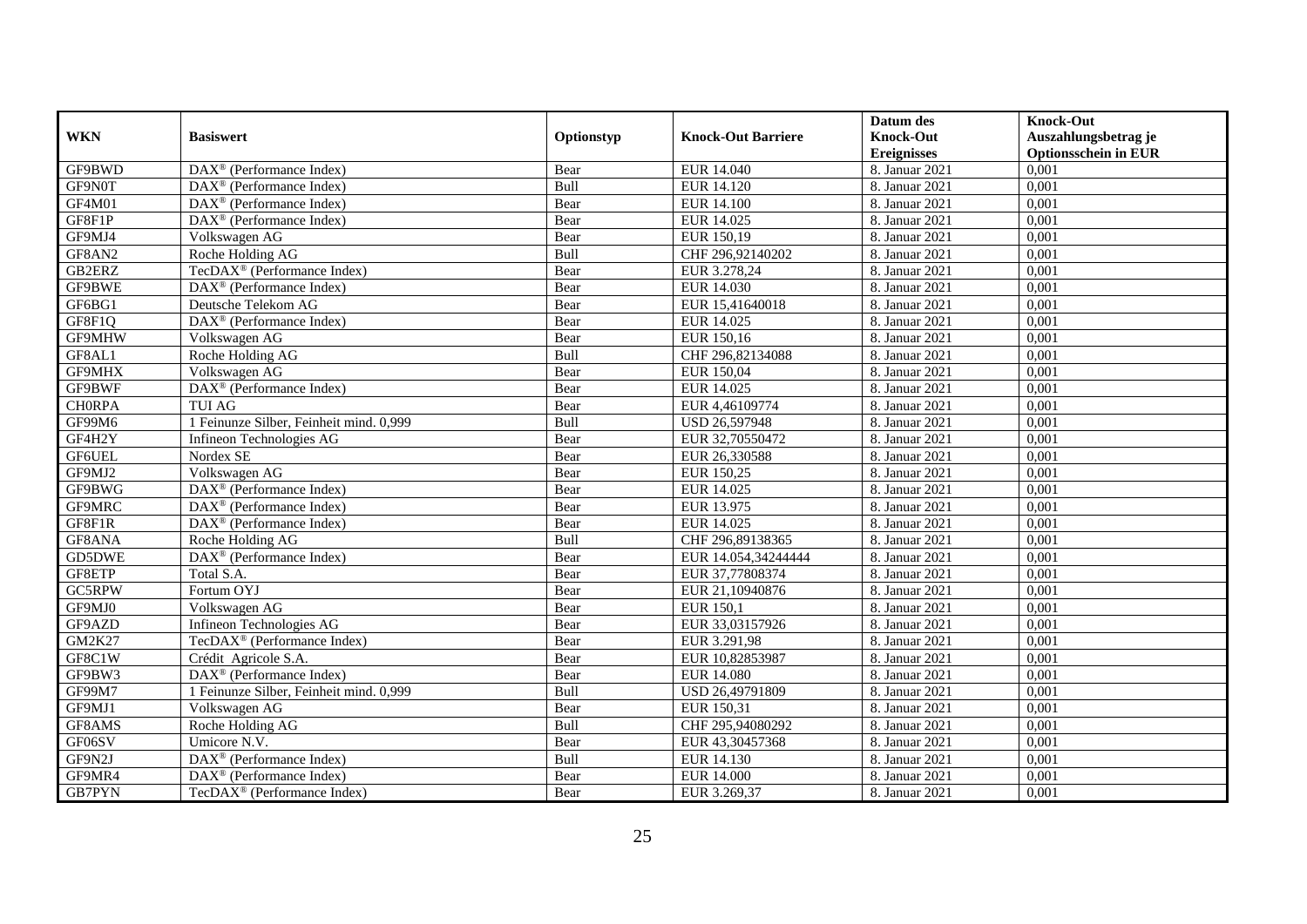|               |                                                           |            |                           | Datum des          | <b>Knock-Out</b>            |
|---------------|-----------------------------------------------------------|------------|---------------------------|--------------------|-----------------------------|
| <b>WKN</b>    | <b>Basiswert</b>                                          | Optionstyp | <b>Knock-Out Barriere</b> | <b>Knock-Out</b>   | Auszahlungsbetrag je        |
|               |                                                           |            |                           | <b>Ereignisses</b> | <b>Optionsschein in EUR</b> |
| GF920V        | DAX <sup>®</sup> (Performance Index)                      | Bear       | EUR 14.050                | 8. Januar 2021     | 0,001                       |
| GF8HGY        | Deutsche Bank AG                                          | Bear       | EUR 9,59820666            | 8. Januar 2021     | 0,001                       |
| GF721T        | <b>OMV AG</b>                                             | Bear       | EUR 37,16447755           | 8. Januar 2021     | 0,001                       |
| GF9BW4        | DAX <sup>®</sup> (Performance Index)                      | Bear       | EUR 14.075                | 8. Januar 2021     | 0,001                       |
| <b>GF9MHR</b> | Volkswagen AG                                             | Bear       | EUR 149,76                | 8. Januar 2021     | 0,001                       |
| <b>GF99M8</b> | 1 Feinunze Silber, Feinheit mind. 0,999                   | Bull       | USD 26,36787924           | 8. Januar 2021     | 0,001                       |
| GF9MR8        | $DAX^{\otimes}$ (Performance Index)                       | Bear       | <b>EUR 13.980</b>         | 8. Januar 2021     | 0,001                       |
| GF9AZE        | Infineon Technologies AG                                  | Bear       | EUR 33,20153594           | 8. Januar 2021     | 0,001                       |
| GF8AKT        | Roche Holding AG                                          | Bull       | CHF 296,02085185          | 8. Januar 2021     | 0,001                       |
| GF9MJR        | Volkswagen AG                                             | Bear       | EUR 149,58                | 8. Januar 2021     | 0,001                       |
| GF920W        | DAX <sup>®</sup> (Performance Index)                      | Bear       | <b>EUR 14.050</b>         | 8. Januar 2021     | 0,001                       |
| GF9MR5        | $\overline{\text{DAX}^{\otimes}}$ (Performance Index)     | Bear       | EUR 13.990                | 8. Januar 2021     | 0,001                       |
| GF99M9        | 1 Feinunze Silber, Feinheit mind. 0,999                   | Bull       | USD 26,33787027           | 8. Januar 2021     | 0,001                       |
| GF9BW5        | DAX <sup>®</sup> (Performance Index)                      | Bear       | EUR 14.075                | 8. Januar 2021     | 0,001                       |
| GB6FMG        | MDAX <sup>®</sup> (Performance Index)                     | Bear       | EUR 31.442,23157326       | 8. Januar 2021     | 0,001                       |
| GF9MHY        | Volkswagen AG                                             | Bear       | EUR 149,88                | 8. Januar 2021     | 0,001                       |
| <b>GF920Q</b> | DAX <sup>®</sup> (Performance Index)                      | Bear       | EUR 14.075                | 8. Januar 2021     | 0,001                       |
| GA9TL4        | TecDAX <sup>®</sup> (Performance Index)                   | Bear       | EUR 3.296.05              | 8. Januar 2021     | 0,001                       |
| GF71N6        | Koninklijke KPN N.V.                                      | Bear       | EUR 2,64310956            | 8. Januar 2021     | 0,001                       |
| GF7Z4L        | Roche Holding AG                                          | Bull       | CHF 295,32343397          | 8. Januar 2021     | 0,001                       |
| GF99MA        | 1 Feinunze Silber, Feinheit mind. 0,999                   | Bull       | USD 26,3078613            | 8. Januar 2021     | 0,001                       |
| GF9BW6        | $\overline{\text{DAX}^{\otimes}}$ (Performance Index)     | Bear       | <b>EUR 14.070</b>         | 8. Januar 2021     | 0,001                       |
| GF9MHZ        | Volkswagen AG                                             | Bear       | EUR 149,85                | 8. Januar 2021     | 0,001                       |
| GF9MR9        | $\overline{\text{DAX}}^{\textcirc}$ (Performance Index)   | Bear       | <b>EUR 13.980</b>         | 8. Januar 2021     | 0,001                       |
| GF9MR6        | $\overline{\text{DAX}^{\otimes}}$ (Performance Index)     | Bear       | EUR 13.990                | 8. Januar 2021     | 0,001                       |
| <b>GF920R</b> | DAX <sup>®</sup> (Performance Index)                      | Bear       | EUR 14.075                | 8. Januar 2021     | 0,001                       |
| GF9N22        | $\text{DAX}^{\textcircled{p}}$ (Performance Index)        | Bear       | EUR 13.655                | 8. Januar 2021     | 0,001                       |
| GF6MZZ        | $\overline{\text{DA}}X^{\circledast}$ (Performance Index) | Bear       | EUR 14.050                | 8. Januar 2021     | 0,001                       |
| GF8ESR        | <b>BASFSE</b>                                             | Bear       | EUR 68,87295808           | 8. Januar 2021     | 0,001                       |
| GF9MJP        | Volkswagen AG                                             | Bear       | EUR 149,55                | 8. Januar 2021     | 0,001                       |
| GF9N3T        | DAX <sup>®</sup> (Performance Index)/ X-DAX <sup>®</sup>  | Bull       | EUR 14.075                | 8. Januar 2021     | 0,001                       |
| GB9SBA        | CAC 40 <sup>®</sup> Index                                 | Bear       | EUR 5.704,56              | 8. Januar 2021     | 0,001                       |
| <b>GF920S</b> | DAX <sup>®</sup> (Performance Index)                      | Bear       | EUR 14.075                | 8. Januar 2021     | 0,001                       |
| GF978Q        | $\text{DAX}^{\textcircled{n}}$ (Performance Index)        | Bear       | EUR 14.020                | 8. Januar 2021     | 0,001                       |
| GF99MB        | 1 Feinunze Silber, Feinheit mind. 0,999                   | Bull       | USD 26,26784935           | 8. Januar 2021     | 0,001                       |
| GF9BW9        | $\text{DAX}^{\textcircled{n}}$ (Performance Index)        | Bear       | EUR 14.060                | 8. Januar 2021     | 0,001                       |
| GF7ZP1        | $\text{DAX}^{\circledast}$ (Performance Index)            | Bear       | <b>EUR 14.050</b>         | 8. Januar 2021     | 0,001                       |
| GF9N1S        | $\text{DAX}^{\textcircled{n}}$ (Performance Index)        | Bear       | EUR 13.630                | 8. Januar 2021     | 0,001                       |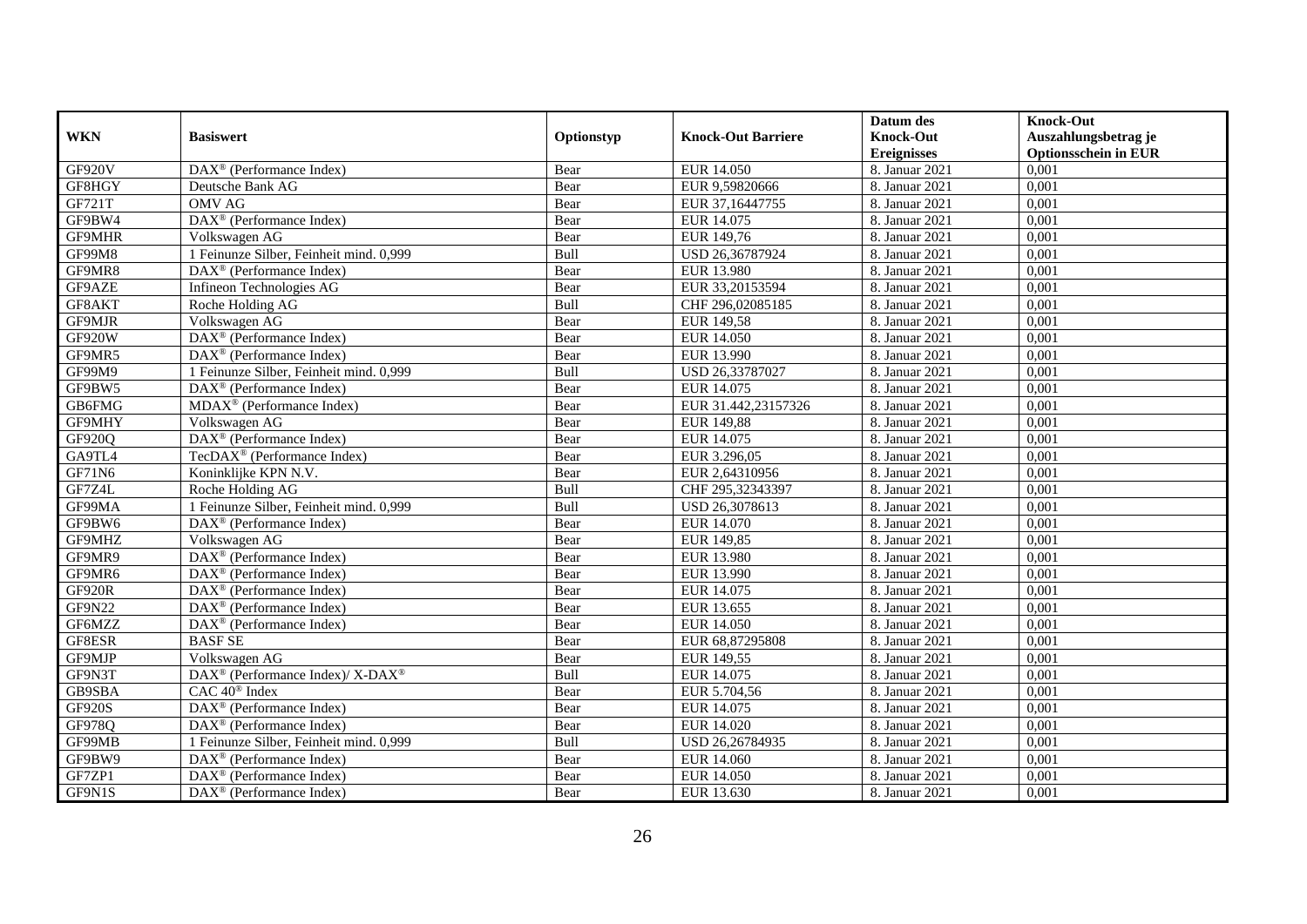|               |                                                           |            |                           | Datum des          | <b>Knock-Out</b>            |
|---------------|-----------------------------------------------------------|------------|---------------------------|--------------------|-----------------------------|
| <b>WKN</b>    | <b>Basiswert</b>                                          | Optionstyp | <b>Knock-Out Barriere</b> | <b>Knock-Out</b>   | Auszahlungsbetrag je        |
|               |                                                           |            |                           | <b>Ereignisses</b> | <b>Optionsschein in EUR</b> |
| GF9MJM        | Volkswagen AG                                             | Bear       | EUR 149,46                | 8. Januar 2021     | 0,001                       |
| GF8AN8        | Roche Holding AG                                          | Bull       | CHF 295,87076012          | 8. Januar 2021     | 0,001                       |
| GF9MR2        | $\text{DAX}^{\textcircled{n}}$ (Performance Index)        | Bear       | EUR 14.010                | 8. Januar 2021     | 0,001                       |
| GF920X        | $\text{DAX}^{\circledast}$ (Performance Index)            | Bear       | EUR 14.025                | 8. Januar 2021     | 0,001                       |
| GC65NV        | TechnipFMC PLC                                            | Bear       | EUR 9,046                 | 8. Januar 2021     | 0,001                       |
| GF9AZF        | Infineon Technologies AG                                  | Bear       | EUR 33,18154104           | 8. Januar 2021     | 0,001                       |
| GF7ZP0        | $\overline{\text{DAX}}^{\textcirc}$ (Performance Index)   | Bear       | <b>EUR 14.100</b>         | 8. Januar 2021     | 0,001                       |
| <b>GF9MRK</b> | $DAX^{\otimes}$ (Performance Index)                       | Bear       | EUR 13.970                | 8. Januar 2021     | 0,001                       |
| GF9MJU        | Volkswagen AG                                             | Bear       | EUR 149,49                | 8. Januar 2021     | 0,001                       |
| GF99MC        | 1 Feinunze Silber, Feinheit mind. 0,999                   | Bull       | USD 26,18782544           | 8. Januar 2021     | 0,001                       |
| GF992T        | $\overline{\text{DAX}}^{\textcirc}$ (Performance Index)   | Bear       | <b>EUR 14.110</b>         | 8. Januar 2021     | 0,001                       |
| GF920Y        | DAX <sup>®</sup> (Performance Index)                      | Bear       | EUR 14.025                | 8. Januar 2021     | 0,001                       |
| <b>GF978R</b> | $\text{DAX}^{\textcircled{n}}$ (Performance Index)        | Bear       | EUR 14.020                | 8. Januar 2021     | 0,001                       |
| GF9N0Z        | DAX <sup>®</sup> (Performance Index)                      | Bear       | EUR 13.815                | 8. Januar 2021     | 0,001                       |
| GF9BWB        | $\text{DAX}^{\otimes}$ (Performance Index)                | Bear       | EUR 14.050                | 8. Januar 2021     | 0,001                       |
| GF9MR3        | $\overline{\text{DAX}^{\otimes}}$ (Performance Index)     | Bear       | <b>EUR 14.010</b>         | 8. Januar 2021     | 0,001                       |
| GF9MJE        | Volkswagen AG                                             | Bear       | EUR 150,34                | 8. Januar 2021     | 0,001                       |
| <b>GF920T</b> | $\text{DAX}^{\textcircled{p}}$ (Performance Index)        | Bear       | EUR 14.075                | 8. Januar 2021     | 0,001                       |
| GF8ESE        | <b>BASF SE</b>                                            | Bear       | EUR 68,68358237           | 8. Januar 2021     | 0,001                       |
| GF9L7D        | 1 Feinunze Silber, Feinheit mind. 0,999                   | Bull       | <b>USD 26,75</b>          | 8. Januar 2021     | 0,001                       |
| GF9BWC        | DAX <sup>®</sup> (Performance Index)                      | Bear       | <b>EUR 14.040</b>         | 8. Januar 2021     | 0,001                       |
| GF9MKM        | Volkswagen AG                                             | Bear       | EUR 149,79                | 8. Januar 2021     | 0,001                       |
| GF9N0A        | DAX <sup>®</sup> (Performance Index)                      | Bear       | EUR 13.790                | 8. Januar 2021     | 0,001                       |
| GF8QTW        | Infineon Technologies AG                                  | Bear       | EUR 33,10708324           | 8. Januar 2021     | 0,001                       |
| GF9MRE        | $\overline{\text{DAX}^{\otimes}}$ (Performance Index)     | Bear       | EUR 13.975                | 8. Januar 2021     | 0,001                       |
| GF978J        | $\text{DAX}^{\otimes}$ (Performance Index)                | Bear       | EUR 14.040                | 8. Januar 2021     | 0,001                       |
| <b>GF920U</b> | $\overline{\text{DAX}^{\circledast}}$ (Performance Index) | Bear       | EUR 14.075                | 8. Januar 2021     | 0,001                       |
| <b>GB9DNN</b> | $AEX-Index^{\circledR}$                                   | Bear       | EUR 643,43393816          | 8. Januar 2021     | 0,001                       |
| GF9MLW        | Volkswagen AG                                             | Bear       | EUR 149,52                | 8. Januar 2021     | 0,001                       |
| GF992U        | $\text{DAX}^{\textcircled{}}$ (Performance Index)         | Bear       | EUR 14.090                | 8. Januar 2021     | 0,001                       |
| GB9BPL        | TecDAX <sup>®</sup> (Performance Index)                   | Bear       | EUR 3.284,3               | 8. Januar 2021     | 0,001                       |
| GF4KQV        | <b>RWE AG</b>                                             | Bear       | EUR 37,5620844            | 8. Januar 2021     | 0,001                       |
| GF9L7E        | 1 Feinunze Silber, Feinheit mind. 0,999                   | Bull       | <b>USD 26,72</b>          | 8. Januar 2021     | 0,001                       |
| GM2EV6        | MDAX <sup>®</sup> (Performance Index)                     | Bear       | EUR 31.334,68985572       | 8. Januar 2021     | 0,001                       |
| GF9N1C        | $\text{DAX}^{\textcircled{n}}$ (Performance Index)        | Bull       | EUR 14.095                | 8. Januar 2021     | 0,001                       |
| GF9BVX        | DAX <sup>®</sup> (Performance Index)                      | Bear       | EUR 14.110                | 8. Januar 2021     | 0,001                       |
| GF9MKS        | Volkswagen AG                                             | Bear       | EUR 149,97                | 8. Januar 2021     | 0,001                       |
| <b>GF978K</b> | $\overline{\text{DAX}^{\otimes}}$ (Performance Index)     | Bear       | EUR 14.040                | 8. Januar 2021     | 0,001                       |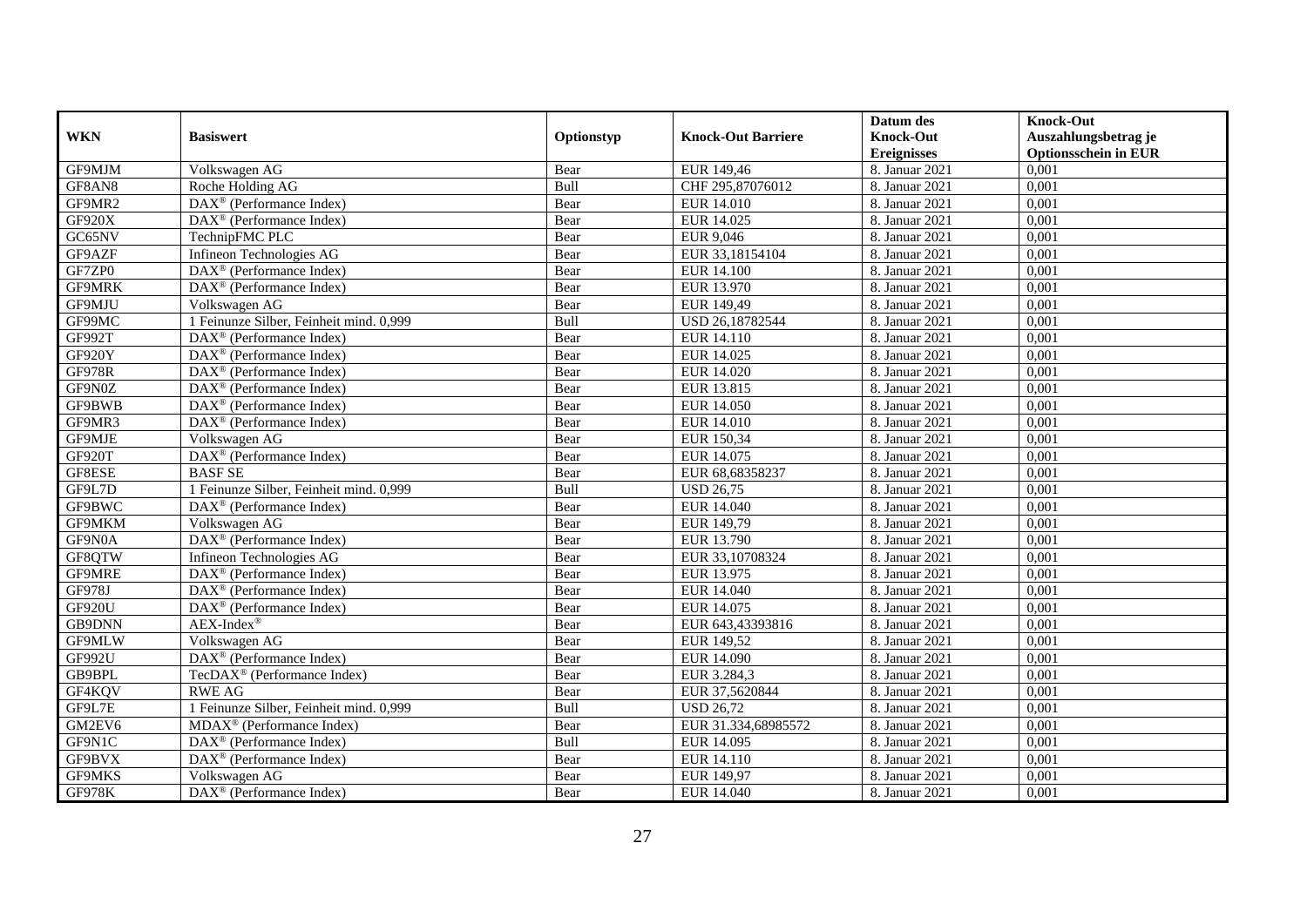|               |                                                              |            |                           | Datum des          | <b>Knock-Out</b>            |
|---------------|--------------------------------------------------------------|------------|---------------------------|--------------------|-----------------------------|
| <b>WKN</b>    | <b>Basiswert</b>                                             | Optionstyp | <b>Knock-Out Barriere</b> | <b>Knock-Out</b>   | Auszahlungsbetrag je        |
|               |                                                              |            |                           | <b>Ereignisses</b> | <b>Optionsschein in EUR</b> |
| GF9MRF        | $\overline{\text{DAX}^{\otimes}}$ (Performance Index)        | Bear       | EUR 13.975                | 8. Januar 2021     | 0,001                       |
| GF9AZ3        | Infineon Technologies AG                                     | Bear       | EUR 33,52145438           | 8. Januar 2021     | 0,001                       |
| GF3PYW        | <b>BASF SE</b>                                               | Bear       | EUR 69,13873577           | 8. Januar 2021     | 0,001                       |
| GF9MK0        | Volkswagen AG                                                | Bear       | EUR 150,49                | 8. Januar 2021     | 0,001                       |
| GF9N17        | DAX <sup>®</sup> (Performance Index)                         | Bull       | EUR 14.075                | 8. Januar 2021     | 0,001                       |
| GF6BF8        | ASML Holding N.V.                                            | Bear       | EUR 416,05684347          | 8. Januar 2021     | 0,001                       |
| GF9BVY        | $\overline{\text{DAX}}^{\textcircled{}}$ (Performance Index) | Bear       | EUR 14.110                | 8. Januar 2021     | 0,001                       |
| GF5YMF        | Roche Holding AG                                             | Bull       | CHF 296,45101034          | 8. Januar 2021     | 0,001                       |
| GF9MKQ        | Volkswagen AG                                                | Bear       | EUR 150,07                | 8. Januar 2021     | 0,001                       |
| GF8EY3        | Société Générale S.A.                                        | Bear       | EUR 18,34468845           | 8. Januar 2021     | 0,001                       |
| <b>GF978G</b> | $\overline{\text{DAX}}^{\textcirc}$ (Performance Index)      | Bear       | <b>EUR 14.040</b>         | 8. Januar 2021     | 0,001                       |
| GF9N29        | $\overline{\text{DAX}^{\otimes}}$ (Performance Index)        | Bear       | EUR 13.865                | 8. Januar 2021     | 0,001                       |
| GF9BWH        | DAX <sup>®</sup> (Performance Index)                         | Bear       | EUR 14.020                | 8. Januar 2021     | 0,001                       |
| GD6977        | DAX <sup>®</sup> (Performance Index)                         | Bear       | EUR 14.077,00768012       | 8. Januar 2021     | 0,001                       |
| GF9MRA        | $\text{DAX}^{\otimes}$ (Performance Index)                   | Bear       | EUR 13.980                | 8. Januar 2021     | 0,001                       |
| GF9AZ4        | Infineon Technologies AG                                     | Bear       | EUR 33,36149516           | 8. Januar 2021     | 0,001                       |
| GF9931        | DAX <sup>®</sup> (Performance Index)                         | Bear       | EUR 14.080                | 8. Januar 2021     | 0,001                       |
| GF9BWJ        | $DAX^{\circledR}$ (Performance Index)                        | Bear       | EUR 14.020                | 8. Januar 2021     | 0,001                       |
| GF9MH9        | Volkswagen AG                                                | Bear       | EUR 150,68                | 8. Januar 2021     | 0,001                       |
| GB9Q0P        | EURO STOXX 50 <sup>®</sup> Index (Price EUR)                 | Bear       | EUR 3.642,33348736        | 8. Januar 2021     | 0,001                       |
| <b>GF978H</b> | DAX <sup>®</sup> (Performance Index)                         | Bear       | EUR 14.040                | 8. Januar 2021     | 0,001                       |
| GF9N0C        | DAX <sup>®</sup> (Performance Index)                         | Bear       | <b>EUR 13.805</b>         | 8. Januar 2021     | 0,001                       |
| GF9932        | $\overline{\text{DAX}^{\otimes}}$ (Performance Index)        | Bear       | EUR 14.070                | 8. Januar 2021     | 0,001                       |
| GF9BWA        | DAX <sup>®</sup> (Performance Index)                         | Bear       | <b>EUR 14.050</b>         | 8. Januar 2021     | 0,001                       |
| GF7PGQ        | Infineon Technologies AG                                     | Bear       | EUR 33,27853716           | 8. Januar 2021     | 0,001                       |
| GF9MGX        | Volkswagen AG                                                | Bear       | <b>EUR 150,4</b>          | 8. Januar 2021     | 0,001                       |
| GF9MRG        | DAX <sup>®</sup> (Performance Index)                         | Bear       | EUR 13.975                | 8. Januar 2021     | 0,001                       |
| GF9N0D        | $\text{DAX}^{\textcircled{p}}$ (Performance Index)           | Bear       | EUR 13.870                | 8. Januar 2021     | 0,001                       |
| <b>GF978W</b> | $\text{DAX}^{\textcircled{p}}$ (Performance Index)           | Bear       | EUR 14.010                | 8. Januar 2021     | 0,001                       |
| GB9G58        | $\overline{\text{DAX}^{\otimes}}$ (Performance Index)        | Bear       | EUR 14.008,90517871       | 8. Januar 2021     | 0,001                       |
| GB9Q0Q        | EURO STOXX 50 <sup>®</sup> Index (Price EUR)                 | Bear       | EUR 3.637,48945667        | 8. Januar 2021     | 0,001                       |
| GF9MGY        | Volkswagen AG                                                | Bear       | EUR 150,43                | 8. Januar 2021     | 0,001                       |
| GF88RU        | Infineon Technologies AG                                     | Bear       | EUR 32,93967029           | 8. Januar 2021     | 0,001                       |
| GF9N1E        | $\overline{\text{DAX}^{\otimes}}$ (Performance Index)        | Bull       | EUR 14.115                | 8. Januar 2021     | 0,001                       |
| GF9937        | $\text{DAX}^{\textcircled{n}}$ (Performance Index)           | Bear       | EUR 14.060                | 8. Januar 2021     | 0,001                       |
| <b>GF978S</b> | DAX <sup>®</sup> (Performance Index)                         | Bear       | EUR 14.010                | 8. Januar 2021     | 0,001                       |
| GF9MGZ        | Volkswagen AG                                                | Bear       | EUR 150,46                | 8. Januar 2021     | 0,001                       |
| GF9MRH        | $\overline{\text{DAX}^{\otimes}}$ (Performance Index)        | Bear       | EUR 13.975                | 8. Januar 2021     | 0,001                       |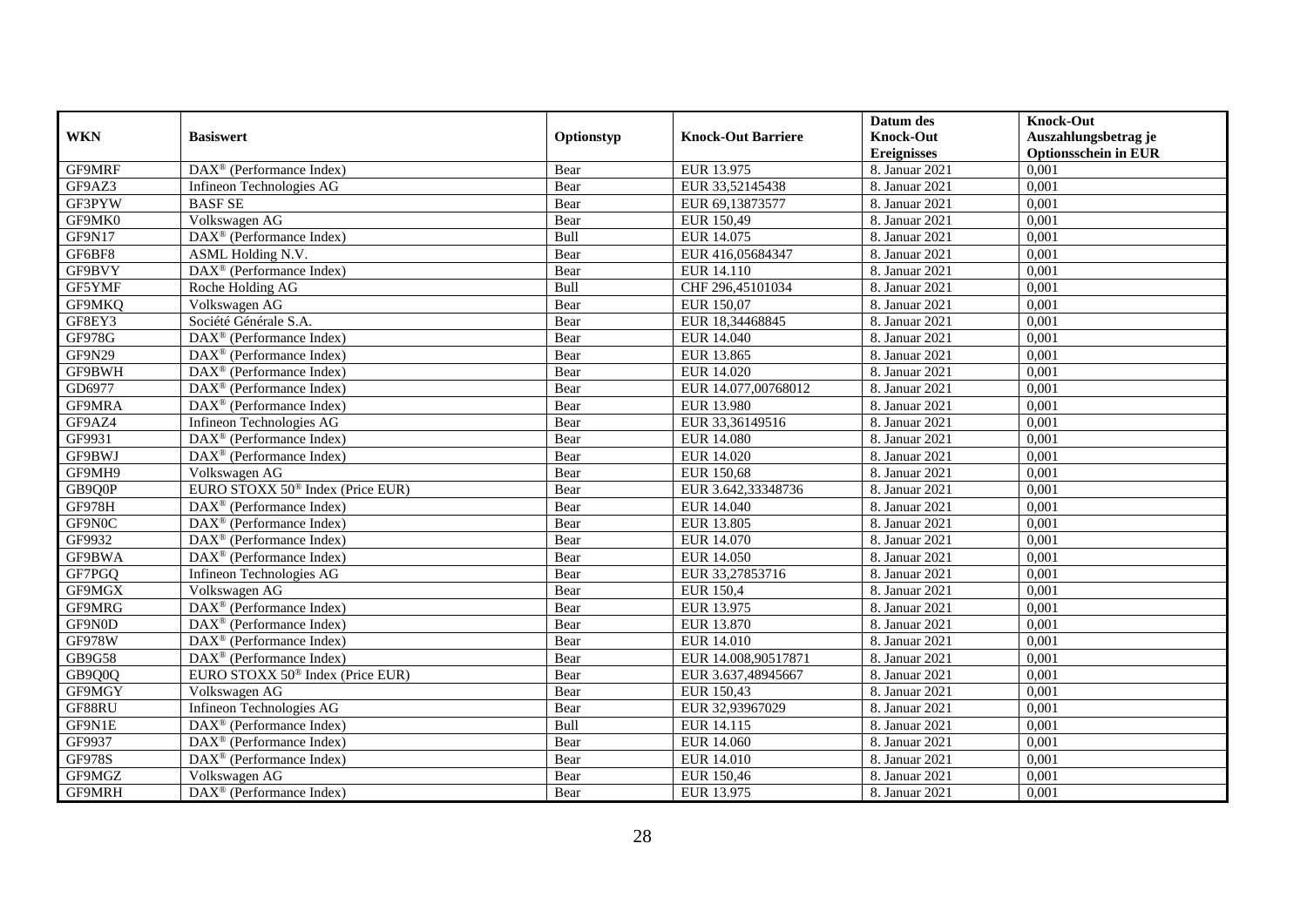|               |                                                         |            |                           | Datum des          | <b>Knock-Out</b>            |
|---------------|---------------------------------------------------------|------------|---------------------------|--------------------|-----------------------------|
| <b>WKN</b>    | <b>Basiswert</b>                                        | Optionstyp | <b>Knock-Out Barriere</b> | <b>Knock-Out</b>   | Auszahlungsbetrag je        |
|               |                                                         |            |                           | <b>Ereignisses</b> | <b>Optionsschein in EUR</b> |
| GF9AZ5        | Infineon Technologies AG                                | Bear       | EUR 33,77139067           | 8. Januar 2021     | 0,001                       |
| GD4BCC        | $\text{DAX}^{\textcircled{D}}$ (Performance Index)      | Bear       | EUR 14.030,62165648       | 8. Januar 2021     | 0,001                       |
| GF9N2H        | DAX <sup>®</sup> (Performance Index)                    | Bear       | EUR 13.610                | 8. Januar 2021     | 0,001                       |
| GF9MH4        | Volkswagen AG                                           | Bear       | <b>EUR 150,58</b>         | 8. Januar 2021     | 0,001                       |
| <b>GF978T</b> | DAX <sup>®</sup> (Performance Index)                    | Bear       | <b>EUR 14.010</b>         | 8. Januar 2021     | 0,001                       |
| GF9AZ6        | Infineon Technologies AG                                | Bear       | EUR 33,62142889           | 8. Januar 2021     | 0,001                       |
| GF9N06        | $\overline{\text{DAX}^{\otimes}}$ (Performance Index)   | Bear       | EUR 13.725                | 8. Januar 2021     | 0,001                       |
| GF9938        | $DAX^{\otimes}$ (Performance Index)                     | Bear       | EUR 14.060                | 8. Januar 2021     | 0,001                       |
| GF9MH5        | Volkswagen AG                                           | Bear       | EUR 150,55                | 8. Januar 2021     | 0,001                       |
| <b>GF9MRN</b> | DAX <sup>®</sup> (Performance Index)                    | Bear       | EUR 13.970                | 8. Januar 2021     | 0,001                       |
| <b>GF978N</b> | DAX <sup>®</sup> (Performance Index)                    | Bear       | <b>EUR 14.030</b>         | 8. Januar 2021     | 0,001                       |
| GF9MGV        | Volkswagen AG                                           | Bear       | EUR 150,37                | 8. Januar 2021     | 0,001                       |
| GF9N07        | DAX <sup>®</sup> (Performance Index)                    | Bear       | EUR 13.785                | 8. Januar 2021     | 0,001                       |
| GF9935        | DAX <sup>®</sup> (Performance Index)                    | Bear       | EUR 14.060                | 8. Januar 2021     | 0,001                       |
| GF7VWJ        | EURO STOXX 50 <sup>®</sup> Index (Price EUR)            | Bear       | EUR 3.656,79215167        | 8. Januar 2021     | 0,001                       |
| GF9MHL        | Volkswagen AG                                           | Bear       | EUR 149,64                | 8. Januar 2021     | 0,001                       |
| GF9AYW        | Infineon Technologies AG                                | Bear       | EUR 33,81138047           | 8. Januar 2021     | 0,001                       |
| GD5DWF        | $\text{DAX}^{\textcircled{D}}$ (Performance Index)      | Bear       | EUR 14.010.06285266       | 8. Januar 2021     | 0,001                       |
| GF978P        | $\overline{\text{DAX}}^{\textcirc}$ (Performance Index) | Bear       | EUR 14.020                | 8. Januar 2021     | 0,001                       |
| GF9N08        | $\text{DAX}^{\textcircled{}}$ (Performance Index)       | Bear       | EUR 13.775                | 8. Januar 2021     | 0,001                       |
| GF9MRP        | DAX <sup>®</sup> (Performance Index)                    | Bear       | EUR 13.970                | 8. Januar 2021     | 0,001                       |
| GF9MHM        | Volkswagen AG                                           | Bear       | EUR 149,67                | 8. Januar 2021     | 0,001                       |
| GF943W        | DAX <sup>®</sup> (Performance Index)                    | Bear       | <b>EUR 14.100</b>         | 8. Januar 2021     | 0,001                       |
| GF9AZB        | Infineon Technologies AG                                | Bear       | EUR 33,01158436           | 8. Januar 2021     | 0,001                       |
| GF9N18        | $\text{DAX}^{\textcircled{D}}$ (Performance Index)      | Bear       | <b>EUR 13.880</b>         | 8. Januar 2021     | 0,001                       |
| GF9MHN        | Volkswagen AG                                           | Bear       | EUR 149,73                | 8. Januar 2021     | 0,001                       |
| <b>GF978U</b> | DAX <sup>®</sup> (Performance Index)                    | Bear       | <b>EUR 14.010</b>         | 8. Januar 2021     | 0,001                       |
| <b>GF943X</b> | $\text{DAX}^{\textcircled{D}}$ (Performance Index)      | Bear       | <b>EUR 14.100</b>         | 8. Januar 2021     | 0,001                       |
| GF9936        | $\text{DAX}^{\textcircled{D}}$ (Performance Index)      | Bear       | EUR 14.060                | 8. Januar 2021     | 0,001                       |
| GF9AZZ        | Infineon Technologies AG                                | Bear       | EUR 32,78164298           | 8. Januar 2021     | 0,001                       |
| <b>GM7NDV</b> | DAX <sup>®</sup> (Performance Index)                    | Bear       | EUR 14.090,26645259       | 8. Januar 2021     | 0,001                       |
| GF9MHP        | Volkswagen AG                                           | Bear       | EUR 149,7                 | 8. Januar 2021     | 0,001                       |
| GF9N19        | DAX <sup>®</sup> (Performance Index)                    | Bull       | EUR 14.135                | 8. Januar 2021     | 0,001                       |
| GF9MRQ        | DAX <sup>®</sup> (Performance Index)                    | Bear       | EUR 13.970                | 8. Januar 2021     | 0,001                       |
| <b>GF978V</b> | $\text{DAX}^{\textcircled{n}}$ (Performance Index)      | Bear       | EUR 14.010                | 8. Januar 2021     | 0,001                       |
| GF9MH2        | Volkswagen AG                                           | Bear       | EUR 150,61                | 8. Januar 2021     | 0,001                       |
| GB9Q0M        | EURO STOXX 50 <sup>®</sup> Index (Price EUR)            | Bear       | EUR 3.652,02154897        | 8. Januar 2021     | 0,001                       |
| GF992P        | $\text{DAX}^{\textcircled{n}}$ (Performance Index)      | Bear       | EUR 14.110                | 8. Januar 2021     | 0,001                       |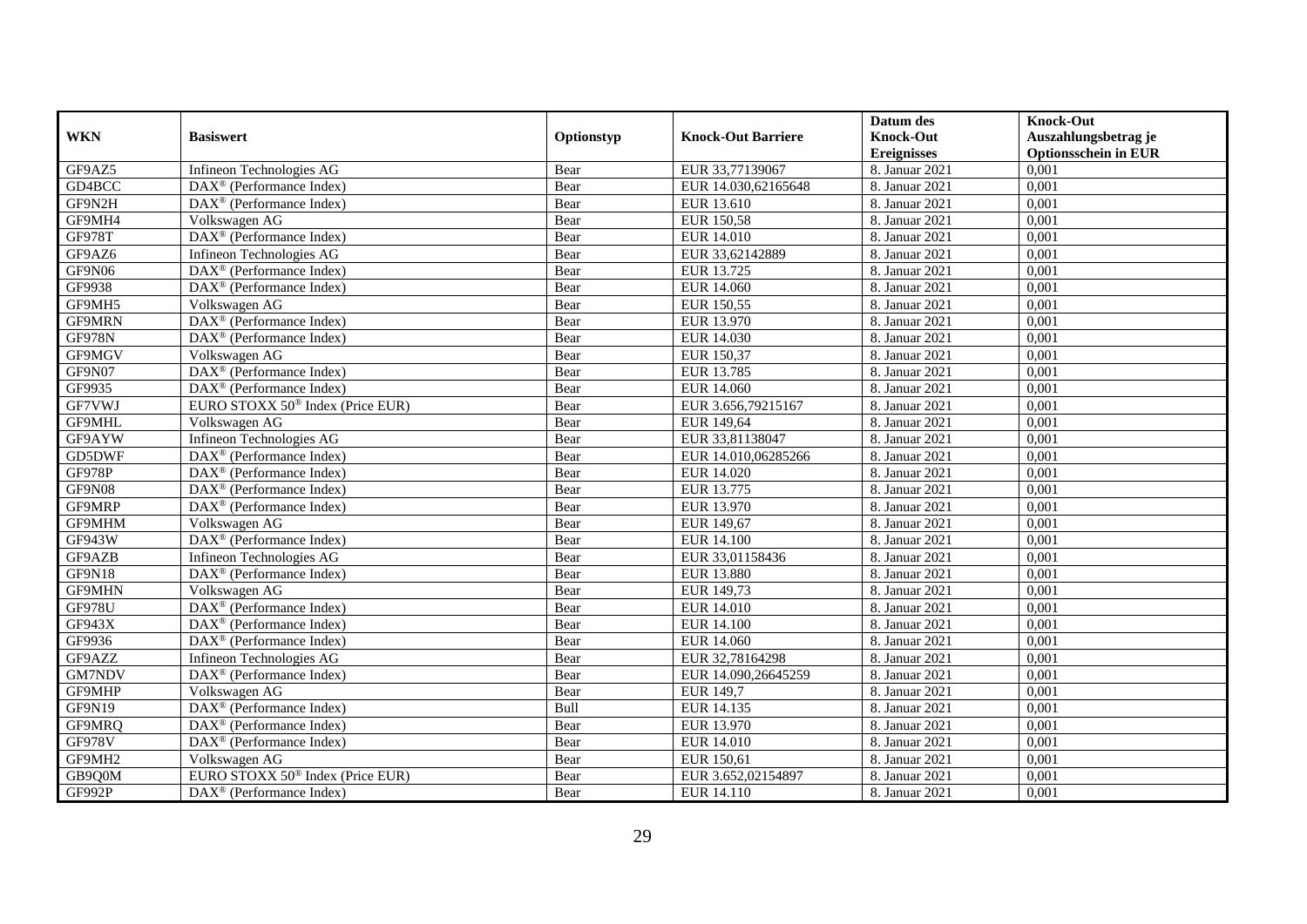|               |                                                         |            |                           | Datum des          | <b>Knock-Out</b>            |
|---------------|---------------------------------------------------------|------------|---------------------------|--------------------|-----------------------------|
| <b>WKN</b>    | <b>Basiswert</b>                                        | Optionstyp | <b>Knock-Out Barriere</b> | <b>Knock-Out</b>   | Auszahlungsbetrag je        |
|               |                                                         |            |                           | <b>Ereignisses</b> | <b>Optionsschein in EUR</b> |
| GF9N1A        | DAX <sup>®</sup> (Performance Index)                    | Bull       | EUR 14.150                | 8. Januar 2021     | 0,001                       |
| GF9AZJ        | Infineon Technologies AG                                | Bear       | EUR 33,21153338           | 8. Januar 2021     | 0,001                       |
| GF9MH3        | Volkswagen AG                                           | Bear       | EUR 150,52                | 8. Januar 2021     | 0,001                       |
| <b>GF978L</b> | DAX <sup>®</sup> (Performance Index)                    | Bear       | EUR 14.030                | 8. Januar 2021     | 0,001                       |
| GF9AZK        | Infineon Technologies AG                                | Bear       | EUR 33,04157672           | 8. Januar 2021     | 0,001                       |
| GF9N09        | DAX <sup>®</sup> (Performance Index)                    | Bear       | EUR 13.860                | 8. Januar 2021     | 0,001                       |
| GB9Q0N        | EURO STOXX $50^{\circ}$ Index (Price EUR)               | Bear       | EUR 3.647,1775181         | 8. Januar 2021     | 0,001                       |
| <b>GF9MRS</b> | DAX <sup>®</sup> (Performance Index)                    | Bear       | EUR 13.960                | 8. Januar 2021     | 0,001                       |
| GF9MH1        | Volkswagen AG                                           | Bear       | EUR 150,65                | 8. Januar 2021     | 0,001                       |
| GF992Q        | DAX <sup>®</sup> (Performance Index)                    | Bear       | EUR 14.110                | 8. Januar 2021     | 0,001                       |
| GF8QTS        | Infineon Technologies AG                                | Bear       | EUR 32,62842662           | 8. Januar 2021     | 0,001                       |
| GD4BC8        | DAX <sup>®</sup> (Performance Index)                    | Bear       | EUR 14.101,03882914       | 8. Januar 2021     | 0,001                       |
| GF9N0B        | $\text{DAX}^{\textcircled{n}}$ (Performance Index)      | Bear       | EUR 13.795                | 8. Januar 2021     | 0,001                       |
| GF9MHQ        | Volkswagen AG                                           | Bear       | EUR 149,61                | 8. Januar 2021     | 0.001                       |
| GF978M        | DAX <sup>®</sup> (Performance Index)                    | Bear       | EUR 14.030                | 8. Januar 2021     | 0,001                       |
| GF9B0P        | Infineon Technologies AG                                | Bear       | EUR 33,02158181           | 8. Januar 2021     | 0,001                       |
| GF9N1B        | DAX <sup>®</sup> (Performance Index)                    | Bull       | EUR 14.140                | 8. Januar 2021     | 0,001                       |
| GF9MRD        | DAX <sup>®</sup> (Performance Index)                    | Bear       | EUR 13.975                | 8. Januar 2021     | 0,001                       |
| <b>GF978F</b> | $\text{DAX}^{\otimes}$ (Performance Index)              | Bear       | EUR 14.040                | 8. Januar 2021     | 0,001                       |
| GF9AZ7        | Infineon Technologies AG                                | Bear       | EUR 33,58143909           | 8. Januar 2021     | 0,001                       |
| GF9N2D        | DAX <sup>®</sup> (Performance Index)                    | Bull       | EUR 14.155                | 8. Januar 2021     | 0,001                       |
| <b>GF992V</b> | $\text{DAX}^{\textcircled{p}}$ (Performance Index)      | Bear       | EUR 14.090                | 8. Januar 2021     | 0,001                       |
| GF9AZ8        | Infineon Technologies AG                                | Bear       | EUR 32,79164043           | 8. Januar 2021     | 0,001                       |
| GF9MRL        | $\text{DAX}^{\textcircled{p}}$ (Performance Index)      | Bear       | EUR 13.970                | 8. Januar 2021     | 0,001                       |
| GF9MZN        | $\text{DAX}^{\textcircled{p}}$ (Performance Index)      | Bear       | EUR 13.695                | 8. Januar 2021     | 0,001                       |
| GF9N0Q        | DAX <sup>®</sup> (Performance Index)                    | Bear       | EUR 13.820                | 8. Januar 2021     | 0,001                       |
| GF992W        | DAX <sup>®</sup> (Performance Index)                    | Bear       | EUR 14.090                | 8. Januar 2021     | 0,001                       |
| GF9MRM        | DAX <sup>®</sup> (Performance Index)                    | Bear       | EUR 13.970                | 8. Januar 2021     | 0,001                       |
| GF9N0R        | $\text{DAX}^{\otimes}$ (Performance Index)              | Bear       | EUR 13.830                | 8. Januar 2021     | 0,001                       |
| GF992X        | DAX <sup>®</sup> (Performance Index)                    | Bear       | EUR 14.090                | 8. Januar 2021     | 0,001                       |
| GF9N1T        | $DAX^{\otimes}$ (Performance Index)                     | Bear       | EUR 13.625                | 8. Januar 2021     | 0,001                       |
| GF9MSD        | DAX <sup>®</sup> (Performance Index)                    | Bear       | EUR 13.930                | 8. Januar 2021     | 0,001                       |
| GF9N0E        | $\text{DAX}^{\textcircled{p}}$ (Performance Index)      | Bear       | EUR 13.760                | 8. Januar 2021     | 0,001                       |
| GF992Y        | $\overline{\text{DAX}}^{\textcirc}$ (Performance Index) | Bear       | <b>EUR 14.090</b>         | 8. Januar 2021     | 0,001                       |
| GF9N0F        | $\text{DAX}^{\textcircled{n}}$ (Performance Index)      | Bear       | EUR 13.740                | 8. Januar 2021     | 0,001                       |
| GF9MS6        | DAX <sup>®</sup> (Performance Index)                    | Bear       | EUR 13.940                | 8. Januar 2021     | 0,001                       |
| GF9939        | $\text{DAX}^{\otimes}$ (Performance Index)              | Bear       | <b>EUR 14.060</b>         | 8. Januar 2021     | 0,001                       |
| GF9N1H        | $\text{DAX}^{\textcircled{n}}$ (Performance Index)      | Bull       | EUR 14.125                | 8. Januar 2021     | 0,001                       |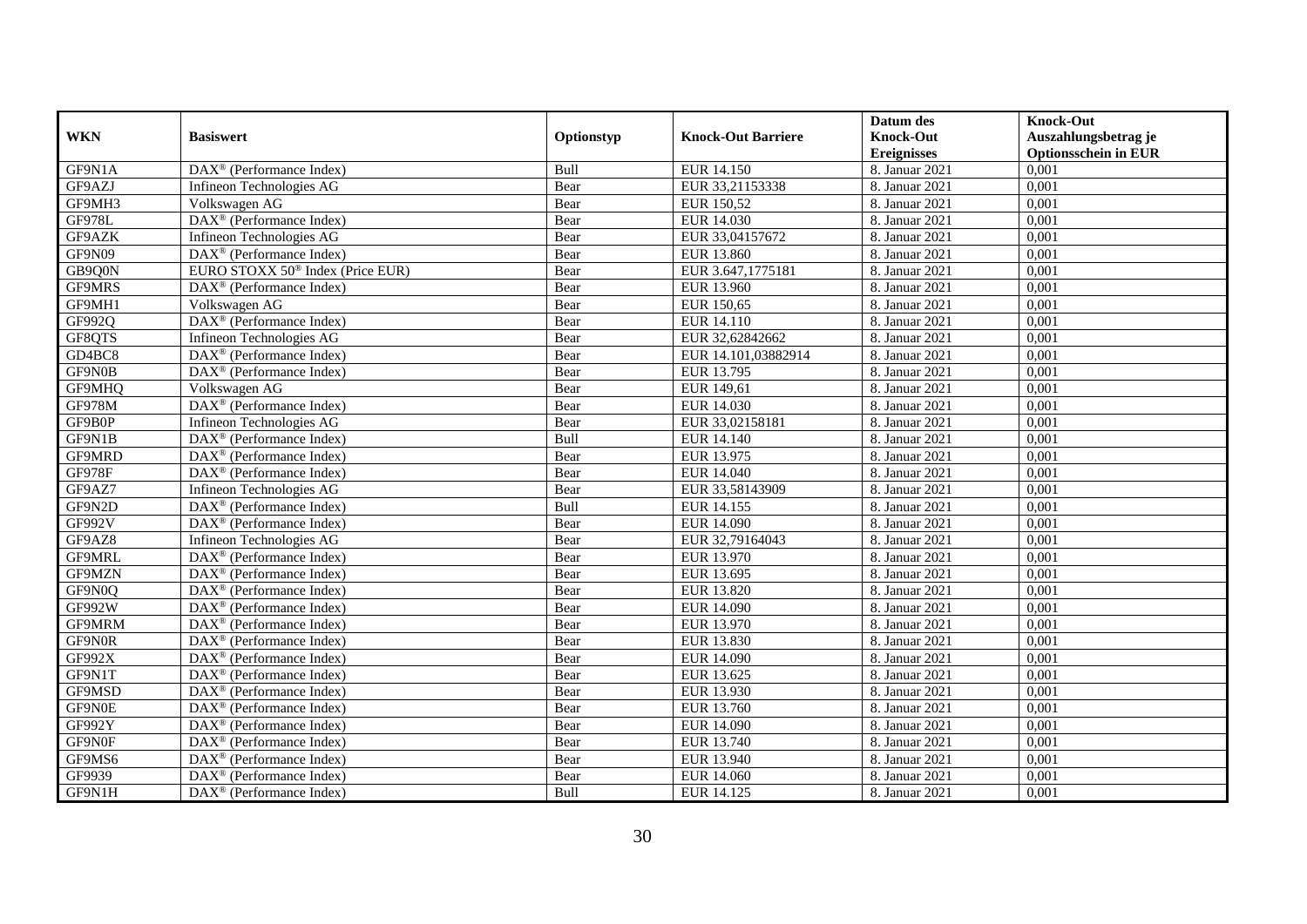|               |                                                              |            |                           | Datum des          | <b>Knock-Out</b>            |
|---------------|--------------------------------------------------------------|------------|---------------------------|--------------------|-----------------------------|
| <b>WKN</b>    | <b>Basiswert</b>                                             | Optionstyp | <b>Knock-Out Barriere</b> | <b>Knock-Out</b>   | Auszahlungsbetrag je        |
|               |                                                              |            |                           | <b>Ereignisses</b> | <b>Optionsschein in EUR</b> |
| GF9MRZ        | DAX <sup>®</sup> (Performance Index)                         | Bear       | EUR 13.950                | 8. Januar 2021     | 0,001                       |
| GF9N2K        | $\text{DAX}^{\circledast}$ (Performance Index)               | Bear       | EUR 13.615                | 8. Januar 2021     | 0,001                       |
| <b>GF992R</b> | $DAX^{\circledR}$ (Performance Index)                        | Bear       | EUR 14.110                | 8. Januar 2021     | 0,001                       |
| GF9N10        | DAX <sup>®</sup> (Performance Index)                         | Bear       | EUR 13.840                | 8. Januar 2021     | 0,001                       |
| GF992S        | DAX <sup>®</sup> (Performance Index)                         | Bear       | EUR 14.110                | 8. Januar 2021     | 0,001                       |
| GF9N11        | $\text{DAX}^{\textcircled{p}}$ (Performance Index)           | Bear       | EUR 13.855                | 8. Januar 2021     | 0,001                       |
| GF9933        | $\overline{\text{DAX}}^{\textcirc}$ (Performance Index)      | Bear       | EUR 14.070                | 8. Januar 2021     | 0,001                       |
| GF9MZM        | $\overline{\text{DAX}}^{\textcirc}$ (Performance Index)      | Bear       | EUR 13.665                | 8. Januar 2021     | 0,001                       |
| GF9N0N        | $\text{DAX}^{\circledast}$ (Performance Index)               | Bear       | <b>EUR 13.800</b>         | 8. Januar 2021     | 0,001                       |
| GF9934        | DAX <sup>®</sup> (Performance Index)                         | Bear       | EUR 14.070                | 8. Januar 2021     | 0,001                       |
| GF9N0P        | $\overline{\text{DAX}^{\otimes}}$ (Performance Index)        | Bear       | EUR 13.810                | 8. Januar 2021     | 0,001                       |
| GF992Z        | DAX <sup>®</sup> (Performance Index)                         | Bear       | <b>EUR 14.080</b>         | 8. Januar 2021     | 0,001                       |
| GF9N1Q        | $\text{DAX}^{\textcircled{n}}$ (Performance Index)           | Bear       | EUR 13.620                | 8. Januar 2021     | 0,001                       |
| GF9930        | $DAX^{\circledR}$ (Performance Index)                        | Bear       | <b>EUR 14.080</b>         | 8. Januar 2021     | 0.001                       |
| GF9N1R        | $\overline{\text{DAX}^{\otimes}}$ (Performance Index)        | Bull       | EUR 14.090                | 8. Januar 2021     | 0,001                       |
| GF9N0L        | DAX <sup>®</sup> (Performance Index)                         | Bear       | EUR 13.730                | 8. Januar 2021     | 0,001                       |
| GF9N0M        | DAX <sup>®</sup> (Performance Index)                         | Bear       | EUR 13.780                | 8. Januar 2021     | 0,001                       |
| GF9N1N        | DAX <sup>®</sup> (Performance Index)                         | Bull       | EUR 14.085                | 8. Januar 2021     | 0,001                       |
| GF9N1P        | DAX <sup>®</sup> (Performance Index)                         | Bear       | EUR 13.720                | 8. Januar 2021     | 0,001                       |
| GF9N01        | $\text{DAX}^{\circledast}$ (Performance Index)               | Bull       | EUR 14.070                | 8. Januar 2021     | 0,001                       |
| GF9N12        | DAX <sup>®</sup> (Performance Index)                         | Bear       | EUR 13.875                | 8. Januar 2021     | 0,001                       |
| GF9MZU        | $DAX^{\circledR}$ (Performance Index)                        | Bear       | EUR 13.670                | 8. Januar 2021     | 0,001                       |
| GF9MZV        | $\overline{\text{DAX}}^{\textcirc}$ (Performance Index)      | Bear       | EUR 13.710                | 8. Januar 2021     | 0,001                       |
| GF9N0W        | $\text{DAX}^{\textcircled{p}}$ (Performance Index)           | Bull       | EUR 14.145                | 8. Januar 2021     | 0,001                       |
| GF9N0X        | $DAX^{\circledR}$ (Performance Index)                        | Bear       | EUR 13.845                | 8. Januar 2021     | 0,001                       |
| GF9N1Y        | $\text{DAX}^{\circledast}$ (Performance Index)               | Bear       | EUR 13.650                | 8. Januar 2021     | 0,001                       |
| GF9MZW        | DAX <sup>®</sup> (Performance Index)                         | Bear       | EUR 13.685                | 8. Januar 2021     | 0,001                       |
| GF9MZX        | DAX <sup>®</sup> (Performance Index)                         | Bear       | EUR 13.675                | 8. Januar 2021     | 0,001                       |
| GF9N0Y        | $\text{DAX}^{\otimes}$ (Performance Index)                   | Bear       | EUR 13.850                | 8. Januar 2021     | 0,001                       |
| GF9MZR        | $\text{DAX}^{\textcircled{n}}$ (Performance Index)           | Bear       | EUR 13.660                | 8. Januar 2021     | 0,001                       |
| GF9N0S        | DAX <sup>®</sup> (Performance Index)                         | Bear       | EUR 13.825                | 8. Januar 2021     | 0,001                       |
| GF9N1V        | DAX <sup>®</sup> (Performance Index)                         | Bear       | EUR 13.635                | 8. Januar 2021     | 0,001                       |
| GF9N02        | $\overline{\text{DAX}}^{\textcirc}$ (Performance Index)      | Bear       | EUR 13.690                | 8. Januar 2021     | 0,001                       |
| GF9N03        | $\overline{\text{DAX}}^{\textcirc}$ (Performance Index)      | Bear       | EUR 13.705                | 8. Januar 2021     | 0,001                       |
| GF9N15        | $\text{DAX}^{\textcircled{n}}$ (Performance Index)           | Bear       | EUR 13.770                | 8. Januar 2021     | 0,001                       |
| GF9N04        | $\text{DAX}^{\circledast}$ (Performance Index)               | Bear       | EUR 13.700                | 8. Januar 2021     | 0,001                       |
| GF9N05        | $\text{DAX}^{\otimes}$ (Performance Index)                   | Bear       | EUR 13.715                | 8. Januar 2021     | 0,001                       |
| GF9N16        | $\overline{\text{DAX}}^{\textcircled{}}$ (Performance Index) | Bear       | EUR 13.765                | 8. Januar 2021     | 0,001                       |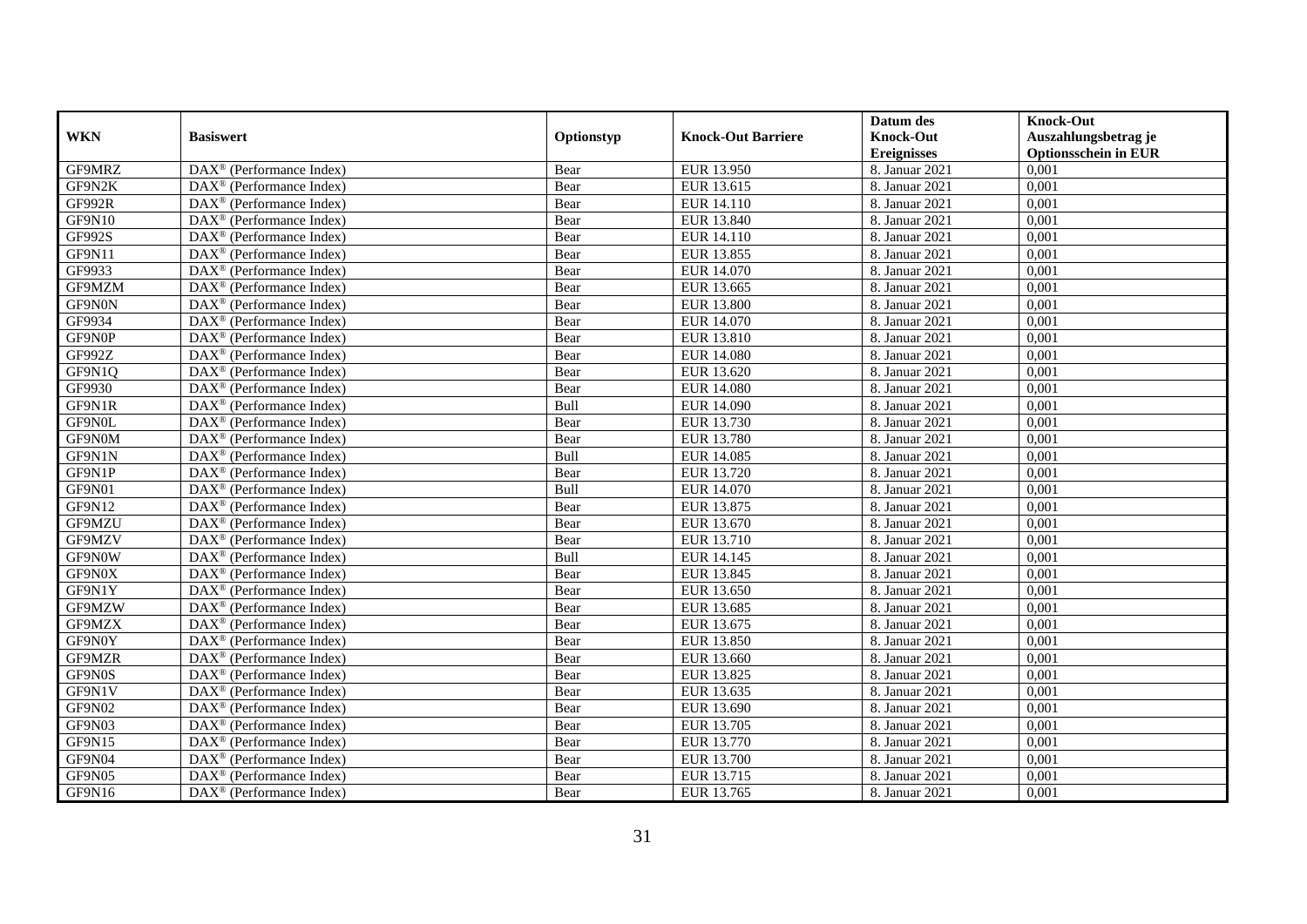|               |                                                              |            |                           | Datum des          | <b>Knock-Out</b>            |
|---------------|--------------------------------------------------------------|------------|---------------------------|--------------------|-----------------------------|
| <b>WKN</b>    | <b>Basiswert</b>                                             | Optionstyp | <b>Knock-Out Barriere</b> | <b>Knock-Out</b>   | Auszahlungsbetrag je        |
|               |                                                              |            |                           | <b>Ereignisses</b> | <b>Optionsschein in EUR</b> |
| GF9MZS        | DAX <sup>®</sup> (Performance Index)                         | Bear       | EUR 13.680                | 8. Januar 2021     | 0,001                       |
| GF9N0V        | $DAX^{\circledR}$ (Performance Index)                        | Bear       | EUR 13.835                | 8. Januar 2021     | 0,001                       |
| GF9N1W        | $DAX^{\circledR}$ (Performance Index)                        | Bear       | EUR 13.640                | 8. Januar 2021     | 0,001                       |
| GF9N1X        | DAX <sup>®</sup> (Performance Index)                         | Bear       | EUR 13.645                | 8. Januar 2021     | 0,001                       |
| GF9MZG        | DAX <sup>®</sup> (Performance Index)                         | Bull       | <b>EUR 14.080</b>         | 8. Januar 2021     | 0,001                       |
| GF9N0J        | DAX <sup>®</sup> (Performance Index)                         | Bear       | EUR 13.755                | 8. Januar 2021     | 0,001                       |
| GF9N0K        | $DAX^{\otimes}$ (Performance Index)                          | Bear       | EUR 13.750                | 8. Januar 2021     | 0,001                       |
| GF9N1L        | $\overline{\text{DAX}}^{\textcirc}$ (Performance Index)      | Bull       | <b>EUR 14.105</b>         | 8. Januar 2021     | 0,001                       |
| GF9N1M        | DAX <sup>®</sup> (Performance Index)                         | Bull       | <b>EUR 14.100</b>         | 8. Januar 2021     | 0,001                       |
| GF9N0G        | $\text{DAX}^{\textcircled{}}$ (Performance Index)            | Bear       | EUR 13.735                | 8. Januar 2021     | 0,001                       |
| GF9N0H        | $\overline{\text{DAX}^{\otimes}}$ (Performance Index)        | Bear       | EUR 13.745                | 8. Januar 2021     | 0,001                       |
| GF9N1K        | $\overline{\text{DAX}^{\otimes}(\text{Performance Index})}$  | Bull       | EUR 14.110                | 8. Januar 2021     | 0,001                       |
| GF9F4U        | Rheinmetall AG                                               | Bear       | EUR 89,06729411           | 8. Januar 2021     | 0,001                       |
| GC9GGK        | Legrand SA                                                   | Bear       | EUR 80.60856742           | 8. Januar 2021     | 0.001                       |
| GF9JGV        | Cotton No. 2 Future (Generic Front Month Future)             | Bear       | $USD$ 0.8                 | 8. Januar 2021     | 0,001                       |
| GF9JGX        | Cotton No. 2 Future (Generic Front Month Future)             | Bull       | $USD$ 0.8                 | 8. Januar 2021     | 0,001                       |
| GC8M22        | <b>RWE AG</b>                                                | Bear       | EUR 37,78306745           | 8. Januar 2021     | 0,001                       |
| GC9GC0        | Groupe Bruxelles Lambert S.A.                                | Bear       | EUR 85,27290541           | 8. Januar 2021     | 0,001                       |
| GF9BVS        | DAX <sup>®</sup> (Performance Index)                         | Bear       | EUR 14.130                | 8. Januar 2021     | 0,001                       |
| GF9AYS        | Infineon Technologies AG                                     | Bear       | EUR 33,96134224           | 8. Januar 2021     | 0,001                       |
| GF7VUK        | $\overline{\text{DAX}^{\circledast}}$ (Performance Index)    | Bear       | EUR 14.125,88499311       | 8. Januar 2021     | 0,001                       |
| GF9F4L        | Rheinmetall AG                                               | Bear       | EUR 89,34722274           | 8. Januar 2021     | 0,001                       |
| GF9BVT        | $\overline{\text{DAX}^{\otimes}}$ (Performance Index)        | Bear       | EUR 14.125                | 8. Januar 2021     | 0,001                       |
| GF6BHM        | MorphoSys AG                                                 | Bear       | EUR 98,22380847           | 8. Januar 2021     | 0,001                       |
| GF8QTX        | Infineon Technologies AG                                     | Bear       | EUR 34,06439651           | 8. Januar 2021     | 0,001                       |
| GF88J3        | Unicredit S.p.A.                                             | Bear       | EUR 8,22322732            | 8. Januar 2021     | 0,001                       |
| GF9BVU        | DAX <sup>®</sup> (Performance Index)                         | Bear       | EUR 14.125                | 8. Januar 2021     | 0,001                       |
| GF943U        | DAX <sup>®</sup> (Performance Index)                         | Bear       | EUR 14.125                | 8. Januar 2021     | 0,001                       |
| <b>GF992K</b> | $\text{DAX}^{\otimes}$ (Performance Index)                   | Bear       | EUR 14.130                | 8. Januar 2021     | 0,001                       |
| GF9BVV        | $\overline{\text{DAX}}^{\textcircled{}}$ (Performance Index) | Bear       | EUR 14.120                | 8. Januar 2021     | 0,001                       |
| GF88J6        | Unicredit S.p.A.                                             | Bear       | EUR 8,31271832            | 8. Januar 2021     | 0,001                       |
| GF943S        | DAX <sup>®</sup> (Performance Index)                         | Bear       | EUR 14.125                | 8. Januar 2021     | 0,001                       |
| GF992L        | $\text{DAX}^{\textcircled{p}}$ (Performance Index)           | Bear       | EUR 14.120                | 8. Januar 2021     | 0,001                       |
| GF9BVW        | $\overline{\text{DAX}}^{\textcirc}$ (Performance Index)      | Bear       | <b>EUR 14.120</b>         | 8. Januar 2021     | 0,001                       |
| GF943T        | $\text{DAX}^{\textcircled{n}}$ (Performance Index)           | Bear       | EUR 14.125                | 8. Januar 2021     | 0,001                       |
| GF992M        | DAX <sup>®</sup> (Performance Index)                         | Bear       | EUR 14.120                | 8. Januar 2021     | 0,001                       |
| <b>GF992N</b> | $\text{DAX}^{\otimes}$ (Performance Index)                   | Bear       | EUR 14.120                | 8. Januar 2021     | 0,001                       |
| GC8MG0        | Veolia Environment S.A.                                      | Bear       | EUR 21,50305066           | 8. Januar 2021     | 0,001                       |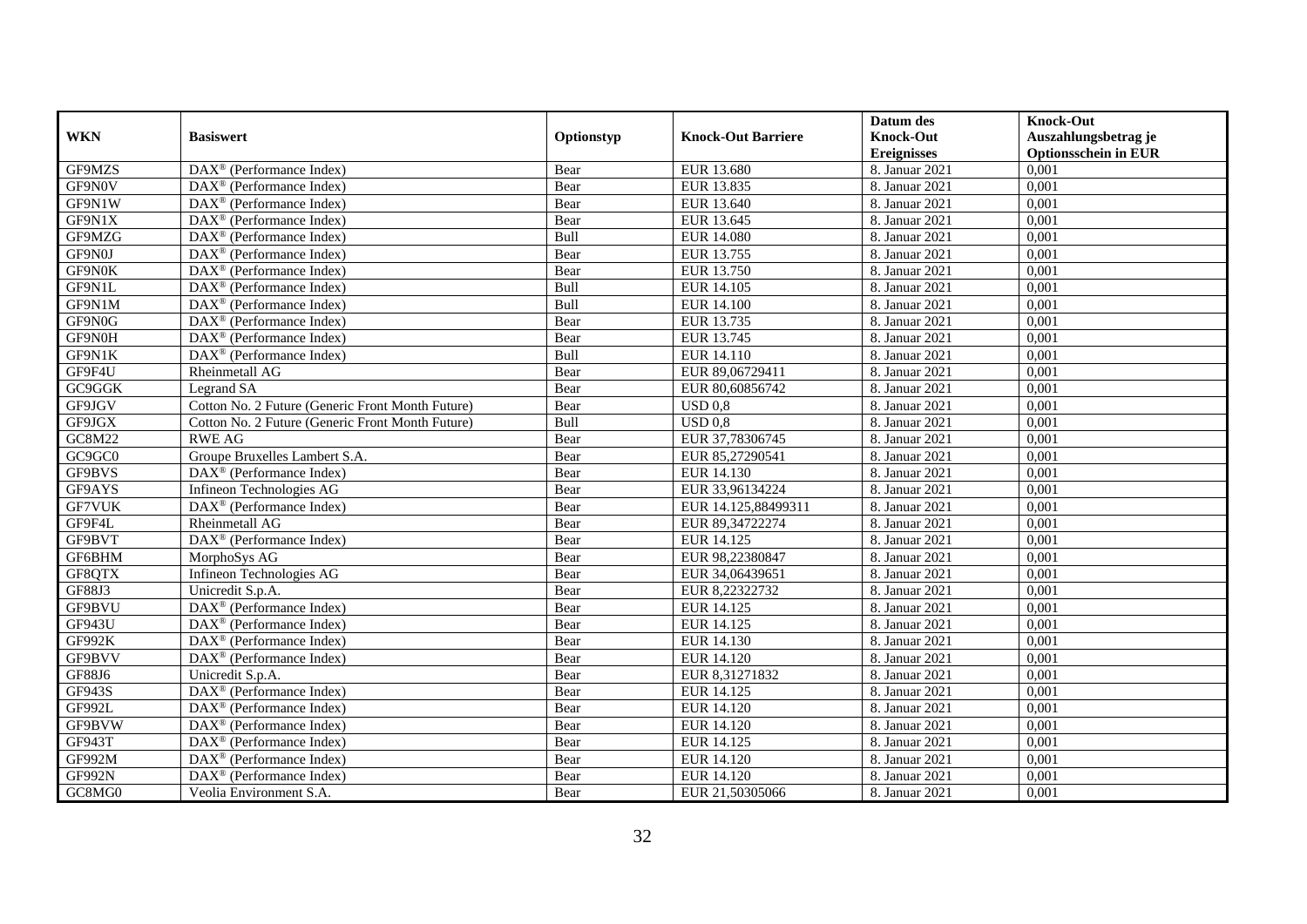| <b>WKN</b>    | <b>Basiswert</b>                                                  | Optionstyp | <b>Knock-Out Barriere</b> | Datum des<br><b>Knock-Out</b><br><b>Ereignisses</b> | <b>Knock-Out</b><br>Auszahlungsbetrag je<br><b>Optionsschein in EUR</b> |
|---------------|-------------------------------------------------------------------|------------|---------------------------|-----------------------------------------------------|-------------------------------------------------------------------------|
| GF943Q        | DAX <sup>®</sup> (Performance Index)                              | Bear       | EUR 14.125                | 8. Januar 2021                                      | 0,001                                                                   |
| <b>GF992H</b> | DAX <sup>®</sup> (Performance Index)                              | Bear       | EUR 14.130                | 8. Januar 2021                                      | 0,001                                                                   |
| GF943R        | $DAX^{\circledR}$ (Performance Index)                             | Bear       | EUR 14.125                | 8. Januar 2021                                      | 0,001                                                                   |
| GF992J        | DAX <sup>®</sup> (Performance Index)                              | Bear       | EUR 14.130                | 8. Januar 2021                                      | 0,001                                                                   |
| GB9BPK        | TecDAX <sup>®</sup> (Performance Index)                           | Bear       | EUR 3.303,67              | 8. Januar 2021                                      | 0,001                                                                   |
| GF9AYU        | Infineon Technologies AG                                          | Bear       | EUR 34,19128362           | 8. Januar 2021                                      | 0,001                                                                   |
| GF9AYZ        | Infineon Technologies AG                                          | Bear       | EUR 34,26126578           | 8. Januar 2021                                      | 0,001                                                                   |
| GF4WUY        | <b>RWE AG</b>                                                     | Bear       | EUR 38,09784935           | 8. Januar 2021                                      | 0,001                                                                   |
| GF9N35        | DAX <sup>®</sup> (Performance Index)/ X-DAX <sup>®</sup>          | Bull       | EUR 14.055                | 8. Januar 2021                                      | 0,001                                                                   |
| GF9N37        | DAX <sup>®</sup> (Performance Index)/ X-DAX <sup>®</sup>          | Bull       | EUR 14.065                | 8. Januar 2021                                      | 0,001                                                                   |
| GF9N38        | $DAX^{\circledast}$ (Performance Index)/ X-DAX <sup>®</sup>       | Bull       | <b>EUR 14.060</b>         | 8. Januar 2021                                      | 0,001                                                                   |
| GF9N36        | DAX <sup>®</sup> (Performance Index)/X-DAX <sup>®</sup>           | Bull       | EUR 14.045                | 8. Januar 2021                                      | 0,001                                                                   |
| GF9N4B        | $\text{DAX}^{\circledast}$ (Performance Index)/X-DAX <sup>®</sup> | Bull       | EUR 14.050                | 8. Januar 2021                                      | 0.001                                                                   |
| GF9N14        | $DAX^{\circledR}$ (Performance Index)                             | Bull       | <b>EUR 14.050</b>         | 8. Januar 2021                                      | 0,001                                                                   |
| GF9MZP        | $\overline{\text{DAX}^{\otimes}}$ (Performance Index)             | Bull       | EUR 14.045                | 8. Januar 2021                                      | 0,001                                                                   |
| GF9N1G        | DAX <sup>®</sup> (Performance Index)                              | Bull       | EUR 14.060                | 8. Januar 2021                                      | 0,001                                                                   |
| GF9MZQ        | DAX <sup>®</sup> (Performance Index)                              | Bull       | EUR 14.065                | 8. Januar 2021                                      | 0,001                                                                   |
| GF9MZT        | $DAX^{\circledR}$ (Performance Index)                             | Bull       | EUR 14.055                | 8. Januar 2021                                      | 0.001                                                                   |
| GF9JHW        | ICE Brent Crude Oil Future (Generic Front Month<br>Future)        | Bear       | <b>USD 55,24</b>          | 8. Januar 2021                                      | 0,001                                                                   |
| GF12TJ        | 1 Feinunze Gold, Feinheit mind. 0,995, LBMA                       | Bull       | USD 1.880,92205539        | 8. Januar 2021                                      | 0,001                                                                   |
| GF9JHV        | ICE Brent Crude Oil Future (Generic Front Month<br>Future)        | Bear       | <b>USD 55,49</b>          | 8. Januar 2021                                      | 0,001                                                                   |
| GC8MG1        | Veolia Environment S.A.                                           | Bear       | EUR 21,71798345           | 8. Januar 2021                                      | 0,001                                                                   |
| GC4H6B        | <b>RWE AG</b>                                                     | Bear       | EUR 38,46244549           | 8. Januar 2021                                      | 0,001                                                                   |
| GF99CN        | ICE Brent Crude Oil Future (Generic Front Month<br>Future)        | Bear       | <b>USD 54,96</b>          | 8. Januar 2021                                      | 0,001                                                                   |
| GB5XC7        | 1 Feinunze Gold, Feinheit mind. 0,995, LBMA                       | Bull       | USD 1.883,48763685        | 8. Januar 2021                                      | 0,001                                                                   |
| GF9AYX        | Infineon Technologies AG                                          | Bear       | EUR 34,50120461           | 8. Januar 2021                                      | 0,001                                                                   |
| GC699B        | Veolia Environment S.A.                                           | Bear       | EUR 21,95947143           | 8. Januar 2021                                      | 0,001                                                                   |
| GF9AYY        | Infineon Technologies AG                                          | Bear       | EUR 34,59118167           | 8. Januar 2021                                      | 0,001                                                                   |
| GF9AZ0        | Infineon Technologies AG                                          | Bear       | EUR 34,68115874           | 8. Januar 2021                                      | 0,001                                                                   |
| GF7PGS        | Infineon Technologies AG                                          | Bear       | EUR 34,37322593           | 8. Januar 2021                                      | 0,001                                                                   |
| GC9KLQ        | Sika AG                                                           | Bear       | CHF 255,02229907          | 8. Januar 2021                                      | 0,001                                                                   |
| GF6UHS        | Bayerische Motoren Werke AG (BMW)                                 | Bull       | EUR 69,7430641            | 8. Januar 2021                                      | 0,001                                                                   |
| GF8ETX        | Sodexo S.A.                                                       | Bear       | EUR 76,29590266           | 8. Januar 2021                                      | 0,001                                                                   |
| GF8HGZ        | Deutsche Bank AG                                                  | Bear       | EUR 9,63803324            | 8. Januar 2021                                      | 0,001                                                                   |
| GF07XJ        | NASDAQ-100 Index®                                                 | Bear       | USD 12.966,14             | 8. Januar 2021                                      | 0,001                                                                   |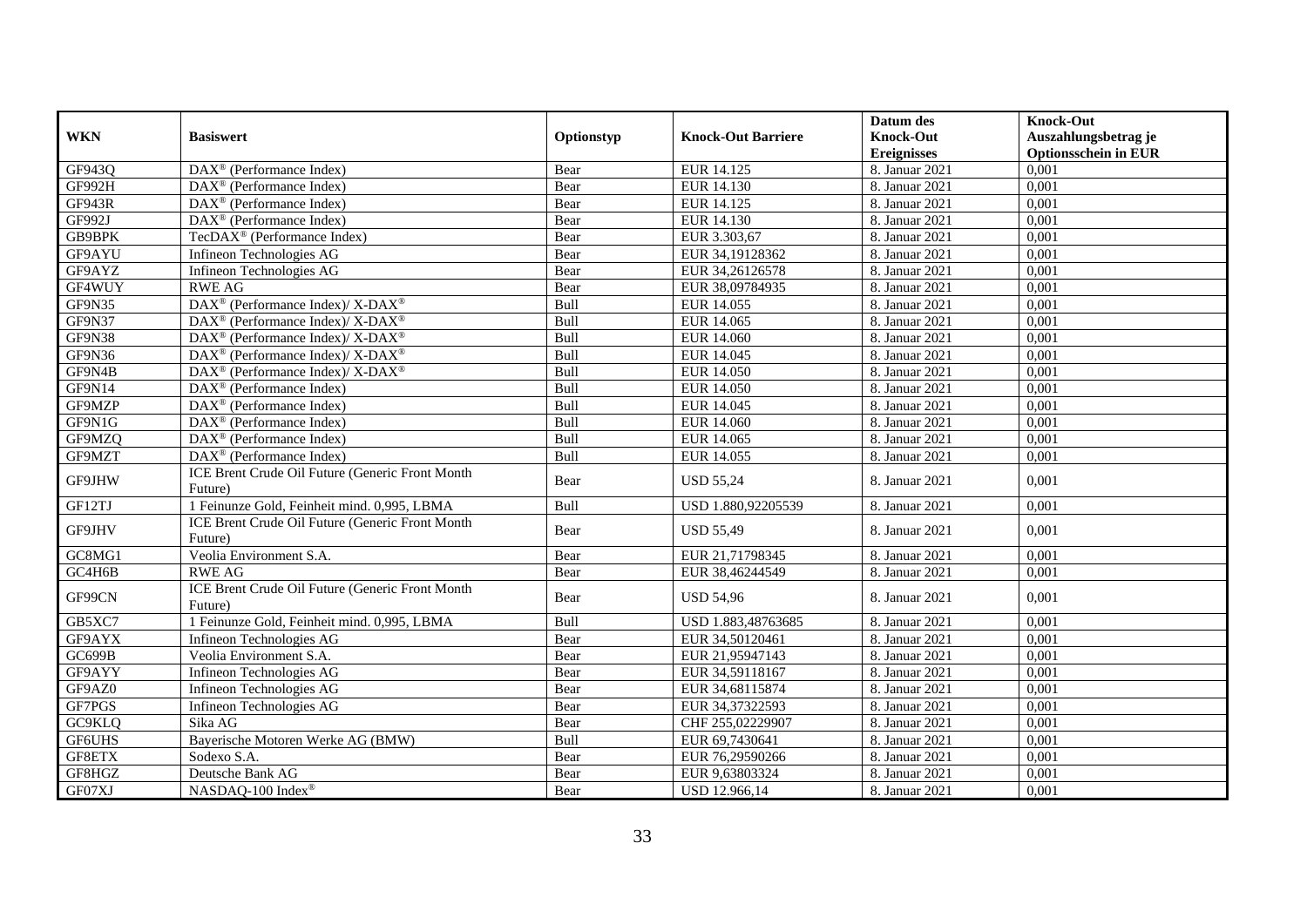|            |                                                 |            |                           | Datum des          | <b>Knock-Out</b>            |
|------------|-------------------------------------------------|------------|---------------------------|--------------------|-----------------------------|
| <b>WKN</b> | <b>Basiswert</b>                                | Optionstyp | <b>Knock-Out Barriere</b> | <b>Knock-Out</b>   | Auszahlungsbetrag je        |
|            |                                                 |            |                           | <b>Ereignisses</b> | <b>Optionsschein in EUR</b> |
| GF74FJ     | S&P 500 <sup>®</sup> Index                      | Bear       | USD 3.819,06195552        | 8. Januar 2021     | 0,001                       |
| GF74GN     | S&P 500 <sup>®</sup> Index                      | Bear       | USD 3.815,00808139        | 8. Januar 2021     | 0,001                       |
| GF74GK     | S&P 500 <sup>®</sup> Index                      | Bear       | USD 3.816,61170236        | 8. Januar 2021     | 0,001                       |
| GF74FU     | S&P 500 <sup>®</sup> Index                      | Bear       | USD 3.822,39868237        | 8. Januar 2021     | 0,001                       |
| GF74FA     | S&P 500 <sup>®</sup> Index                      | Bear       | USD 3.818,24520445        | 8. Januar 2021     | 0,001                       |
| GF74FC     | S&P 500 <sup>®</sup> Index                      | Bear       | USD 3.824,1019071         | 8. Januar 2021     | 0,001                       |
| GF74DW     | $S\&P 500^{\circ}$ Index                        | Bear       | USD 3.820,72533874        | 8. Januar 2021     | 0,001                       |
| GF8K0L     | NASDAQ-100 Index®                               | Bear       | USD 13.023,99             | 8. Januar 2021     | 0,001                       |
| GF9MX0     | NASDAQ-100 Index®                               | Bear       | <b>USD 12.660</b>         | 8. Januar 2021     | 0,001                       |
| GF9MNA     | Dow Jones Industrial Average <sup>®</sup> Index | Bear       | <b>USD 30.840</b>         | 8. Januar 2021     | 0,001                       |
| GF9MX1     | NASDAQ-100 Index®                               | Bear       | <b>USD 12.660</b>         | 8. Januar 2021     | 0,001                       |
| GF9MNB     | Dow Jones Industrial Average <sup>®</sup> Index | Bear       | <b>USD 30.840</b>         | 8. Januar 2021     | 0,001                       |
| GF9MX2     | NASDAQ-100 Index®                               | Bear       | <b>USD</b> 12.650         | 8. Januar 2021     | 0,001                       |
| GF9MMY     | Dow Jones Industrial Average® Index             | Bear       | <b>USD 30.950</b>         | 8. Januar 2021     | 0,001                       |
| GF9MWS     | NASDAQ-100 Index®                               | Bear       | <b>USD 12.740</b>         | 8. Januar 2021     | 0,001                       |
| GB7PWL     | NASDAQ-100 Index®                               | Bear       | USD 13.005,39             | 8. Januar 2021     | 0,001                       |
| GF9MMZ     | Dow Jones Industrial Average <sup>®</sup> Index | Bear       | <b>USD 30.950</b>         | 8. Januar 2021     | 0,001                       |
| GF9MWT     | NASDAQ-100 Index®                               | Bear       | <b>USD 12.730</b>         | 8. Januar 2021     | 0,001                       |
| GF9MN8     | Dow Jones Industrial Average® Index             | Bear       | <b>USD 30.850</b>         | 8. Januar 2021     | 0,001                       |
| GF9MWL     | NASDAQ-100 Index®                               | Bear       | <b>USD 12.800</b>         | 8. Januar 2021     | 0,001                       |
| GF9MN9     | Dow Jones Industrial Average <sup>®</sup> Index | Bear       | <b>USD 30.850</b>         | 8. Januar 2021     | 0,001                       |
| GF9MWM     | NASDAQ-100 Index®                               | Bear       | <b>USD 12.790</b>         | 8. Januar 2021     | 0,001                       |
| GF9MN6     | Dow Jones Industrial Average® Index             | Bear       | <b>USD 30.880</b>         | 8. Januar 2021     | 0,001                       |
| GF9MWU     | NASDAQ-100 Index®                               | Bear       | <b>USD 12.720</b>         | 8. Januar 2021     | 0,001                       |
| GF9MN7     | Dow Jones Industrial Average® Index             | Bear       | <b>USD 30.880</b>         | 8. Januar 2021     | 0,001                       |
| GF9MN2     | Dow Jones Industrial Average® Index             | Bear       | <b>USD 30.920</b>         | 8. Januar 2021     | 0,001                       |
| GF9MWV     | NASDAQ-100 Index®                               | Bear       | <b>USD 12.710</b>         | 8. Januar 2021     | 0,001                       |
| GF4DFF     | NASDAQ-100 Index®                               | Bear       | USD 13.033,47             | 8. Januar 2021     | 0,001                       |
| GF9MN3     | Dow Jones Industrial Average <sup>®</sup> Index | Bear       | <b>USD 30.920</b>         | 8. Januar 2021     | 0,001                       |
| GF9MX6     | NASDAQ-100 Index®                               | Bear       | <b>USD 12.630</b>         | 8. Januar 2021     | 0,001                       |
| GF9MN4     | Dow Jones Industrial Average® Index             | Bear       | <b>USD 30.900</b>         | 8. Januar 2021     | 0,001                       |
| GF9MX7     | NASDAQ-100 Index®                               | Bear       | <b>USD 12.630</b>         | 8. Januar 2021     | 0,001                       |
| GF80FJ     | NASDAQ-100 Index®                               | Bear       | <b>USD 12.980</b>         | 8. Januar 2021     | 0,001                       |
| GF9MN5     | Dow Jones Industrial Average <sup>®</sup> Index | Bear       | <b>USD 30.900</b>         | 8. Januar 2021     | 0,001                       |
| GF9MX3     | NASDAQ-100 Index®                               | Bear       | <b>USD 12.650</b>         | 8. Januar 2021     | 0,001                       |
| GF80FK     | NASDAQ-100 Index®                               | Bear       | <b>USD 12.980</b>         | 8. Januar 2021     | 0,001                       |
| GF9MMU     | Dow Jones Industrial Average <sup>®</sup> Index | Bear       | <b>USD 31.000</b>         | 8. Januar 2021     | 0,001                       |
| GF9MX4     | NASDAQ-100 Index®                               | Bear       | <b>USD 12.640</b>         | 8. Januar 2021     | 0,001                       |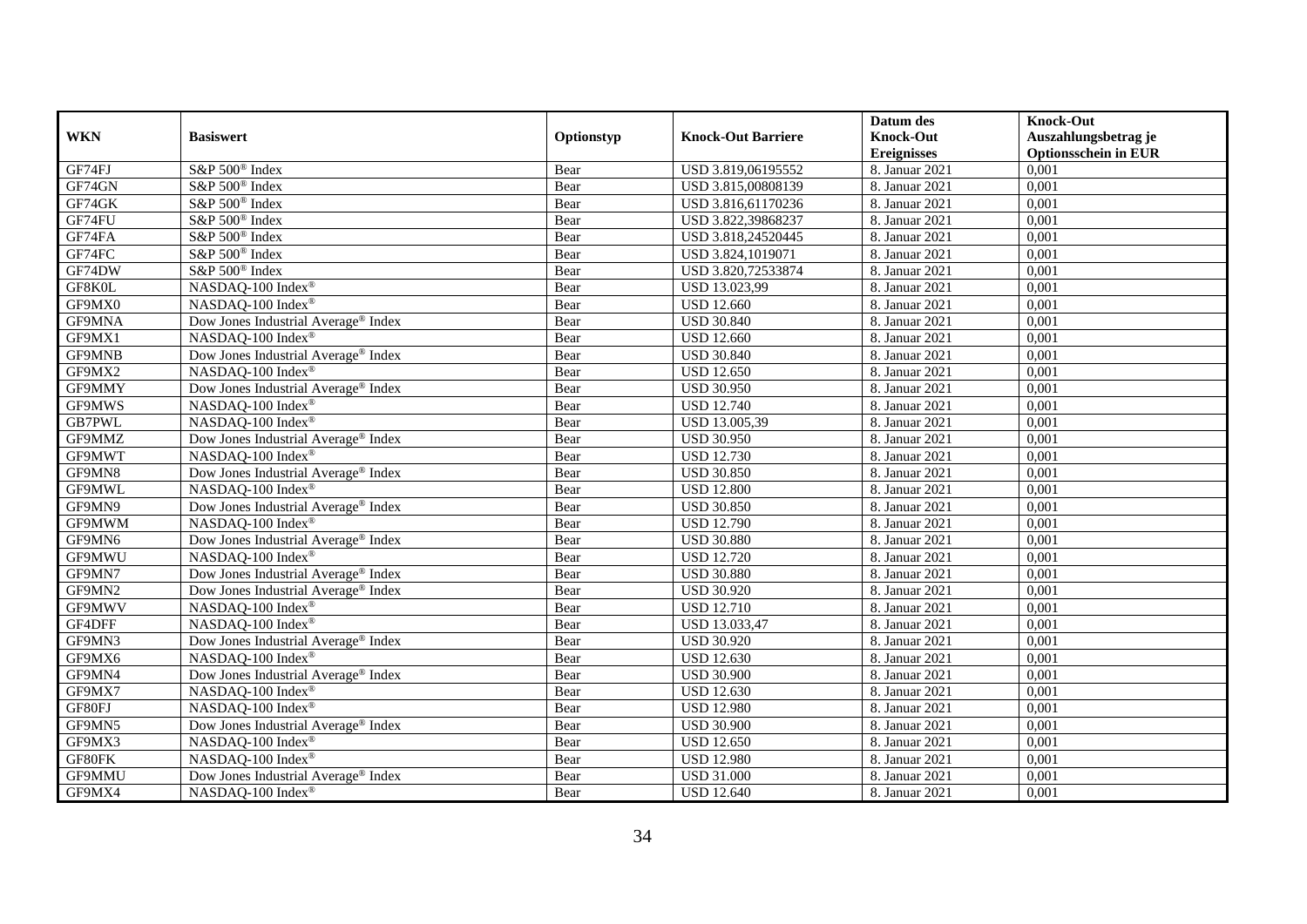|               |                                                 |            |                           | Datum des          | <b>Knock-Out</b>            |
|---------------|-------------------------------------------------|------------|---------------------------|--------------------|-----------------------------|
| <b>WKN</b>    | <b>Basiswert</b>                                | Optionstyp | <b>Knock-Out Barriere</b> | <b>Knock-Out</b>   | Auszahlungsbetrag je        |
|               |                                                 |            |                           | <b>Ereignisses</b> | <b>Optionsschein in EUR</b> |
| <b>GF8W03</b> | NASDAQ-100 Index®                               | Bear       | <b>USD 12.970</b>         | 8. Januar 2021     | 0,001                       |
| GF9MMV        | Dow Jones Industrial Average® Index             | Bear       | <b>USD 31.000</b>         | 8. Januar 2021     | 0,001                       |
| GF9MX5        | NASDAQ-100 Index®                               | Bear       | <b>USD 12.640</b>         | 8. Januar 2021     | 0,001                       |
| GF9MMS        | Dow Jones Industrial Average <sup>®</sup> Index | Bear       | <b>USD 31.020</b>         | 8. Januar 2021     | 0,001                       |
| GF8W04        | NASDAQ-100 Index®                               | Bear       | <b>USD 12.970</b>         | 8. Januar 2021     | 0,001                       |
| GF9MWQ        | NASDAQ-100 Index®                               | Bear       | <b>USD 12.760</b>         | 8. Januar 2021     | 0,001                       |
| GF9MMT        | Dow Jones Industrial Average <sup>®</sup> Index | Bear       | <b>USD 31.020</b>         | 8. Januar 2021     | 0,001                       |
| GF995E        | NASDAQ-100 Index®                               | Bear       | <b>USD 13.040</b>         | 8. Januar 2021     | 0,001                       |
| GF9MN0        | Dow Jones Industrial Average® Index             | Bear       | <b>USD 30.940</b>         | 8. Januar 2021     | 0,001                       |
| GF8W01        | NASDAQ-100 Index <sup>®</sup>                   | Bear       | <b>USD 12.990</b>         | 8. Januar 2021     | 0,001                       |
| GF7HHR        | S&P 500 <sup>®</sup> Index                      | Bear       | <b>USD 3.815</b>          | 8. Januar 2021     | 0,001                       |
| GF9MN1        | Dow Jones Industrial Average® Index             | Bear       | <b>USD 30.940</b>         | 8. Januar 2021     | 0,001                       |
| GF8W02        | NASDAQ-100 Index®                               | Bear       | <b>USD 12.990</b>         | 8. Januar 2021     | 0,001                       |
| GF9MWR        | NASDAQ-100 Index®                               | Bear       | <b>USD 12.750</b>         | 8. Januar 2021     | 0,001                       |
| GF9MMW        | Dow Jones Industrial Average <sup>®</sup> Index | Bear       | <b>USD 30.980</b>         | 8. Januar 2021     | 0,001                       |
| GF80FD        | NASDAQ-100 Index®                               | Bear       | <b>USD 13.050</b>         | 8. Januar 2021     | 0,001                       |
| GF9MMX        | Dow Jones Industrial Average <sup>®</sup> Index | Bear       | <b>USD 30.980</b>         | 8. Januar 2021     | 0,001                       |
| GF80FE        | NASDAQ-100 Index®                               | Bear       | <b>USD 13.040</b>         | 8. Januar 2021     | 0,001                       |
| GF68QY        | NASDAQ-100 Index®                               | Bear       | <b>USD 13.050</b>         | 8. Januar 2021     | 0,001                       |
| GF9MWN        | NASDAQ-100 Index®                               | Bear       | <b>USD 12.780</b>         | 8. Januar 2021     | 0,001                       |
| GF80FF        | NASDAQ-100 Index®                               | Bear       | <b>USD 13.020</b>         | 8. Januar 2021     | 0,001                       |
| GF9MWP        | NASDAQ-100 Index®                               | Bear       | <b>USD 12.770</b>         | 8. Januar 2021     | 0,001                       |
| <b>GF3UHK</b> | NASDAQ-100 Index®                               | Bear       | <b>USD 13.000</b>         | 8. Januar 2021     | 0,001                       |
| GF9MKC        | PayPal Holdings, Inc.                           | Bear       | <b>USD 236,27</b>         | 8. Januar 2021     | 0,001                       |
| GF8EXM        | Concho Resources Inc.                           | Bear       | USD 65,84534468           | 8. Januar 2021     | 0,001                       |
| GF6UR0        | Thermo Fisher Scientific, Inc.                  | Bear       | USD 505,76415722          | 8. Januar 2021     | 0,001                       |
| GC8DTC        | <b>CVS Health Corporation</b>                   | Bear       | USD 75,4989855            | 8. Januar 2021     | 0,001                       |
| GF9MWW        | NASDAQ-100 Index®                               | Bear       | <b>USD 12.700</b>         | 8. Januar 2021     | 0,001                       |
| GC9WZU        | <b>KLA</b> Corporation                          | Bear       | USD 280,92864715          | 8. Januar 2021     | 0,001                       |
| GF9JVX        | Tesla Inc                                       | Bear       | USD 824,10735994          | 8. Januar 2021     | 0,001                       |
| GF6MF8        | Aptiv PLC                                       | Bear       | USD 146,35620305          | 8. Januar 2021     | 0,001                       |
| GF995F        | NASDAQ-100 Index®                               | Bear       | <b>USD 13.030</b>         | 8. Januar 2021     | 0,001                       |
| GF88RN        | Applied Materials, Inc.                         | Bear       | USD 96,54216786           | 8. Januar 2021     | 0,001                       |
| GF9MKJ        | PayPal Holdings, Inc.                           | Bear       | <b>USD 235,3</b>          | 8. Januar 2021     | 0,001                       |
| GF6B3B        | <b>Maxim Integrated Products</b>                | Bear       | USD 94,84737354           | 8. Januar 2021     | 0,001                       |
| GF9F0Z        | Regeneron Pharmaceuticals, Inc.                 | Bear       | USD 484,8115217           | 8. Januar 2021     | 0,001                       |
| GF9JVV        | Tesla Inc                                       | Bear       | USD 842,49306217          | 8. Januar 2021     | 0,001                       |
| GF6BD2        | Square Inc                                      | Bear       | USD 243,29141931          | 8. Januar 2021     | 0,001                       |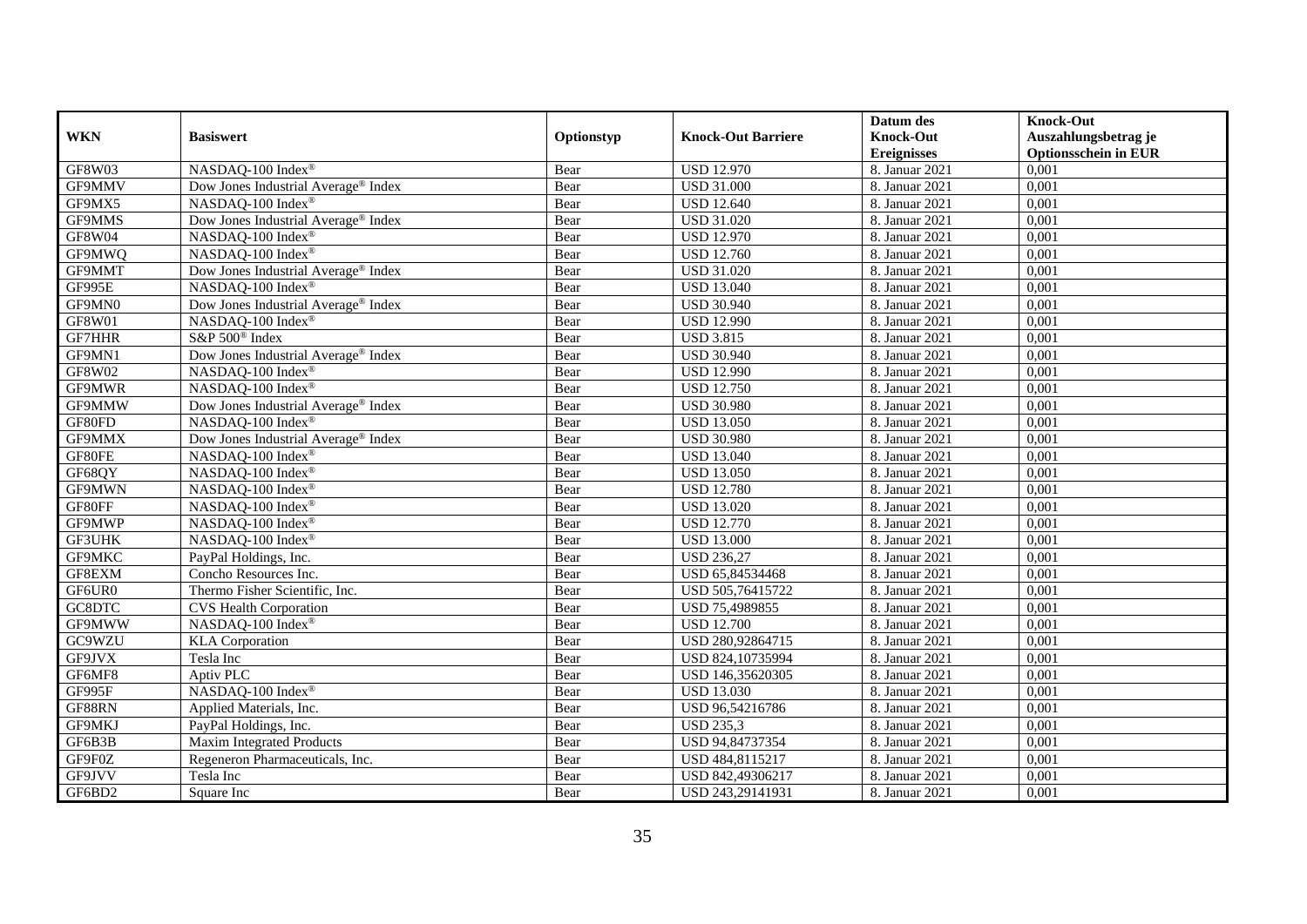|               |                                 |            |                           | Datum des          | <b>Knock-Out</b>            |
|---------------|---------------------------------|------------|---------------------------|--------------------|-----------------------------|
| <b>WKN</b>    | <b>Basiswert</b>                | Optionstyp | <b>Knock-Out Barriere</b> | <b>Knock-Out</b>   | Auszahlungsbetrag je        |
|               |                                 |            |                           | <b>Ereignisses</b> | <b>Optionsschein in EUR</b> |
| GF9MWX        | NASDAQ-100 Index®               | Bear       | <b>USD 12.690</b>         | 8. Januar 2021     | 0,001                       |
| GF995G        | NASDAQ-100 Index®               | Bear       | <b>USD 13.030</b>         | 8. Januar 2021     | 0,001                       |
| GF8KA8        | Alphabet Inc. - Class C         | Bear       | USD 1.794,503178          | 8. Januar 2021     | 0,001                       |
| <b>GF9MKK</b> | PayPal Holdings, Inc.           | Bear       | <b>USD 236,52</b>         | 8. Januar 2021     | 0,001                       |
| GF5B5T        | Amphenol Corporation            | Bear       | USD 136,63856233          | 8. Januar 2021     | 0,001                       |
| GF88RC        | Applied Materials, Inc.         | Bear       | USD 95,67547001           | 8. Januar 2021     | 0,001                       |
| GF9F10        | Regeneron Pharmaceuticals, Inc. | Bear       | USD 491,43045027          | 8. Januar 2021     | 0,001                       |
| GF9JVR        | Tesla Inc                       | Bear       | USD 819,26849105          | 8. Januar 2021     | 0,001                       |
| GF9MWY        | NASDAQ-100 Index®               | Bear       | <b>USD 12.680</b>         | 8. Januar 2021     | 0,001                       |
| GF02YK        | Texas Instruments Incorporated  | Bear       | USD 169,13990141          | 8. Januar 2021     | 0,001                       |
| GF9ML8        | PayPal Holdings, Inc.           | Bear       | <b>USD 234,33</b>         | 8. Januar 2021     | 0,001                       |
| GF80FG        | NASDAQ-100 Index®               | Bear       | <b>USD 13.020</b>         | 8. Januar 2021     | 0,001                       |
| GF9MWZ        | NASDAQ-100 Index®               | Bear       | <b>USD 12.670</b>         | 8. Januar 2021     | 0,001                       |
| GF8KA7        | Alphabet Inc. - Class C         | Bear       | USD 1.793,88443198        | 8. Januar 2021     | 0,001                       |
| GF9MKF        | PayPal Holdings, Inc.           | Bear       | <b>USD 236,03</b>         | 8. Januar 2021     | 0,001                       |
| GF80FH        | NASDAQ-100 Index®               | Bear       | <b>USD 13.000</b>         | 8. Januar 2021     | 0,001                       |
| GF80N0        | S&P 500 <sup>®</sup> Index      | Bear       | <b>USD 3.815</b>          | 8. Januar 2021     | 0,001                       |
| GF9BBQ        | NASDAQ-100 Index®               | Bear       | <b>USD 13.050</b>         | 8. Januar 2021     | 0,001                       |
| GF9MKG        | PayPal Holdings, Inc.           | Bear       | <b>USD 235,79</b>         | 8. Januar 2021     | 0,001                       |
| GF80MY        | S&P 500 <sup>®</sup> Index      | Bear       | <b>USD 3.820</b>          | 8. Januar 2021     | 0,001                       |
| GF9MKW        | PayPal Holdings, Inc.           | Bear       | <b>USD 238,46</b>         | 8. Januar 2021     | 0,001                       |
| GF9BBR        | NASDAQ-100 Index®               | Bear       | <b>USD 13.040</b>         | 8. Januar 2021     | 0,001                       |
| GF80MZ        | S&P 500 <sup>®</sup> Index      | Bear       | <b>USD 3.820</b>          | 8. Januar 2021     | 0,001                       |
| GF9MKL        | PayPal Holdings, Inc.           | Bear       | <b>USD 237,25</b>         | 8. Januar 2021     | 0,001                       |
| GF995H        | NASDAQ-100 Index®               | Bear       | <b>USD 13.010</b>         | 8. Januar 2021     | 0,001                       |
| GF9MY2        | S&P 500 <sup>®</sup> Index      | Bear       | <b>USD 3.782,5</b>        | 8. Januar 2021     | 0,001                       |
| GF9ML6        | PayPal Holdings, Inc.           | Bear       | <b>USD 233,36</b>         | 8. Januar 2021     | 0,001                       |
| GF995J        | NASDAQ-100 Index®               | Bear       | <b>USD 13.010</b>         | 8. Januar 2021     | 0,001                       |
| GF9MY3        | S&P 500 <sup>®</sup> Index      | Bear       | <b>USD 3.782,5</b>        | 8. Januar 2021     | 0,001                       |
| <b>GF9MKB</b> | PayPal Holdings, Inc.           | Bear       | <b>USD 235,54</b>         | 8. Januar 2021     | 0,001                       |
| GF9BBY        | NASDAQ-100 Index®               | Bear       | <b>USD 12.970</b>         | 8. Januar 2021     | 0,001                       |
| GF9MLC        | PayPal Holdings, Inc.           | Bear       | <b>USD 233,84</b>         | 8. Januar 2021     | 0,001                       |
| GF9MY4        | S&P 500 <sup>®</sup> Index      | Bear       | <b>USD 3.780</b>          | 8. Januar 2021     | 0,001                       |
| GF9MLD        | PayPal Holdings, Inc.           | Bear       | <b>USD 235,06</b>         | 8. Januar 2021     | 0,001                       |
| GF9BBS        | NASDAQ-100 Index®               | Bear       | <b>USD 13.030</b>         | 8. Januar 2021     | 0,001                       |
| GF9MYA        | S&P 500 <sup>®</sup> Index      | Bear       | USD 3.772,5               | 8. Januar 2021     | 0,001                       |
| GF9MKU        | PayPal Holdings, Inc.           | Bear       | <b>USD 237,73</b>         | 8. Januar 2021     | 0,001                       |
| GF9BBT        | NASDAQ-100 Index®               | Bear       | <b>USD 13.020</b>         | 8. Januar 2021     | 0,001                       |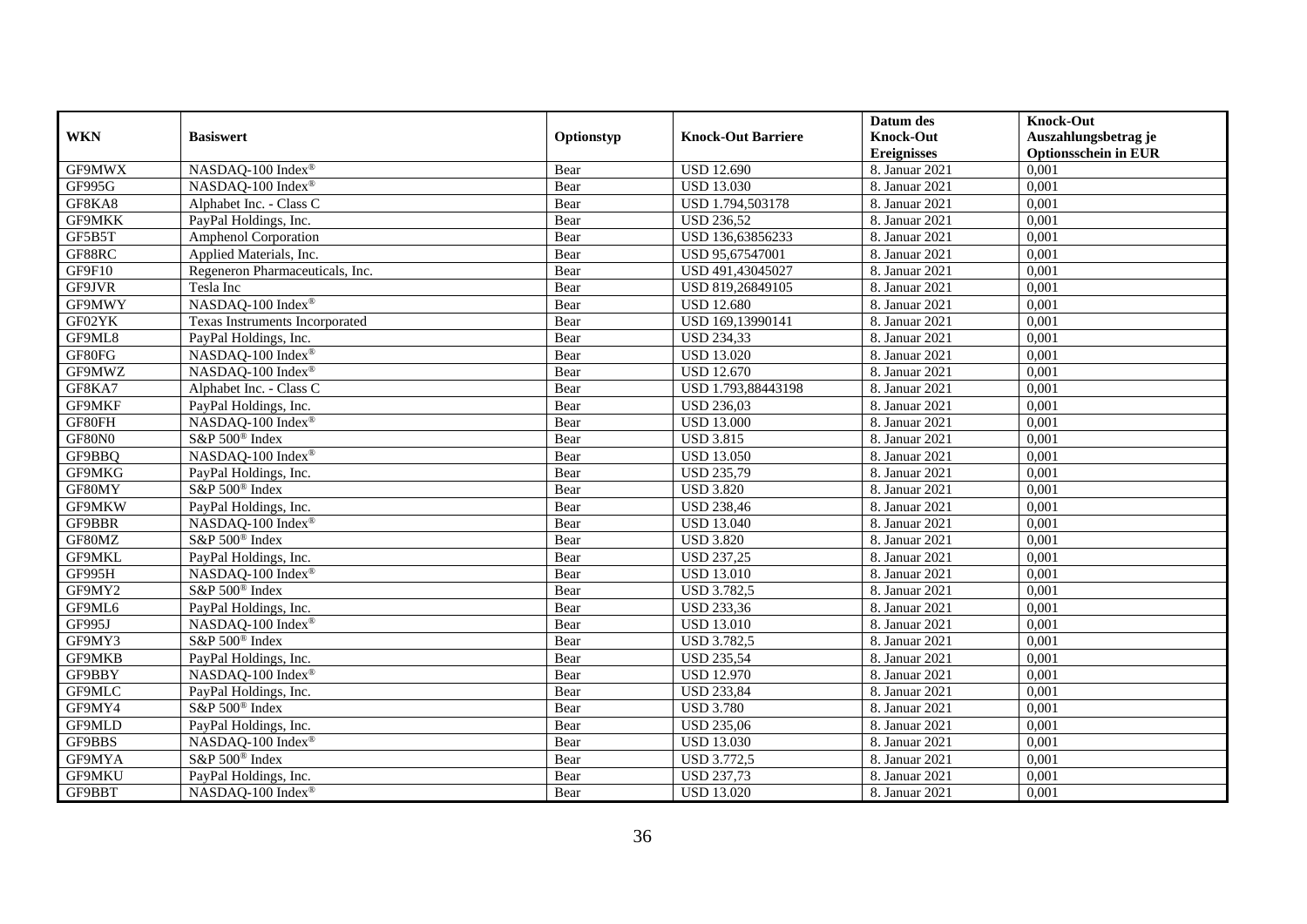|               |                                |            |                           | Datum des          | <b>Knock-Out</b>            |
|---------------|--------------------------------|------------|---------------------------|--------------------|-----------------------------|
| <b>WKN</b>    | <b>Basiswert</b>               | Optionstyp | <b>Knock-Out Barriere</b> | <b>Knock-Out</b>   | Auszahlungsbetrag je        |
|               |                                |            |                           | <b>Ereignisses</b> | <b>Optionsschein in EUR</b> |
| GF9MYB        | S&P 500 <sup>®</sup> Index     | Bear       | <b>USD 3.772,5</b>        | 8. Januar 2021     | 0,001                       |
| GF9MLX        | PayPal Holdings, Inc.          | Bear       | <b>USD 238,71</b>         | 8. Januar 2021     | 0,001                       |
| GF9BBW        | NASDAQ-100 Index®              | Bear       | <b>USD 12.990</b>         | 8. Januar 2021     | 0,001                       |
| GF9BGE        | S&P 500 <sup>®</sup> Index     | Bear       | <b>USD 3.817,5</b>        | 8. Januar 2021     | 0,001                       |
| GF9MM3        | PayPal Holdings, Inc.          | Bear       | <b>USD 236,76</b>         | 8. Januar 2021     | 0,001                       |
| GF9BBX        | NASDAQ-100 Index®              | Bear       | <b>USD 12.980</b>         | 8. Januar 2021     | 0,001                       |
| GF9BGF        | S&P 500 <sup>®</sup> Index     | Bear       | <b>USD 3.815</b>          | 8. Januar 2021     | 0,001                       |
| <b>GF9MKN</b> | PayPal Holdings, Inc.          | Bear       | <b>USD 237,49</b>         | 8. Januar 2021     | 0,001                       |
| <b>GF9BBU</b> | NASDAQ-100 Index®              | Bear       | <b>USD 13.010</b>         | 8. Januar 2021     | 0,001                       |
| GF9MYN        | S&P 500 <sup>®</sup> Index     | Bear       | <b>USD 3.757,5</b>        | 8. Januar 2021     | 0,001                       |
| GF9MKP        | PayPal Holdings, Inc.          | Bear       | <b>USD 237</b>            | 8. Januar 2021     | 0,001                       |
| GF9BBV        | NASDAQ-100 Index®              | Bear       | <b>USD 13.000</b>         | 8. Januar 2021     | 0,001                       |
| <b>GF9MKR</b> | PayPal Holdings, Inc.          | Bear       | <b>USD 237,98</b>         | 8. Januar 2021     | 0,001                       |
| GF9MYP        | S&P 500 <sup>®</sup> Index     | Bear       | <b>USD 3.757,5</b>        | 8. Januar 2021     | 0,001                       |
| GF9MKT        | PayPal Holdings, Inc.          | Bear       | <b>USD 238,22</b>         | 8. Januar 2021     | 0,001                       |
| GF9BGA        | S&P 500 <sup>®</sup> Index     | Bear       | <b>USD 3.822,5</b>        | 8. Januar 2021     | 0,001                       |
| <b>GF9MLE</b> | PayPal Holdings, Inc.          | Bear       | <b>USD 234,82</b>         | 8. Januar 2021     | 0,001                       |
| GF9BGB        | $S\&P 500^{\circ}$ Index       | Bear       | <b>USD 3.822,5</b>        | 8. Januar 2021     | 0.001                       |
| <b>GF9MLA</b> | PayPal Holdings, Inc.          | Bear       | <b>USD 234,57</b>         | 8. Januar 2021     | 0,001                       |
| GF9MYJ        | S&P 500 <sup>®</sup> Index     | Bear       | <b>USD 3.762,5</b>        | 8. Januar 2021     | 0,001                       |
| <b>GF9MLB</b> | PayPal Holdings, Inc.          | Bear       | <b>USD 233,6</b>          | 8. Januar 2021     | 0,001                       |
| GF9MYK        | $S\&P 500^{\circ}$ Index       | Bear       | USD 3.762,5               | 8. Januar 2021     | 0,001                       |
| GF9ML9        | PayPal Holdings, Inc.          | Bear       | <b>USD 234,09</b>         | 8. Januar 2021     | 0,001                       |
| <b>GF9MYE</b> | S&P 500 <sup>®</sup> Index     | Bear       | USD 3.767,5               | 8. Januar 2021     | 0,001                       |
| GF9MYF        | S&P 500 <sup>®</sup> Index     | Bear       | USD 3.767,5               | 8. Januar 2021     | 0,001                       |
| GF9MYC        | S&P 500 <sup>®</sup> Index     | Bear       | <b>USD 3.770</b>          | 8. Januar 2021     | 0,001                       |
| GF9MYD        | S&P 500 <sup>®</sup> Index     | Bear       | <b>USD 3.770</b>          | 8. Januar 2021     | 0,001                       |
| GF9BGG        | S&P 500 <sup>®</sup> Index     | Bear       | <b>USD 3.812,5</b>        | 8. Januar 2021     | 0,001                       |
| GF9BGH        | $S\&P 500^{\circ}$ Index       | Bear       | <b>USD 3.812,5</b>        | 8. Januar 2021     | 0,001                       |
| GF9MYQ        | S&P 500 <sup>®</sup> Index     | Bear       | <b>USD 3.755</b>          | 8. Januar 2021     | 0,001                       |
| GF9MYR        | S&P 500 <sup>®</sup> Index     | Bear       | <b>USD 3.752,5</b>        | 8. Januar 2021     | 0,001                       |
| GF9BGC        | S&P 500 <sup>®</sup> Index     | Bear       | <b>USD 3.820</b>          | 8. Januar 2021     | 0,001                       |
| GF9BGD        | S&P 500 <sup>®</sup> Index     | Bear       | <b>USD 3.817,5</b>        | 8. Januar 2021     | 0,001                       |
| GF9MYL        | $S\&P 500^{\circledast}$ Index | Bear       | <b>USD 3.760</b>          | 8. Januar 2021     | 0,001                       |
| GF9MYM        | S&P 500 <sup>®</sup> Index     | Bear       | <b>USD 3.760</b>          | 8. Januar 2021     | 0,001                       |
| GF9MY5        | S&P 500 <sup>®</sup> Index     | Bear       | <b>USD 3.780</b>          | 8. Januar 2021     | 0,001                       |
| GF9MY6        | S&P 500 <sup>®</sup> Index     | Bear       | <b>USD 3.777,5</b>        | 8. Januar 2021     | 0,001                       |
| GF9MY7        | S&P 500 <sup>®</sup> Index     | Bear       | <b>USD 3.777,5</b>        | 8. Januar 2021     | 0,001                       |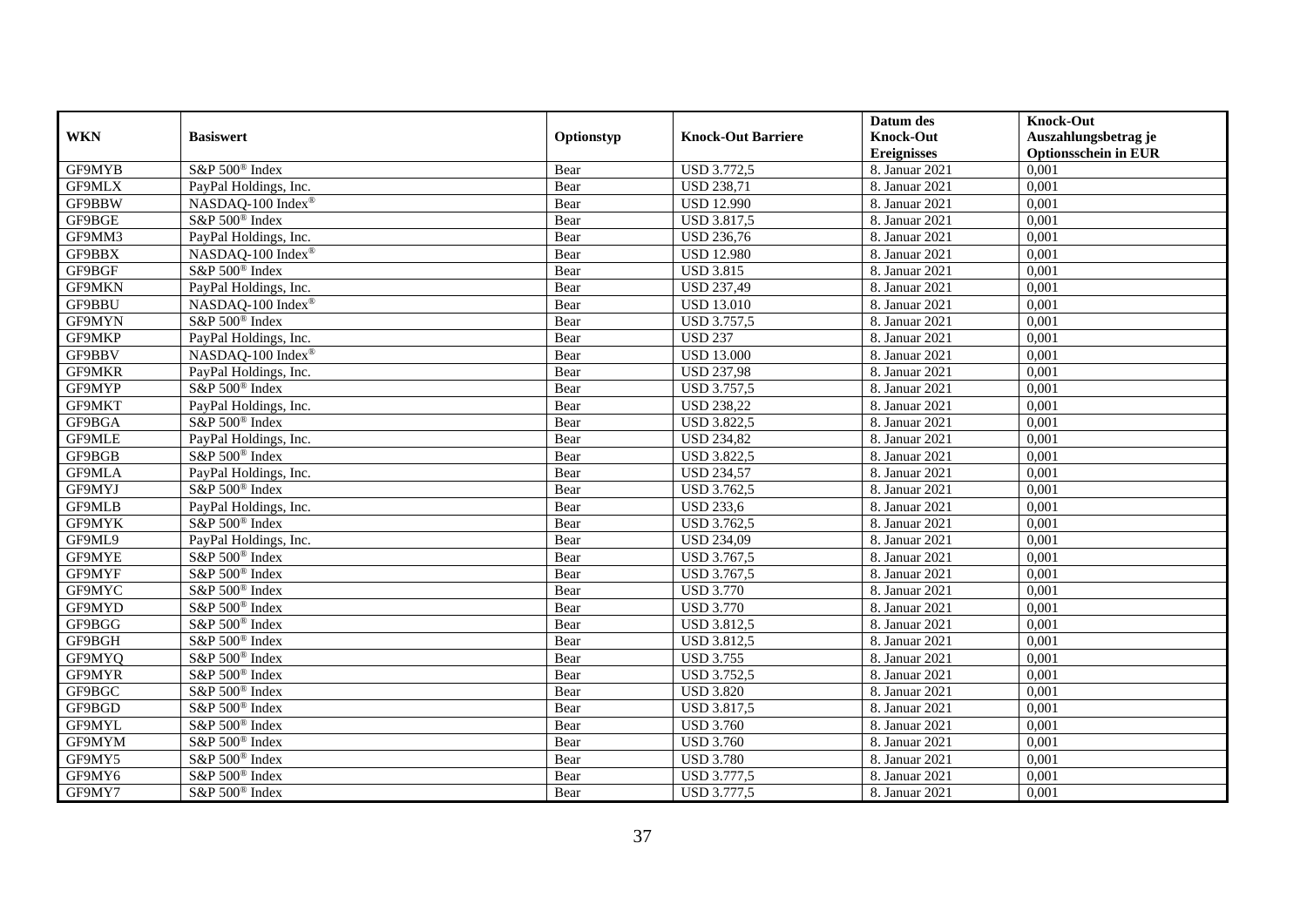|            |                                                          |            |                           | Datum des          | <b>Knock-Out</b>            |
|------------|----------------------------------------------------------|------------|---------------------------|--------------------|-----------------------------|
| <b>WKN</b> | <b>Basiswert</b>                                         | Optionstyp | <b>Knock-Out Barriere</b> | <b>Knock-Out</b>   | Auszahlungsbetrag je        |
|            |                                                          |            |                           | <b>Ereignisses</b> | <b>Optionsschein in EUR</b> |
| GF9MYS     | S&P 500 <sup>®</sup> Index                               | Bear       | <b>USD 3.750</b>          | 8. Januar 2021     | 0,001                       |
| GF9MY8     | S&P 500 <sup>®</sup> Index                               | Bear       | <b>USD 3.775</b>          | 8. Januar 2021     | 0,001                       |
| GF9MY9     | S&P 500 <sup>®</sup> Index                               | Bear       | <b>USD 3.775</b>          | 8. Januar 2021     | 0,001                       |
| GF9MYG     | S&P 500 <sup>®</sup> Index                               | Bear       | <b>USD 3.765</b>          | 8. Januar 2021     | 0,001                       |
| GF9MYH     | S&P 500 <sup>®</sup> Index                               | Bear       | <b>USD 3.765</b>          | 8. Januar 2021     | 0,001                       |
| GF6UR1     | Thermo Fisher Scientific, Inc.                           | Bear       | USD 515,69224037          | 8. Januar 2021     | 0,001                       |
| GF9MJT     | PayPal Holdings, Inc.                                    | Bear       | <b>USD 239,92</b>         | 8. Januar 2021     | 0,001                       |
| GF9F11     | Regeneron Pharmaceuticals, Inc.                          | Bear       | USD 498,05937722          | 8. Januar 2021     | 0,001                       |
| GF8Y8E     | Volkswagen AG                                            | Bull       | EUR 145,22392767          | 8. Januar 2021     | 0,001                       |
| GF46BP     | Intercontinental Exchange, Inc.                          | Bear       | USD 117,47916254          | 8. Januar 2021     | 0,001                       |
| GF4U9R     | <b>Union Pacific Corporation</b>                         | Bear       | USD 215,01096277          | 8. Januar 2021     | 0,001                       |
| GF9MKX     | PayPal Holdings, Inc.                                    | Bear       | <b>USD 239,44</b>         | 8. Januar 2021     | 0,001                       |
| GF8KAA     | Alphabet Inc. - Class C                                  | Bear       | USD 1.795,11194425        | 8. Januar 2021     | 0,001                       |
| GC8DM4     | Conagra Brands Inc.                                      | Bull       | USD 33,61757569           | 8. Januar 2021     | 0,001                       |
| GF9MKV     | PayPal Holdings, Inc.                                    | Bear       | <b>USD 239,19</b>         | 8. Januar 2021     | 0,001                       |
| GF8KAD     | Alphabet Inc. - Class C                                  | Bear       | USD 1.796,95820251        | 8. Januar 2021     | 0,001                       |
| GF9ML0     | PayPal Holdings, Inc.                                    | Bear       | <b>USD 239,68</b>         | 8. Januar 2021     | 0,001                       |
| GF9MKZ     | PayPal Holdings, Inc.                                    | Bear       | <b>USD 238.95</b>         | 8. Januar 2021     | 0,001                       |
| GF8KA9     | Alphabet Inc. - Class C                                  | Bear       | USD 1.795,73069024        | 8. Januar 2021     | 0,001                       |
| GF8YHF     | Tesla Inc                                                | Bear       | USD 830,69138346          | 8. Januar 2021     | 0,001                       |
| GF995D     | NASDAQ-100 Index®                                        | Bear       | <b>USD 13.060</b>         | 8. Januar 2021     | 0,001                       |
| GF9N3A     | DAX <sup>®</sup> (Performance Index)/ X-DAX <sup>®</sup> | Bull       | <b>EUR 14.040</b>         | 8. Januar 2021     | 0,001                       |
| GF12TK     | 1 Feinunze Gold, Feinheit mind. 0,995, LBMA              | Bull       | USD 1.874,02999592        | 8. Januar 2021     | 0,001                       |
| GF9MZA     | DAX <sup>®</sup> (Performance Index)                     | Bull       | EUR 14.040                | 8. Januar 2021     | 0,001                       |
| GF995C     | NASDAQ-100 Index®                                        | Bear       | <b>USD 13.060</b>         | 8. Januar 2021     | 0,001                       |
| GB7TYZ     | NASDAQ-100 Index®                                        | Bear       | USD 13.055,18             | 8. Januar 2021     | 0,001                       |
| GF16W3     | 1 Feinunze Gold, Feinheit mind. 0,995, LBMA              | Bull       | USD 1.870,59267289        | 8. Januar 2021     | 0,001                       |
| GF9BBP     | NASDAQ-100 Index®                                        | Bear       | <b>USD 13.060</b>         | 8. Januar 2021     | 0,001                       |
| GF74FN     | NASDAQ-100 Index®                                        | Bear       | <b>USD 12.987,8</b>       | 8. Januar 2021     | 0,001                       |
| GF99LW     | 1 Feinunze Gold, Feinheit mind. 0,995, LBMA              | Bull       | USD 1.864,83724895        | 8. Januar 2021     | 0,001                       |
| GF99MD     | 1 Feinunze Silber, Feinheit mind. 0,999                  | Bull       | USD 26,08779554           | 8. Januar 2021     | 0,001                       |
| GF88TE     | Applied Materials, Inc.                                  | Bear       | USD 97,40886567           | 8. Januar 2021     | 0,001                       |
| GF9MJV     | PayPal Holdings, Inc.                                    | Bear       | <b>USD 240,65</b>         | 8. Januar 2021     | 0,001                       |
| GF8Y8K     | Volkswagen AG                                            | Bull       | EUR 145,16383087          | 8. Januar 2021     | 0,001                       |
| GB7W2B     | 1 Feinunze Platin, Feinheit mind. 0,9995                 | Bull       | USD 1.091,169             | 8. Januar 2021     | 0,001                       |
| GF725L     | Danaher Corporation                                      | Bear       | USD 243,94933979          | 8. Januar 2021     | 0,001                       |
| GF3DBJ     | FedEx Corp.                                              | Bull       | USD 243,00318021          | 8. Januar 2021     | 0,001                       |
| GF9MJZ     | PayPal Holdings, Inc.                                    | Bear       | <b>USD 240,89</b>         | 8. Januar 2021     | 0,001                       |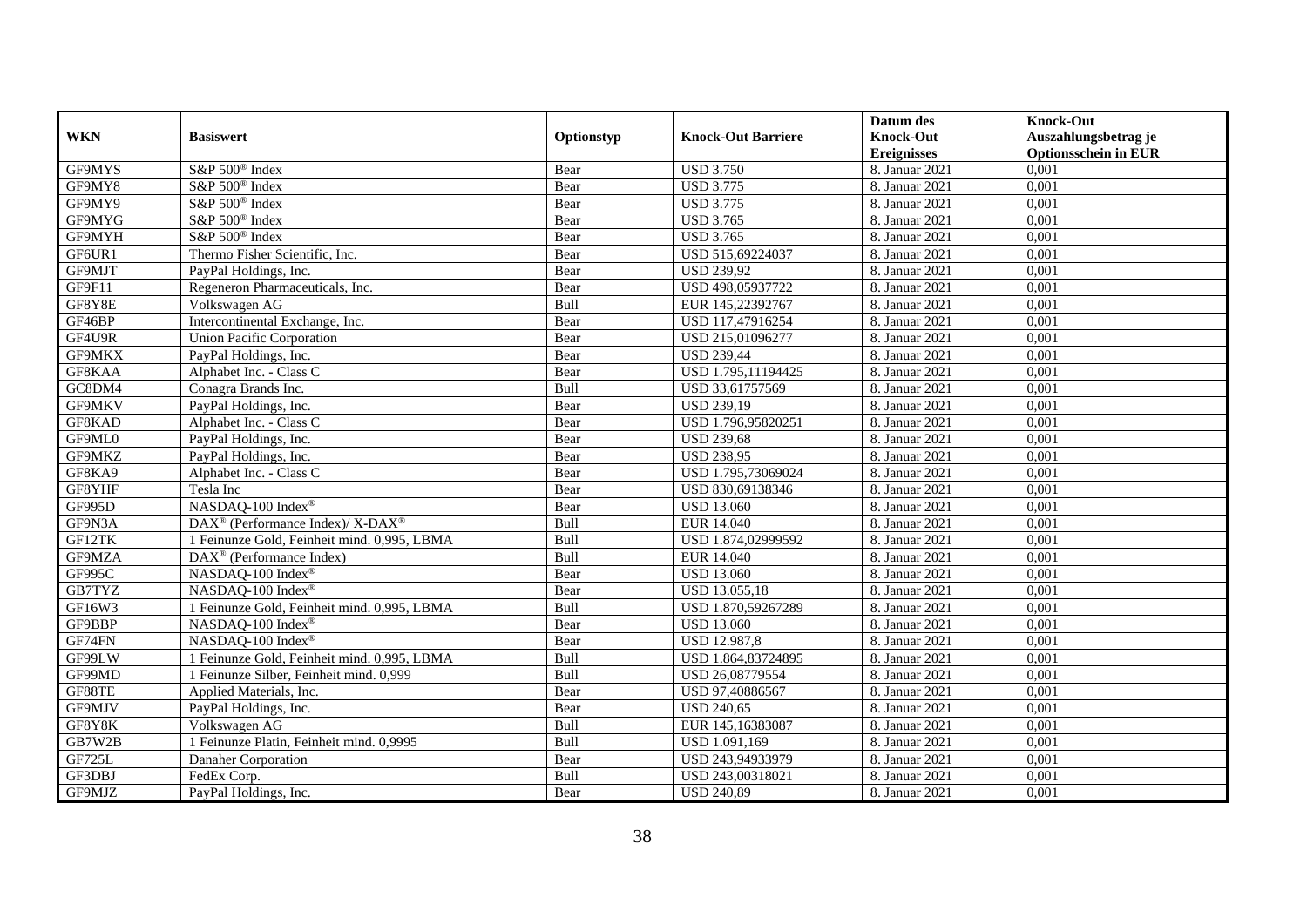|               |                                                                    |            |                           | Datum des          | <b>Knock-Out</b>            |
|---------------|--------------------------------------------------------------------|------------|---------------------------|--------------------|-----------------------------|
| <b>WKN</b>    | <b>Basiswert</b>                                                   | Optionstyp | <b>Knock-Out Barriere</b> | <b>Knock-Out</b>   | Auszahlungsbetrag je        |
|               |                                                                    |            |                           | <b>Ereignisses</b> | <b>Optionsschein in EUR</b> |
| GB7W2C        | 1 Feinunze Platin, Feinheit mind. 0,9995                           | Bull       | USD 1.086,569             | 8. Januar 2021     | 0,001                       |
| GF9MJW        | PayPal Holdings, Inc.                                              | Bear       | <b>USD 240,17</b>         | 8. Januar 2021     | 0,001                       |
| GF9MJX        | PayPal Holdings, Inc.                                              | Bear       | <b>USD 240,41</b>         | 8. Januar 2021     | 0,001                       |
| GF8XE4        | 1 Feinunze Gold, Feinheit mind. 0,995, LBMA                        | Bull       | USD 1.861,73904572        | 8. Januar 2021     | 0,001                       |
| GB9R9G        | 1 Feinunze Platin, Feinheit mind. 0,9995                           | Bull       | USD 1.082,878             | 8. Januar 2021     | 0,001                       |
| GF8UA1        | 1 Feinunze Silber, Feinheit mind. 0,999                            | Bull       | USD 25,92580817           | 8. Januar 2021     | 0,001                       |
| GF8UA0        | 1 Feinunze Silber, Feinheit mind. 0,999                            | Bull       | USD 25,96584801           | 8. Januar 2021     | 0,001                       |
| GF8KAJ        | Alphabet Inc. - Class C                                            | Bear       | USD 1.798,19569456        | 8. Januar 2021     | 0,001                       |
| GF725D        | International Flavors & Fragrances Inc.                            | Bear       | USD 120,22646202          | 8. Januar 2021     | 0,001                       |
| GF8KAG        | Alphabet Inc. - Class C                                            | Bear       | USD 1.799,42320685        | 8. Januar 2021     | 0,001                       |
| GF8KAH        | Alphabet Inc. - Class C                                            | Bear       | USD 1.796,34943627        | 8. Januar 2021     | 0,001                       |
| GF8KAK        | Alphabet Inc. - Class C                                            | Bear       | USD 1.798,80446082        | 8. Januar 2021     | 0,001                       |
| GF8USZ        | 1 Feinunze Gold, Feinheit mind. 0,995, LBMA                        | Bull       | USD 1.859,08934758        | 8. Januar 2021     | 0,001                       |
| GF8KAE        | Alphabet Inc. - Class C                                            | Bear       | USD 1.797,57694852        | 8. Januar 2021     | 0.001                       |
| GF6US0        | Rockwell Automation, Inc.                                          | Bear       | USD 262,61990431          | 8. Januar 2021     | 0,001                       |
| GF03BC        | Mettler-Toledo International                                       | Bear       | USD 1.224,67983743        | 8. Januar 2021     | 0,001                       |
| GF9MJY        | PayPal Holdings, Inc.                                              | Bear       | <b>USD 241,14</b>         | 8. Januar 2021     | 0,001                       |
| GF9JV2        | Tesla Inc                                                          | Bear       | USD 860,03896071          | 8. Januar 2021     | 0,001                       |
| GF9MLP        | PayPal Holdings, Inc.                                              | Bear       | <b>USD 241,39</b>         | 8. Januar 2021     | 0,001                       |
| GF6HUE        | LVMH Moët Hennessy Louis Vuitton SE                                | Bear       | EUR 525,19643606          | 8. Januar 2021     | 0,001                       |
| GF8F06        | NetEase Inc ADR                                                    | Bear       | USD 114,01145134          | 8. Januar 2021     | 0,001                       |
| GF9MLR        | PayPal Holdings, Inc.                                              | Bear       | <b>USD 241.66</b>         | 8. Januar 2021     | 0,001                       |
| GF8UT0        | 1 Feinunze Gold, Feinheit mind. 0,995, LBMA                        | Bull       | USD 1.857,51653089        | 8. Januar 2021     | 0,001                       |
| GF5B8S        | Align Technology, Inc.                                             | Bear       | USD 568,82283083          | 8. Januar 2021     | 0,001                       |
| GF92ZD        | 1 Feinunze Silber, Feinheit mind. 0,999                            | Bull       | USD 25,81569854           | 8. Januar 2021     | 0,001                       |
| GF8TES        | 1 Feinunze Gold, Feinheit mind. 0,995, LBMA                        | Bull       | USD 1.855,5460929         | 8. Januar 2021     | 0,001                       |
| GF96ES        | 1 Feinunze Silber, Feinheit mind. 0,999                            | Bull       | USD 25,74562879           | 8. Januar 2021     | 0,001                       |
| GF8YEX        | Twitter, Inc.                                                      | Bull       | USD 51,31548419           | 8. Januar 2021     | 0,001                       |
| GC346M        | Teleflex Inc.                                                      | Bear       | USD 413,81393507          | 8. Januar 2021     | 0,001                       |
| GF8TEV        | 1 Feinunze Gold, Feinheit mind. 0,995, LBMA                        | Bull       | USD 1.850,12476816        | 8. Januar 2021     | 0,001                       |
| <b>GF8TEU</b> | 1 Feinunze Gold, Feinheit mind. 0,995, LBMA                        | Bull       | USD 1.852,18908035        | 8. Januar 2021     | 0,001                       |
| GF9N3B        | $\text{DAX}^{\circledast}$ (Performance Index)/ X-DAX <sup>®</sup> | Bull       | EUR 14.030                | 8. Januar 2021     | 0,001                       |
| GF9N2G        | $\text{DAX}^{\textcircled{p}}$ (Performance Index)                 | Bull       | EUR 14.035                | 8. Januar 2021     | 0,001                       |
| GF9N39        | $\text{DAX}^{\circledR}$ (Performance Index)/ X-DAX <sup>®</sup>   | Bull       | EUR 14.035                | 8. Januar 2021     | 0,001                       |
| GF9N4F        | $\text{DAX}^{\circledast}$ (Performance Index)                     | Bull       | EUR 14.025                | 8. Januar 2021     | 0,001                       |
| GF9N3D        | $\text{DAX}^{\circledast}$ (Performance Index)/ X-DAX <sup>®</sup> | Bull       | EUR 14.025                | 8. Januar 2021     | 0,001                       |
| GF9N2S        | $\text{DAX}^{\circledast}$ (Performance Index)                     | Bull       | EUR 14.030                | 8. Januar 2021     | 0,001                       |
| GF06SW        | Umicore N.V.                                                       | Bear       | EUR 43,98931705           | 8. Januar 2021     | 0,001                       |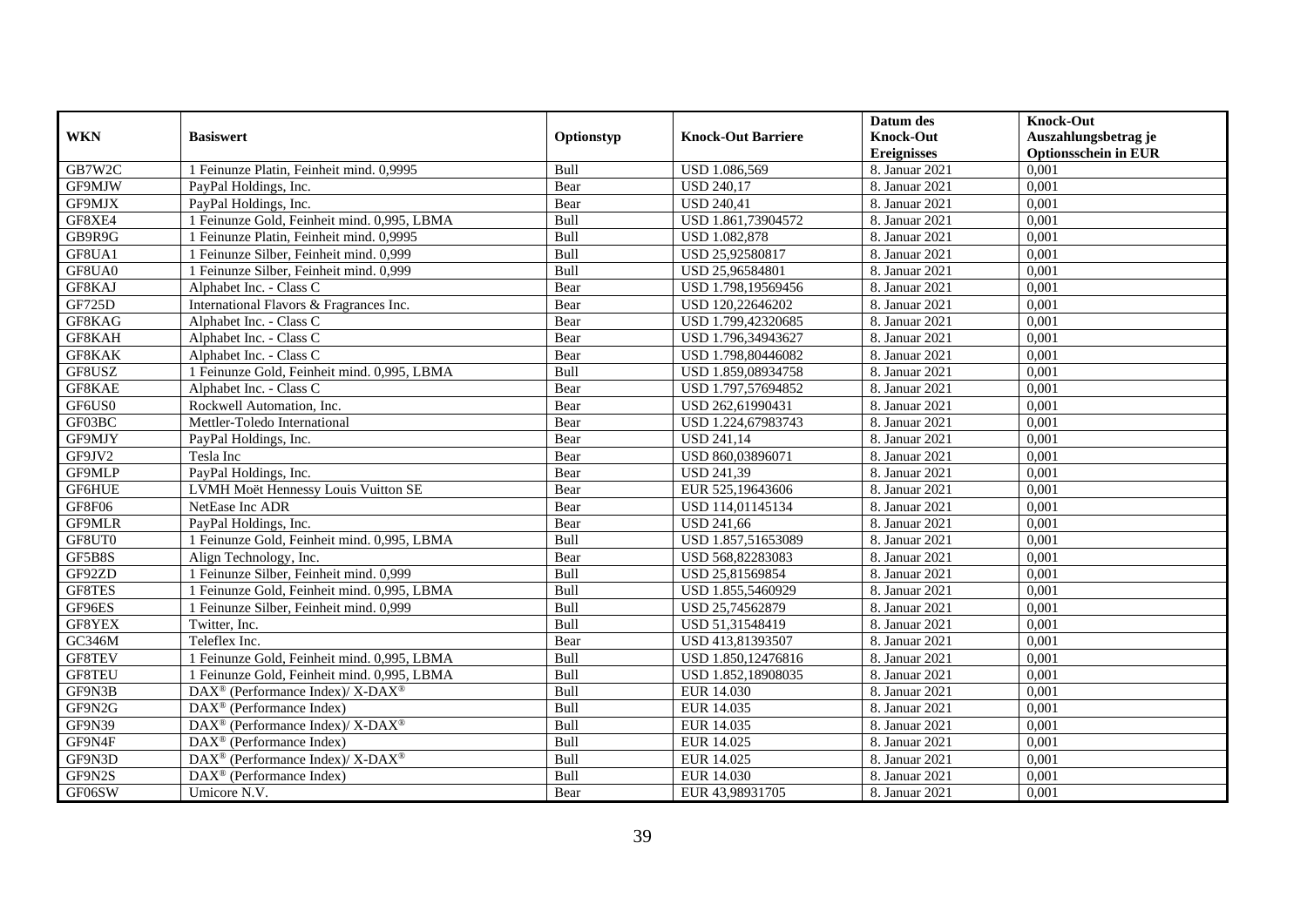|               |                                                                          |             |                           | Datum des          | <b>Knock-Out</b>            |
|---------------|--------------------------------------------------------------------------|-------------|---------------------------|--------------------|-----------------------------|
| <b>WKN</b>    | <b>Basiswert</b>                                                         | Optionstyp  | <b>Knock-Out Barriere</b> | <b>Knock-Out</b>   | Auszahlungsbetrag je        |
|               |                                                                          |             |                           | <b>Ereignisses</b> | <b>Optionsschein in EUR</b> |
| GF9N3E        | DAX <sup>®</sup> (Performance Index)/ X-DAX <sup>®</sup>                 | Bull        | EUR 14.020                | 8. Januar 2021     | 0,001                       |
| GF9MZD        | $DAX^{\circledR}$ (Performance Index)                                    | Bull        | EUR 14.015                | 8. Januar 2021     | 0,001                       |
| GF9N3J        | $\text{DAX}^{\circledast}$ (Performance Index)/ X-DAX <sup>®</sup>       | Bull        | EUR 14.015                | 8. Januar 2021     | 0,001                       |
| GF9MZ8        | $\text{DAX}^{\circledast}$ (Performance Index)                           | Bull        | <b>EUR 14.010</b>         | 8. Januar 2021     | 0,001                       |
| GF9N2F        | DAX <sup>®</sup> (Performance Index)/ X-DAX <sup>®</sup>                 | Bull        | <b>EUR 14.010</b>         | 8. Januar 2021     | 0,001                       |
| GF9MZZ        | $\text{DAX}^{\textcircled{n}}$ (Performance Index)                       | Bull        | EUR 14.020                | 8. Januar 2021     | 0,001                       |
| GF5BFS        | Lockheed Martin Corporation                                              | Bull        | USD 337,08608806          | 8. Januar 2021     | 0,001                       |
| GC9XB9        | WEC Energy Group Inc.                                                    | Bull        | USD 87,33204954           | 8. Januar 2021     | 0,001                       |
| GC3FJN        | Fortum OYJ                                                               | Bear        | EUR 21,8033915            | 8. Januar 2021     | 0,001                       |
| GF96ET        | 1 Feinunze Silber, Feinheit mind. 0,999                                  | Bull        | USD 25,65553911           | 8. Januar 2021     | 0,001                       |
| GF96EU        | 1 Feinunze Silber, Feinheit mind. 0,999                                  | Bull        | USD 25,52540959           | 8. Januar 2021     | 0,001                       |
| GF96EV        | 1 Feinunze Silber, Feinheit mind. 0,999                                  | Bull        | USD 25,4953797            | 8. Januar 2021     | 0,001                       |
| GF96EW        | 1 Feinunze Silber, Feinheit mind. 0,999                                  | Bull        | USD 25,46534979           | 8. Januar 2021     | 0,001                       |
| GF930Q        | 1 Feinunze Silber, Feinheit mind. 0,999                                  | Bull        | USD 25,12751023           | 8. Januar 2021     | 0,001                       |
| GF930M        | 1 Feinunze Silber, Feinheit mind. 0,999                                  | Bull        | USD 25,2376308            | 8. Januar 2021     | 0,001                       |
| GF930N        | 1 Feinunze Silber, Feinheit mind. 0,999                                  | Bull        | USD 25,19758696           | 8. Januar 2021     | 0,001                       |
| GF930P        | 1 Feinunze Silber, Feinheit mind. 0,999                                  | Bull        | USD 25,16755408           | 8. Januar 2021     | 0,001                       |
| <b>GF8TEK</b> | 1 Feinunze Silber, Feinheit mind. 0.999                                  | <b>Bull</b> | USD 25,01224872           | 8. Januar 2021     | 0,001                       |
| GF8TEW        | 1 Feinunze Gold, Feinheit mind. 0,995, LBMA                              | Bull        | USD 1.847,71974425        | 8. Januar 2021     | 0,001                       |
| GF8RDW        | 1 Feinunze Gold, Feinheit mind. 0,995, LBMA                              | Bull        | USD 1.842,94291001        | 8. Januar 2021     | 0,001                       |
| GF995A        | NASDAQ-100 Index®                                                        | Bear        | <b>USD 13.070</b>         | 8. Januar 2021     | 0,001                       |
| GF995B        | NASDAQ-100 Index®                                                        | Bear        | <b>USD 13.070</b>         | 8. Januar 2021     | 0,001                       |
| GF9BBN        | NASDAQ-100 Index®                                                        | Bear        | <b>USD 13.070</b>         | 8. Januar 2021     | 0,001                       |
| GF8RDF        | 1 Feinunze Silber, Feinheit mind. 0,999                                  | Bull        | USD 24,6339064            | 8. Januar 2021     | 0,001                       |
| GF8RDX        | 1 Feinunze Gold, Feinheit mind. 0,995, LBMA                              | Bull        | USD 1.841,38951073        | 8. Januar 2021     | 0,001                       |
| GF8RDG        | 1 Feinunze Silber, Feinheit mind. 0,999                                  | Bull        | USD 24,5938187            | 8. Januar 2021     | 0,001                       |
| GF8TEL        | 1 Feinunze Silber, Feinheit mind. 0,999                                  | Bull        | USD 24,88197658           | 8. Januar 2021     | 0,001                       |
| GF8RDD        | 1 Feinunze Silber, Feinheit mind. 0.999                                  | Bull        | USD 24,70405992           | 8. Januar 2021     | 0.001                       |
| GF9E4P        | 1 Feinunze Platin, Feinheit mind. 0,9995                                 | Bull        | USD 1.059,902             | 8. Januar 2021     | 0,001                       |
| GC4GTK        | General Mills, Inc.                                                      | Bull        | USD 56,59255128           | 8. Januar 2021     | 0,001                       |
| GF9E4Q        | 1 Feinunze Platin, Feinheit mind. 0,9995                                 | Bull        | USD 1.055,422             | 8. Januar 2021     | 0,001                       |
| GF8RDH        | 1 Feinunze Silber, Feinheit mind. 0,999                                  | Bull        | USD 24,5637529            | 8. Januar 2021     | 0,001                       |
| GF9N2Q        | $\overline{\text{DAX}^{\otimes}}$ (Performance Index)/X-DAX <sup>®</sup> | Bull        | <b>EUR 14.000</b>         | 8. Januar 2021     | 0,001                       |
| GF9L74        | 1 Feinunze Gold, Feinheit mind. 0,995, LBMA                              | Bull        | <b>USD 1.835,23</b>       | 8. Januar 2021     | 0,001                       |
| GF8RDY        | 1 Feinunze Gold, Feinheit mind. 0,995, LBMA                              | Bull        | USD 1.839,61562894        | 8. Januar 2021     | 0,001                       |
| GF8KAF        | Alphabet Inc. - Class C                                                  | Bear        | USD 1.800,04195284        | 8. Januar 2021     | 0,001                       |
| <b>GF9MNE</b> | Dow Jones Industrial Average <sup>®</sup> Index                          | Bull        | <b>USD 30.800</b>         | 8. Januar 2021     | 0,001                       |
| GF9MK5        | PayPal Holdings, Inc.                                                    | Bear        | <b>USD 241,94</b>         | 8. Januar 2021     | 0,001                       |